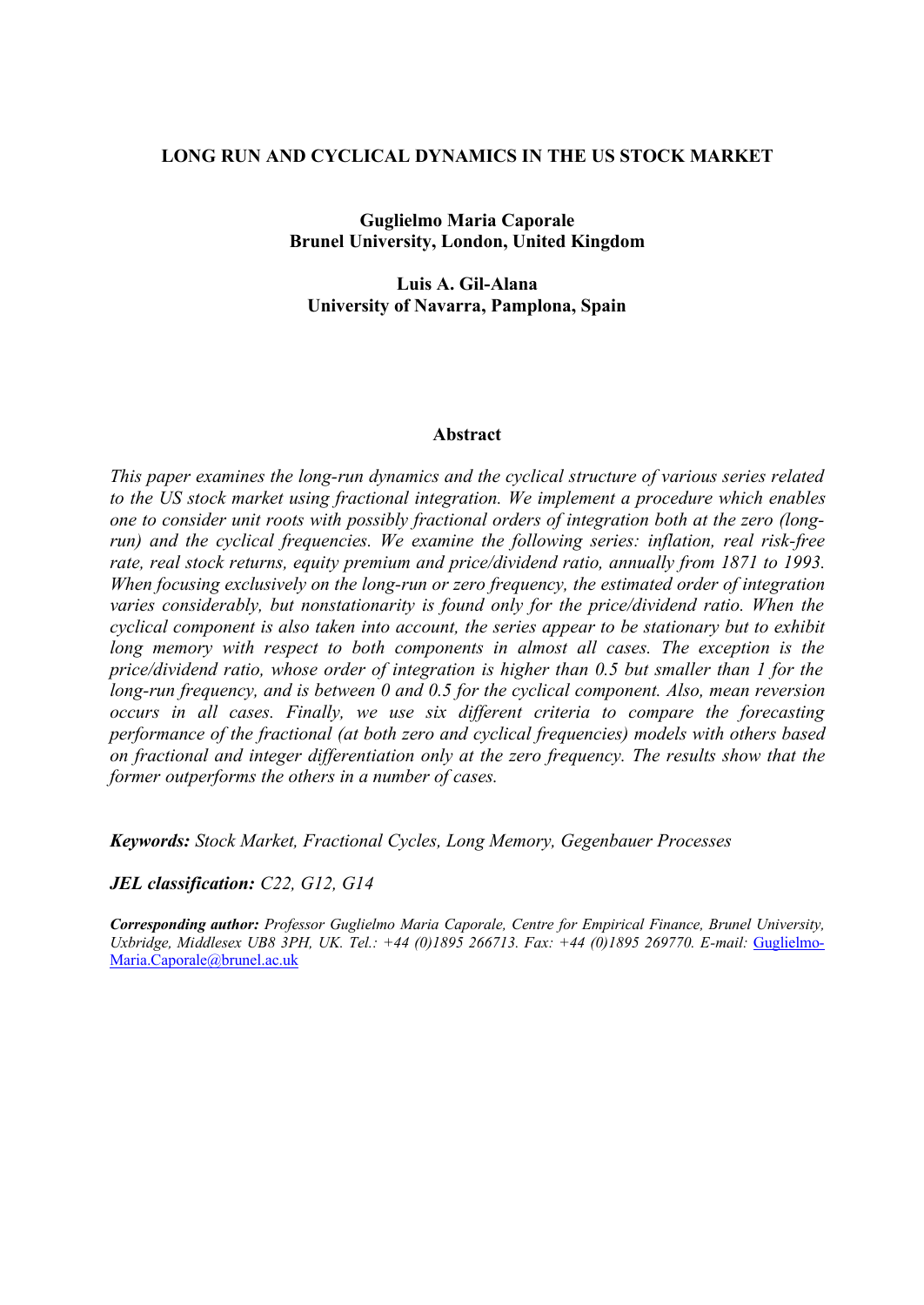The Efficient Market Hypothesis (EMH) in its weak form states that it is not possible to trade profitably on the basis of historical stock market prices and/or return information (see Fama, 1970). This proposition has been tested in numerous empirical studies by trying to establish whether stock prices are I(1) and consequently stock market returns I(0) series. This is based on the idea that if stock prices fully reflect available information they should follow a random walk process, which implies unpredictable returns, and rules out systematic profits over and above transaction costs and risk premia. Therefore, a finding of mean reversion in returns is seen as inconsistent with equilibrium asset pricing models (see the survey by Forbes, 1996). Note, however, that if risk factors change systematically over the business cycle, expected returns should also be time-varying. Similarly, allowing for business cycle variation and shortrange dependence might also result in rejecting long memory in stock prices (see Lo, 1991). In general, as stressed in Caporale and Gil-Alana (2002), the unit root tests normally employed impose too restrictive assumptions on the behaviour of the series of interest, in addition to having low power. That study suggests instead using tests which allow for fractional alternatives, and finds that US real stock returns are close to being I(0) (which raises the further question whether the shocks are autocorrelated, with the implication that markets are not efficient). Fractional integration models (at the long run or zero frequency) have also been used for inflation and interest rates (see, e.g., Shea, 1991; Backus and Zhin, 1993; Hassler and Wolters, 1995; Baillie et al., 1996, etc.).

However, it has become increasingly clear that the cyclical component of economic and financial series is also very important. This has been widely documented, especially in the case of business cycles, for which non-linear (Beaudry and Koop, 1993, Pesaran and Potter, 1997) or fractionally ARIMA (ARFIMA) models (see Candelon and Gil-Alana, 2004) have been proposed. Furthermore, from a pure time series viewpoint, it has been argued that cycles should be modelled as an additional component to the trend and the seasonal structure of the series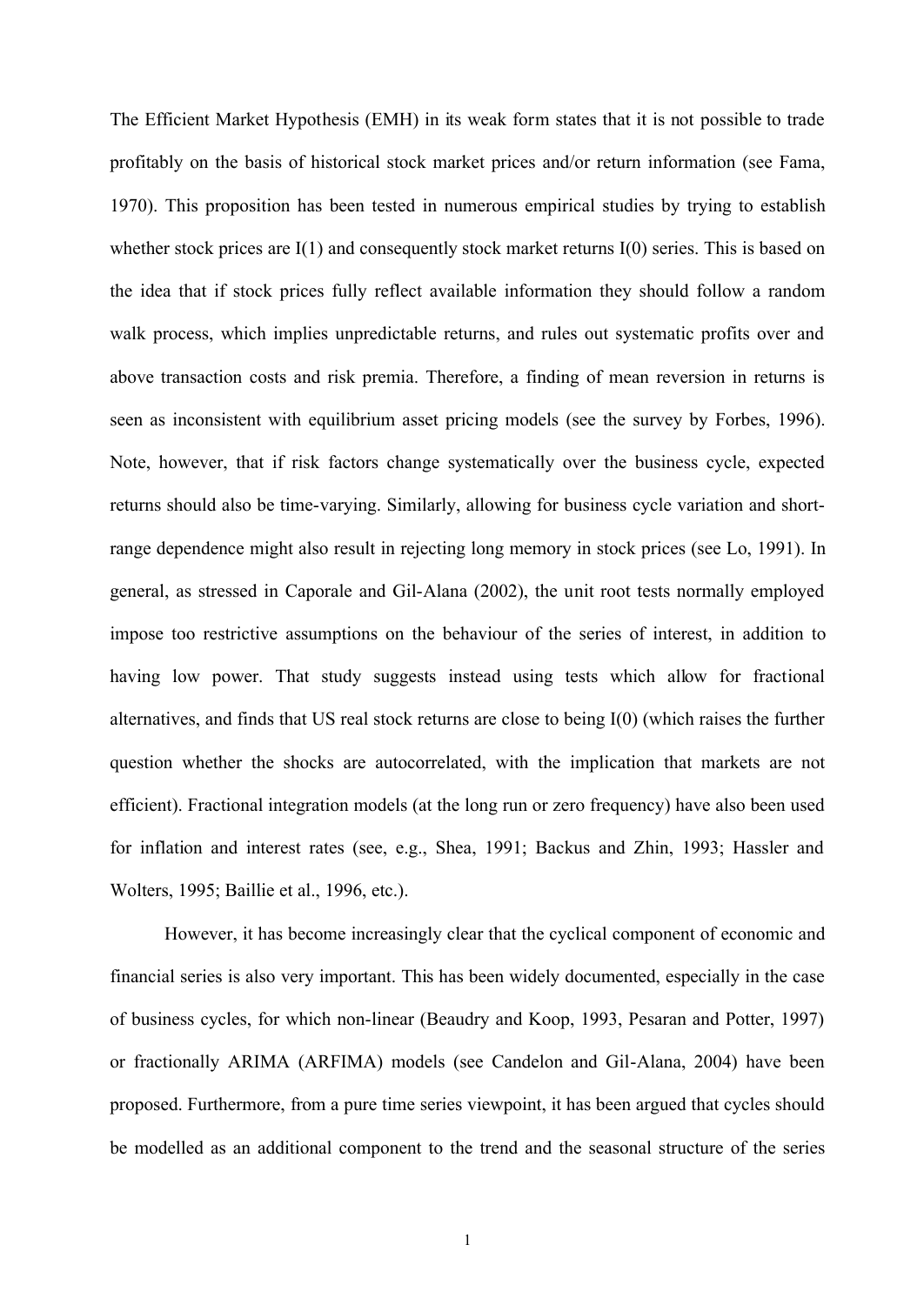(see Harvey, 1985, Gray et al., 1989). The available evidence suggests that the periodicity of the series ranges between five and ten years, in most cases a periodicity of about six years being estimated (see, e.g., Baxter and King, 1999; Canova, 1998; King and Rebelo, 1999).

In view of these findings, the present paper extends the earlier work by Caporale and Gil-Alana (2002) by adopting a modelling approach which, instead of considering exclusively the component affecting the long-run or zero frequency, also takes into account the cyclical structure. Furthermore, the analysis is carried out for the US inflation rate, real risk-free rate, equity premium and price/dividend ratio, in addition to real stock returns. More precisely, we use a procedure, which enables one to test simultaneously for roots with possibly fractional orders of integration at both zero and the cyclical frequencies. This approach, due to Robinson (1994), has several distinguishing features compared with other methods, the most noticeable one being its standard null and local limit distributions.<sup>1</sup> Moreover, it does not require Gaussianity (a condition rarely satisfied in financial time series), a moment condition only of order two being sufficient. Also, modelling simultaneously the zero and the cyclical frequencies can solve at least to some extent the problem of misspecification that might arise with respect to these two frequencies. We are able to show that our proposed method represents an appealing alternative to the increasingly popular ARIMA (ARFIMA) specifications found in the literature. It is also consistent with the widely adopted practice of modelling many economic series as two separate components, namely a secular or growth component and a cyclical one. The former, assumed in most cases to be nonstationary, is thought to be driven by growth factors, such as capital accumulation, population growth and technology improvements, whilst the latter, assumed to be covariance stationary, is generally associated with fundamental factors which are the primary cause of movements in the series.<sup>2</sup>

The structure of the paper is as follows. Section 1 briefly describes the statistical model. Section 2 introduces the tests used for the empirical analysis. Section 3 discusses an application

2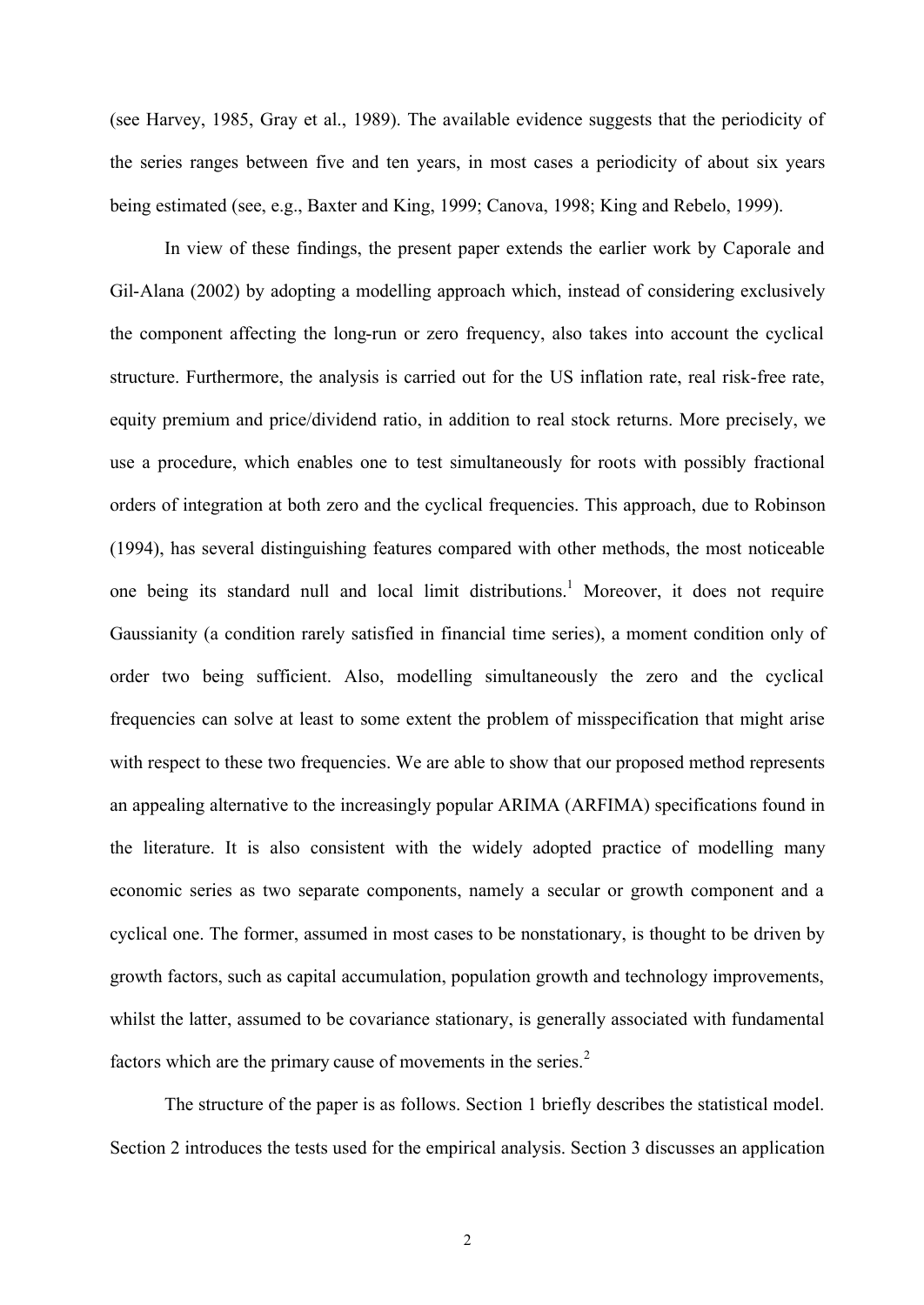to annual data on the US stock market. Section 4 is concerned with model selection for each time series, and the preferred specifications are compared with other more classical representations. Section 5 contains some concluding comments.

#### **1. The statistical model**

Let us suppose that  $\{y_t, t = 1, 2, ..., n\}$  is the time series we observe, which is generated by the model:

$$
(1 - L)^{d_1} (1 - 2\cos w L + L^2)^{d_2} y_t = u_t, \qquad t = 1, 2, ... \qquad (1)
$$

where L is the lag operator (Ly<sub>t</sub> = y<sub>t-1</sub>), w is a given real number, u<sub>t</sub> is I(0)<sup>3</sup> and d<sub>1</sub> and d<sub>2</sub> can be real numbers. Let us first consider the case of  $d_2 = 0$ . Then, if  $d_1 > 0$ , the process is said to be long memory at the long-run or zero frequency, also termed 'strong dependent', because of the strong association between observations widely separated in time. The differencing parameter  $d_1$  plays a crucial role from both economic and statistical viewpoints. Thus, if  $d_1 \in (0, 0.5)$ , the series is covariance stationary and mean-reverting, with shocks disappearing in the long run; if  $d_1 \in [0.5, 1)$ , the series is no longer stationary but still mean-reverting, while  $d_1 \geq 1$  means nonstationarity and non-mean-reversion. It is therefore crucial to examine if  $d_1$  is smaller than or equal to or higher than 1. For example, if  $d_1 < 1$ , there is less need for policy action than if  $d_1$  $\geq 1$ , since the series will return to its original level some time in the future. On the contrary, if  $d_1 \geq 1$ , shocks will be permanent, and active policies are required to bring the variable back to its original long-term projection. In fact, this is one of the most hotly debated topics in empirical finance. Lo and MacKinlay (1988) and Poterba and Summers (1988) used varianceratio tests and found evidence of mean reversion in stock returns. On the contrary, Lo (1991) used a generalised form of rescaled range (R/S) statistic and found no evidence against the random walk hypothesis for the stock indices. Other papers examining the persistence of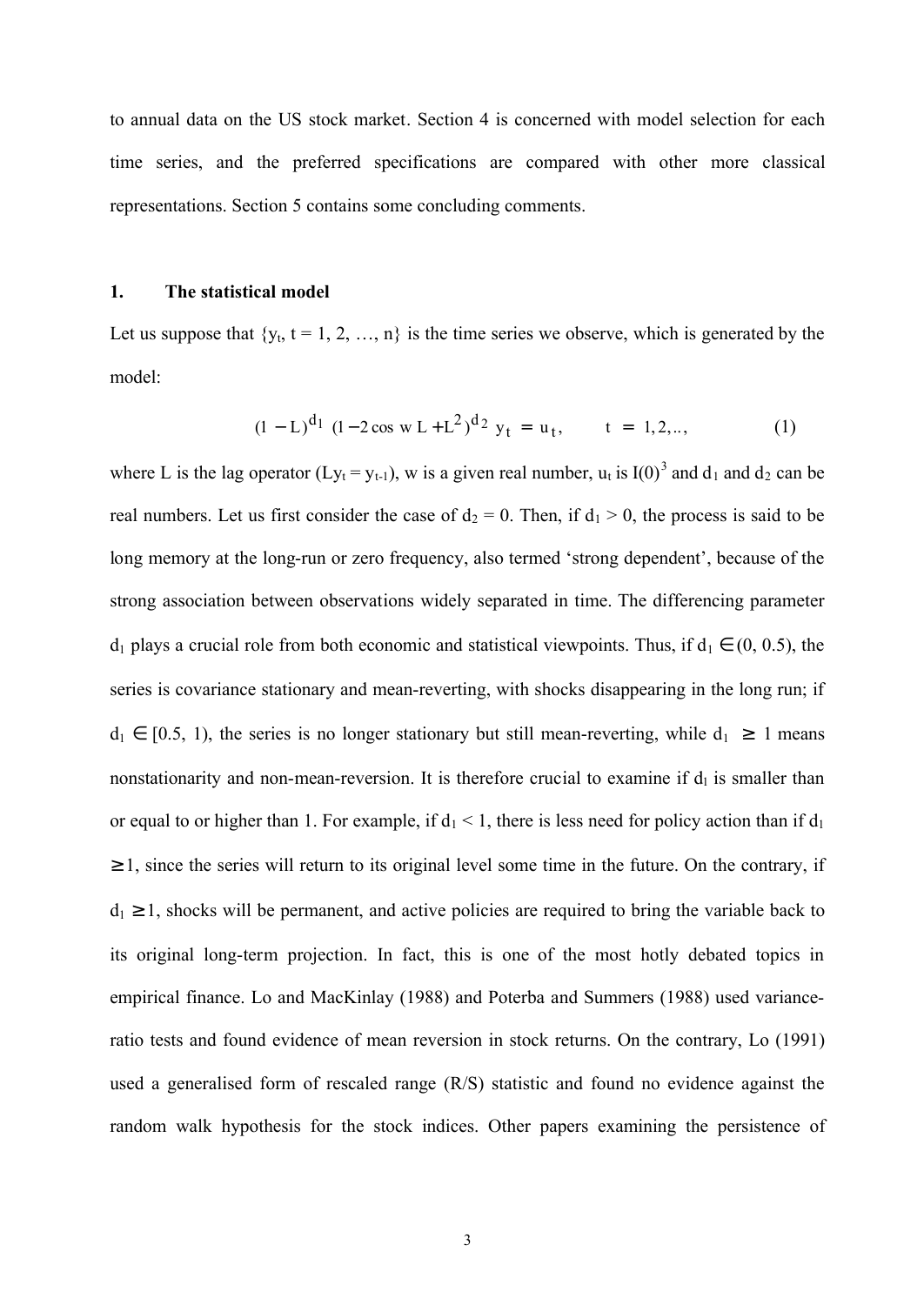shocks in financial time series are Lee and Robinson (1996), Fiorentini and Sentana (1998) and May  $(1999)^4$ 

Let us now consider the case of  $d_1 = 0$  and  $d_2 > 0$ . The process is then said to exhibit long memory at the cyclical frequency. This model was introduced by Andel (1986) and has been studied, among others, by Gray et al. (1989, 1994), who showed that the series is stationary if  $|\cos w| < 1$  and  $d_2 < 0.50$  or if  $|\cos w| = 1$  and  $d_2 < 0.25$ .<sup>5</sup> They also showed that the second polynomial in (1) can be expressed in terms of the Gegenbauer polynomial  $C_{j,d_2}$ , such that, defining  $\mu = \cos w$ ,

$$
(1 - 2\mu L + L^2)^{-d_2} = \sum_{j=0}^{\infty} C_{j,d_2}(\mu) L^j,
$$
 (2)

for all  $d_2 \neq 0$ , where

$$
C_{j, d_2}(\mu) = \sum_{k=0}^{\left[j/2\right]} \frac{(-1)^k (d_2)_{j-k} (2\mu)^{j-2k}}{k!(j-2k)!}; \quad (d_2)_j = \frac{\Gamma(d_2+j)}{\Gamma(d_2)},
$$

where  $\Gamma(x)$  represents the Gamma function. For a formal treatment of Gegenbauer polynomials, see, for example, Szego (1975). Lildholdt (2002) shows that this model can result from crosssectional aggregation of certain AR(2) processes, while Bierens (2001) concludes that US real GDP can be well characterised as a model of this form with  $d_2 = 1$ . These processes, for which the crucial issue is to have a spectral density with a peak at  $(0, \pi]$ , were later extended to the case of a finite number of peaks by Giraitis and Leipus (1995) and Woodward et al. (1998).

Modelling periodicity in stock market returns has been studied by Andersen and Bollerslev (1997). They found evidence of strong intraday periodicity in return volatility in foreign exchange and equity model markets. To model this kind of phenomenon they noted that the lag-j autocovariance was proportional to  $cos(\lambda j)^{2d-1}$  as  $j \to \infty$ , which has the long memory property of non-summability. However, these autocovariances also oscillate, changing sign every  $\pi/\lambda$  lags, a property that is satisfied by the Gegenbauer processes described above. The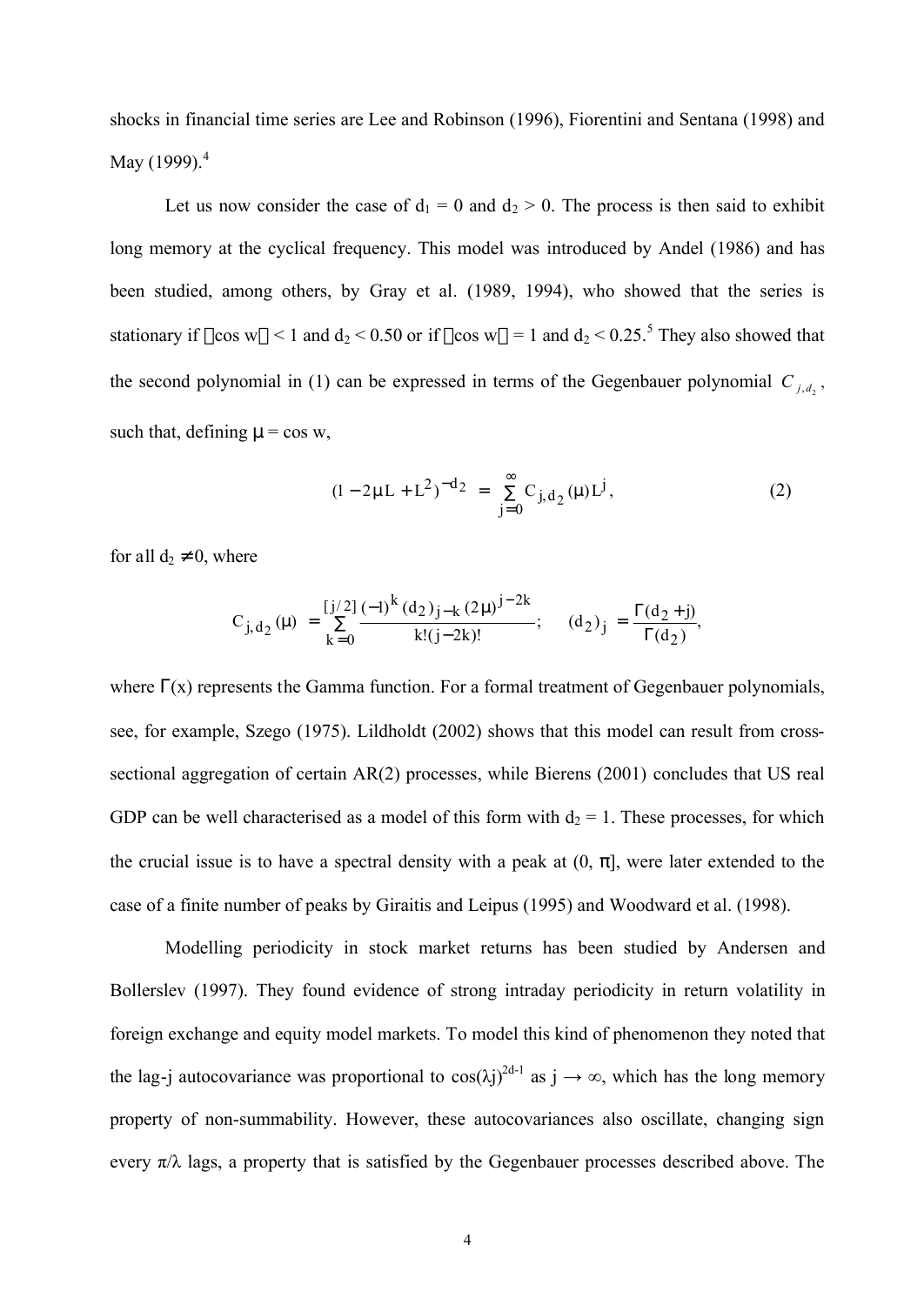economic implications in (2) are similar to the previous case of long memory at the zero frequency. Thus, if  $d_2 < 1$  and  $|\mu| < 1$ , or if  $d_2 < 0.5$  and  $|\mu| = 1$ , shocks affecting the cyclical part will be mean reverting (see Gray et al., 1989; Smallwood and Norrbin, 2006), while  $d_2 \ge 1$  (with  $|\mu| < 1$ ) implies an infinite degree of persistence of the shocks. This type of model for the cyclical component has not been much used for financial time series, (some recent examples are the papers of Bisaglia et al., 2003, and Smallwood and Norrbin, 2006), though Robinson (2001, pp. 212-213) suggests its adoption in the context of complicated autocovariance structures.

Finally, note that the model in (1) (with  $w \neq 0$ ) encompasses many specifications that have been used in financial time series including ARMA, ARIMA and long memory fractional models. Note that the autocovariances not only decay at a hyperbolic rate typical of ARFIMA models, but also exhibit periodic behaviour associated with the cosine function. This is an important feature of the present model, since unlike fractional or ARIMA models, it can capture strong cyclical characteristics that have been observed in the autocorrelation functions of economic and financial data.

#### **2. The testing procedure**

Robinson (1994) adopts the following model:

$$
y_t = \beta' z_t + x_t \qquad t = 1, 2, ..., \tag{3}
$$

where  $y_t$  is the observed time series;  $z_t$  is a (kx1) vector of deterministic regressors that may include, for example, an intercept, (e.g.,  $z_t \equiv 1$ ), or an intercept and a linear time trend (in the case of  $z_t = (1,t)^T$ ;  $\beta$  is a (kx1) vector of unknown parameters; and the regression errors  $x_t$  are such that:

$$
\rho(L; \theta) x_t = u_t \qquad t = 1, 2, \dots,
$$
 (4)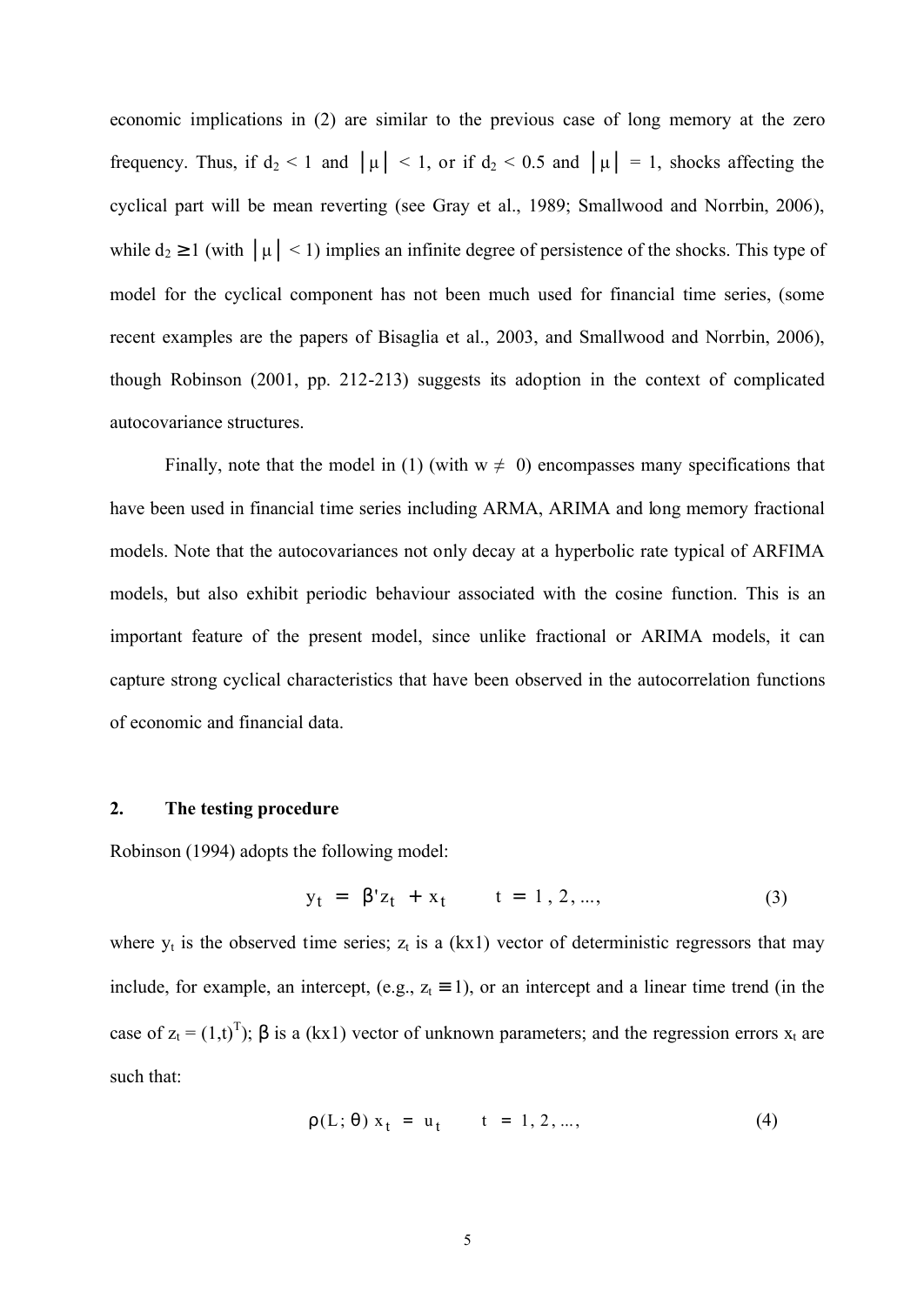where  $\rho$  is a given function which depends on L, and the ( $px1$ ) parameter vector  $\theta$ , adopting the form:

$$
\rho(L; \theta) = (1 - L)^{d_1 + \theta_1} (1 - L^s)^{d^s + \theta^s} \prod_{j=2}^{p-1} (1 - 2\cos w L + L^2)^{d_j + \theta_j},
$$
(5)

for real given numbers  $d_1$ ,  $d^s$ ,  $d_2$ , ...  $d_{p-1}$ , integer p, and where  $u_t$  is I(0), and thus it can be specified as white noise or any type of weak autocorrelated structure. Note that the second polynomial in (5) refers to the case of seasonality (i.e.  $s = 4$  in case of quarterly data, and  $s = 12$ with monthly observations). Under the null hypothesis, defined by:

$$
H_o: \theta = 0 \tag{6}
$$

(5) becomes:

$$
\rho(L; \theta = 0) = \rho(L) = (1 - L)^{d_1} (1 - L^s)^{d^s} \prod_{j=2}^{p-1} (1 - 2 \cos w L + L^2)^{d_j}.
$$
 (7)

This is a very general specification that makes it possible to consider different models under the null. In this paper we are concerned with both the long run and the cyclical structure of the series, and thus we assume that  $d^s = 0$  and  $p = 3$ . In such a case (5) can be expressed as:

$$
\rho(L; \theta) = (1 - L)^{d_1 + \theta_1} (1 - 2\cos w L + L^2)^{d_2 + \theta_2},
$$
\n(8)

and, similarly, (7) becomes:

$$
\rho(L) = (1 - L)^{d_1} (1 - 2\cos w L + L^2)^{d_2}.
$$
\n(9)

Here,  $d_1$  represents the degree of integration at the long run or zero frequency (i.e., the stochastic trend), while  $d_2$  affects the cyclical component of the series. The functional form of the test statistic, (denoted by  $\hat{R}$ ) is described in Appendix 1.

Based on  $H<sub>o</sub>$  (6), Robinson (1994) established that, under certain regularity conditions:<sup>6</sup>

$$
\hat{R} \to_a^2 \mathsf{C}_2^2, \qquad \text{as} \quad n \to \infty,\tag{10}
$$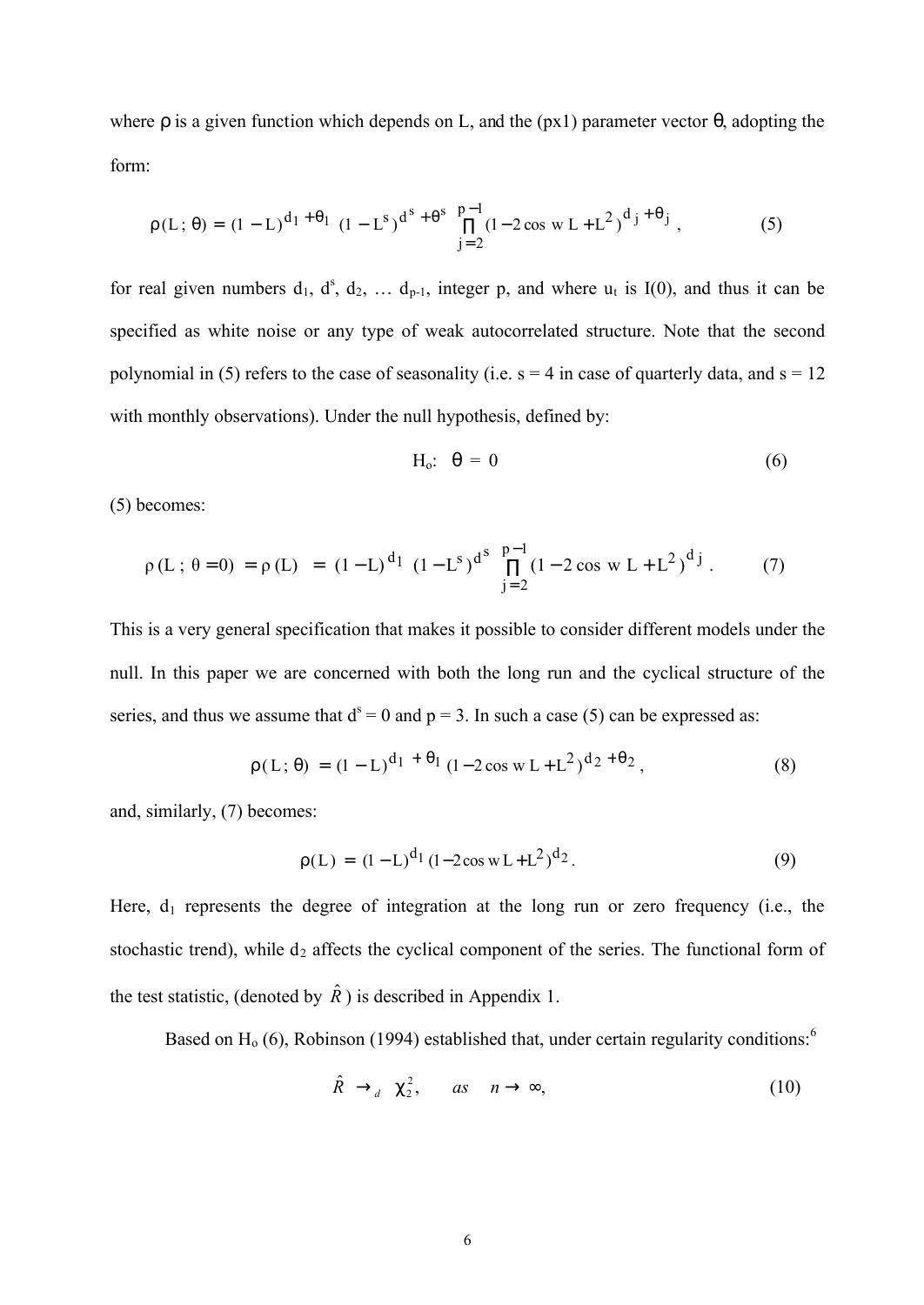where n is the sample size and " $\rightarrow_d$ " means convergence in distribution. Thus, as shown by Robinson (1994), unlike in other procedures, we are in a classical large-sample testing situation, and furthermore the tests are efficient in the Pitman sense against local departures from the null.<sup>7</sup> Because  $\hat{R}$  involves a ratio of quadratic forms, its exact null distribution could have been calculated under Gaussianity via Imhof's algorithm. However, a simple test is approximately valid under much wider distributional assumptions: a test of  $(6)$  will reject  $H_0$ against the alternative H<sub>a</sub>:  $\theta \neq 0$  if  $\hat{R} > \chi^2_{2,\alpha}$ , where Prob  $(\chi^2_{2} > \chi^2_{2,\alpha}) = \alpha$ . A similar version of Robinson's (1994) tests (with  $d_1 = 0$ ) was examined in Gil-Alana (2001), where its performance in the context of unit-root cycles was compared with that of the Ahtola and Tiao's (1987) tests, the results showing that the former outperforms the latter in a number of cases. Other versions of his tests have been applied to raw time series in Gil-Alana and Robinson (1997, 2001) to test for I(d) processes with the roots occurring at zero and the seasonal frequencies respectively. However, this is the first empirical finance application testing simultaneously for the roots at zero and the cyclical frequencies, a statistical approach which is shown in the present paper to represent a convenient alternative to the more conventional ARIMA (ARFIMA) specifications used for the parametric modelling of many time series.

#### **3. An empirical application for the US stock market**

Our dataset includes annual series for US inflation, real risk-free rate, real stock returns, equity premium and price/dividend ratio from 1871 to 1993, and is a slightly updated version of the dataset used in Cecchetti et al (1990) (see that paper for further details on sources and definitions).<sup>8</sup>

Figure 1 contains plots of the original series with their corresponding correlograms and periodograms. All of them, with the exception of the price/dividend ratio, appear to be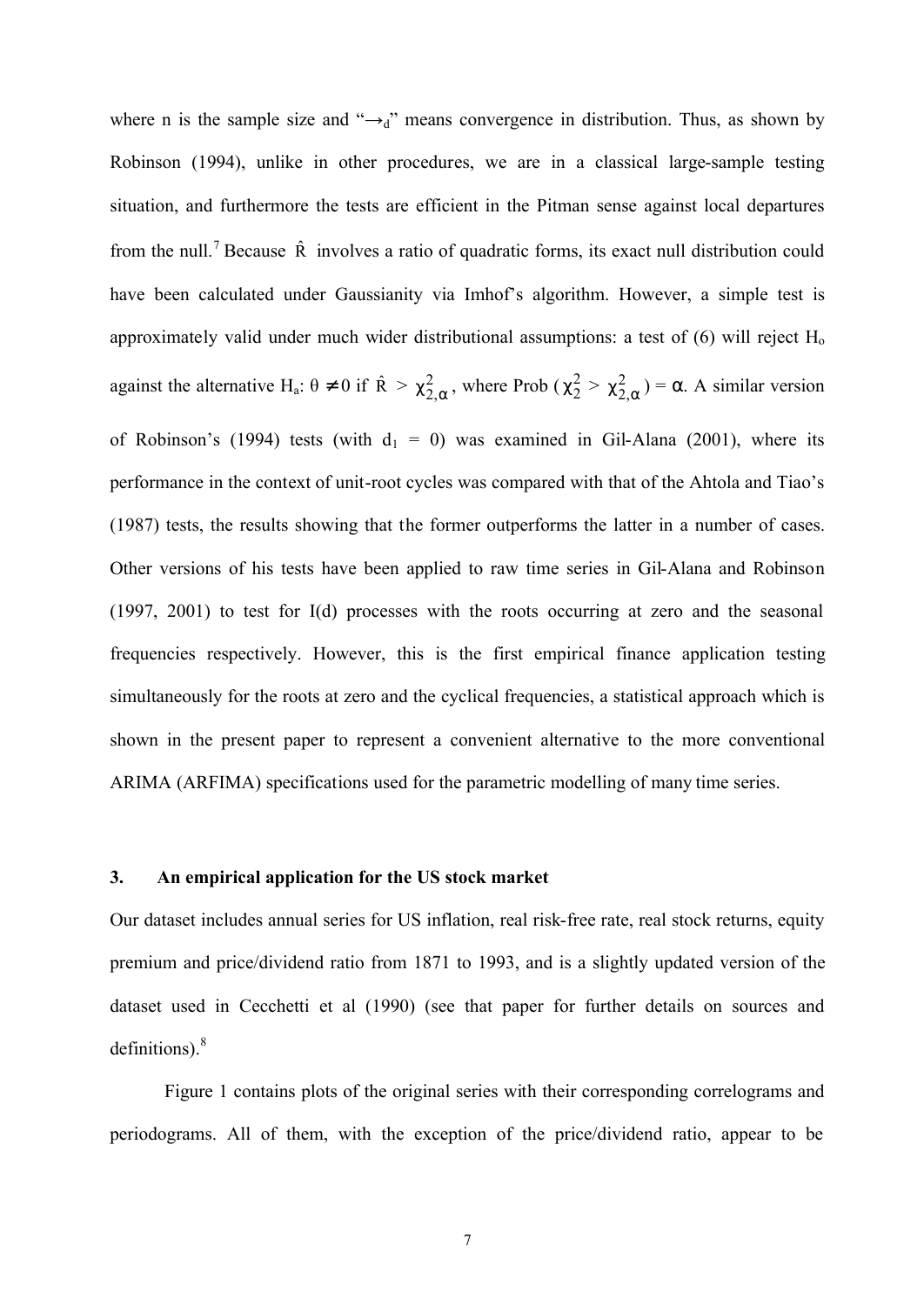stationary. However, deeper inspection of the correlograms shows that there are significant values even at some lags relatively distant from zero, along with slow decay and/or cyclical oscillation in some cases, which could indicate not only fractional integration at the zero frequency but also cyclical dependence. Similarly, the periodograms also have peaks at frequencies other than zero. For the price/dividend ratio, the slow decay in the correlogram clearly suggests that the series is not I(0) stationary.

# **[Insert Figures 1 and 2 about here]**

Figure 2 displays similar plots for the first differenced data. The correlograms and periodograms now strongly suggest that all series are overdifferenced with respect to the 0 frequency. On the other hand, there are significant peaks in the periodograms at frequencies different from zero. In view of this, it might be of interest to examine more in depth the behaviour of these series using a fractional model at both the zero and the cyclical frequencies.

As a first step, we focus exclusively on the long-run frequency and implement a simple version of Robinson's (1994) test, which is based on a model given by (3) and (4), with  $z_t$  =  $(1,t)^T$ ,  $t \ge 1$ ,  $(0,0)^T$  otherwise, and  $\rho(L; \theta) = (1 - L)^{d+\theta}$ . Thus, under H<sub>o</sub> (6), we test the model:

$$
y_t = \beta_0 + \beta_1 t + x_t, \quad t = 1, 2, ... \tag{11}
$$

$$
(1 - L)^{d} x_{t} = u_{t}, \qquad t = 1, 2, ..., \qquad (12)
$$

for values  $d = 0, ..., (0.01), ..., 2$ , that is, we test from  $d = 0$  to  $d = 2$  with 0.01 increments, and use different types of disturbances. In such a case, the test statistic greatly simplifies, taking the form given by  $\hat{R}$  in Appendix 1, with  $\psi(\lambda_s)$  being exclusively defined by  $\psi_1(\lambda_s)$  and  $\hat{u}_t = (1 - L)^d y_t - \hat{\beta}' w_t$ . The null limit distribution will then be a  $\chi_1^2$  distribution. However, if  $\rho(L; \theta) = (1 - L)^{d+\theta}$ , then  $p = 1$ , and therefore we can consider one-sided tests based on  $\hat{r} = \sqrt{\hat{R}}$ , with a standard N(0,1) distribution. Note that testing the null hypothesis with  $d = 1$ means that this becomes a classical unit-root model of the same form as those proposed by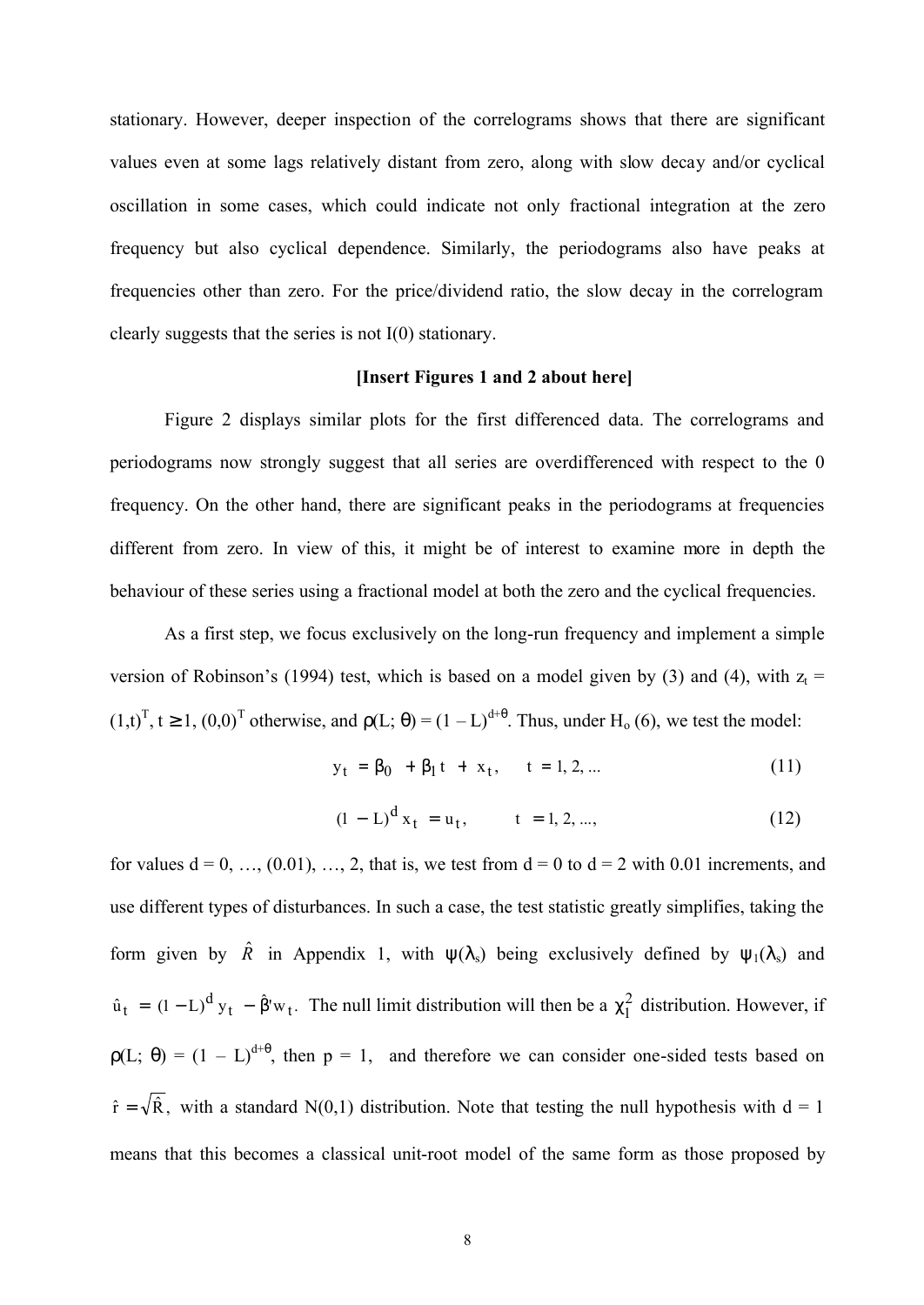Dickey and Fuller (1979) and others. However, instead of using autoregressive (AR) structures of the form:  $(1 - (1+\theta)L)x_t = u_t$ , we use fractional alternatives. Moreover, the use of AR alternatives results in a dramatic change in the asymptotic behaviour of the tests: if  $\theta$  < 0,  $x_t$  is stationary; it contains a unit root if  $\theta = 0$ , and it becomes nonstationary and explosive for  $\theta > 0$ . On the contrary, under fractional alternatives of the form as in  $(12)$ , the behaviour of  $x_t$  is smooth across d, this being the intuitive reason for its standard asymptotic behaviour.<sup>9</sup>

Table 1 displays the test results. Note that Robinson's (1994) parametric approach does not require preliminary differencing; thus, it allows us to test any real value *d*, encompassing both stationary and nonstationary hypotheses. The numbers in parentheses are the estimates of *d* obtained with the Whittle function. We also report the 95% confidence bands for the nonrejections of *d*. We examine separately the cases of  $\beta_0 = \beta_1 = 0$  a priori (i.e., with no regressors in the undifferenced model (11));  $\beta_0$  unknown and  $\beta_1 = 0$  (with an intercept); and  $\beta_0$  and  $\beta_1$ unknown (an intercept and a linear time trend). The inclusion of a linear time trend may appear unrealistic in the case of financial time series. However, it should be noted that in the context of fractional (or integer) differences, the time trend disappears in the long run. For example, suppose that  $u_t$  in (12) is white noise. Then, testing H<sub>o</sub> (6) in (11) and (12) with  $d = 1$ , the series becomes, for t > 1, a pure random walk process if  $\beta_1 = 0$ , and a random walk with an intercept if both  $β_0$  and  $β_1$  are unknown.<sup>10</sup> The results differ substantially from one series to another. For instance, for inflation and the real risk-free rate the values are always higher than 0 but smaller than 0.5, oscillating between 0.07 (inflation rate with a linear trend) and 0.49 (real risk-free rate with no regressors). For real stock returns and equity premium, the values of d for which  $H_0(6)$ cannot be rejected oscillate widely around 0, ranging between –0.18 (equity premium with a linear trend) and 0.14 (stock returns with no regressors). Finally, for the price/dividend ratio all the non-rejection values are higher than 0.5, implying nonstationarity with respect to the zero frequency.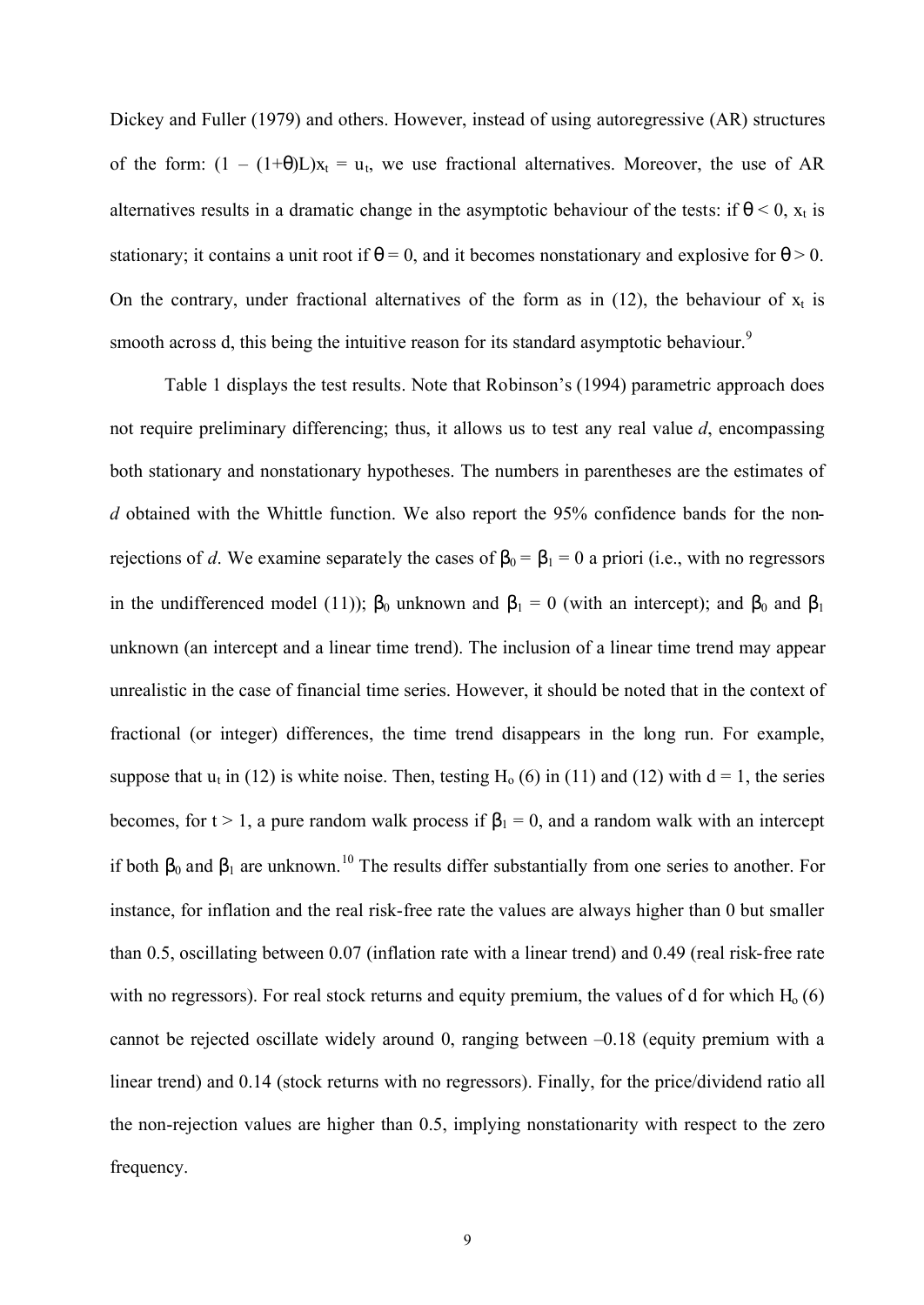## **[Insert Tables 1 and 2 about here]**

The significance of the results in Table 1 may be partly due to the fact that  $I(0)$ autocorrelation in  $u_t$  has not been taken into account. Thus, we also performed the tests imposing AR(1) disturbances (see Table 2). Higher AR orders were also tried and the results were very similar. For all series, except the price/dividend ratio, the values oscillate around 0, implying that the series may be I(0) stationary. However, for the price/dividend ratio, the values are still above 0, ranging from 0.13 (with a linear time trend) to 0.83 (in the case of no regressors). Comparing the results of Table 2 with those of Table 1, one can see that the orders of integration are smaller by about 0.20 when autocorrelation is allowed for. This might reflect the fact that the estimates of the AR coefficients are Yule-Walker, which entails AR roots that, although automatically less than one in absolute value, can be arbitrarily close to one. Hence, they might compete with the order of integration at the zero frequency when describing the behaviour at such a frequency. $11$ 

We also examined d, independently of the way of modelling the  $I(0)$  disturbances, at the same zero frequency. For this purpose, we used two semiparametric methods: an approximate local Whittle approach (Robinson, 1995), and an exact local Whittle estimator recently proposed by Phillips and Shimotsu (2005). In the two cases the conclusions were very similar: for inflation and the real risk-free rate: some estimates are within the I(0) interval, especially if the bandwidth parameter is small; however, for most of values of that parameter, they are not. For real stock returns and the equity premium almost all values are within the I(0) confidence intervals, but not so for the price/dividend ratio. Also, for the latter series, the values are lower than those within the unit root interval, clearly suggesting that d is greater than 0 but smaller than 1. Therefore, the findings are the same as with the parametric procedure, namely there is strong evidence in favour of I(0) stationarity for real stock returns and the equity premium, some evidence of long memory for inflation and the real risk-free rate, and strong evidence of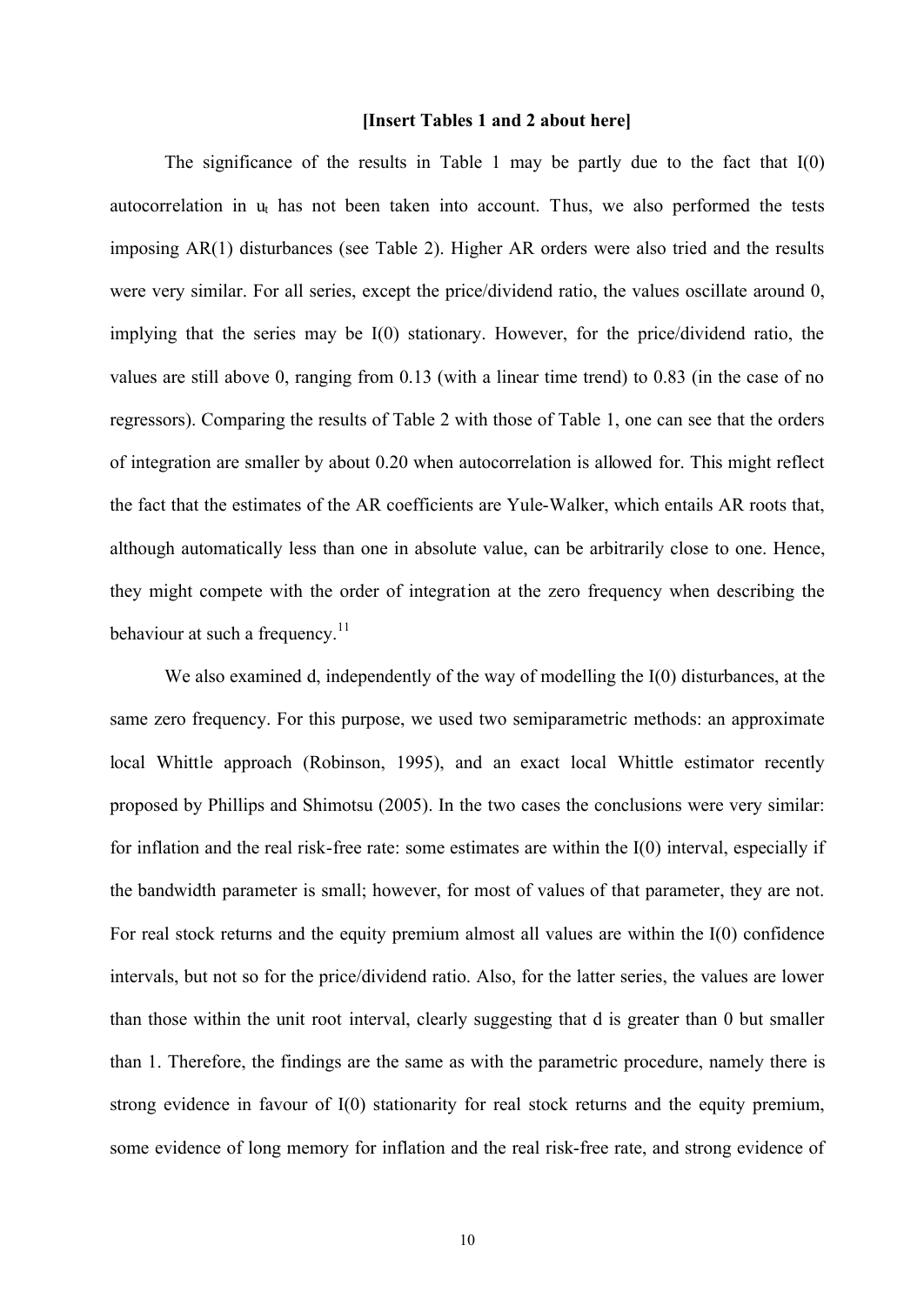fractional integration for the price/dividend ratio. Of course, stationarity of stock returns and equity premium is not a surprising result, as the absence of long memory in these two series is a well-established fact in the literature (Lo, 1991; Cheung and Lai, 1995, etc.)

The above approach to investigating the long-run behaviour of time series consists in testing a parametric model for the series and estimating two semiparametric ones, relying on the long run-implications of the estimated models. The advantage of the first procedure is the precision gained by providing all the information about the series through the parameter estimates. A drawback is that these estimates are sensitive to the class of models considered, and may be misleading because of misspecification. It is well known that the issue of misspecification can never be settled conclusively in the case of parametric (or even semiparametric) models. However, the problem can be partly addressed by considering a larger class of models. This is the approach used in what follows, where we employ another version of the tests of Robinson (1994) that enables us simultaneously to consider roots at zero and the cyclical frequencies.<sup>12</sup>

Before discussing the test results we describe a small Monte Carlo experiment we have carried out to examine the power properties of the procedure employed below. We suppose that the true model is given by equation (1) with  $d_1 = 0.7$ ;  $d_2 = 0.1$  and  $w = w_r = 2\pi/6$ , implying long memory and nonstationarity at the long run frequency, stationary long memory behaviour of the cyclical component, and cycles with a periodicity of about 6 periods. We also assume that  $u_t$  is white noise, though similar conclusions were obtained under weak autocorrelation for the error term.

We perform the procedure described in Section 3, testing the null hypothesis for  $d_{10}$ values equal to 0, 0.1, …, 2, and  $d_{20} = -0.5, -0.4, ..., 1.5,$  and  $r = 6$ , for sample sizes T = 120, 240, 360, 480 and 960 observations. We generated Gaussian series using the routines GASDEV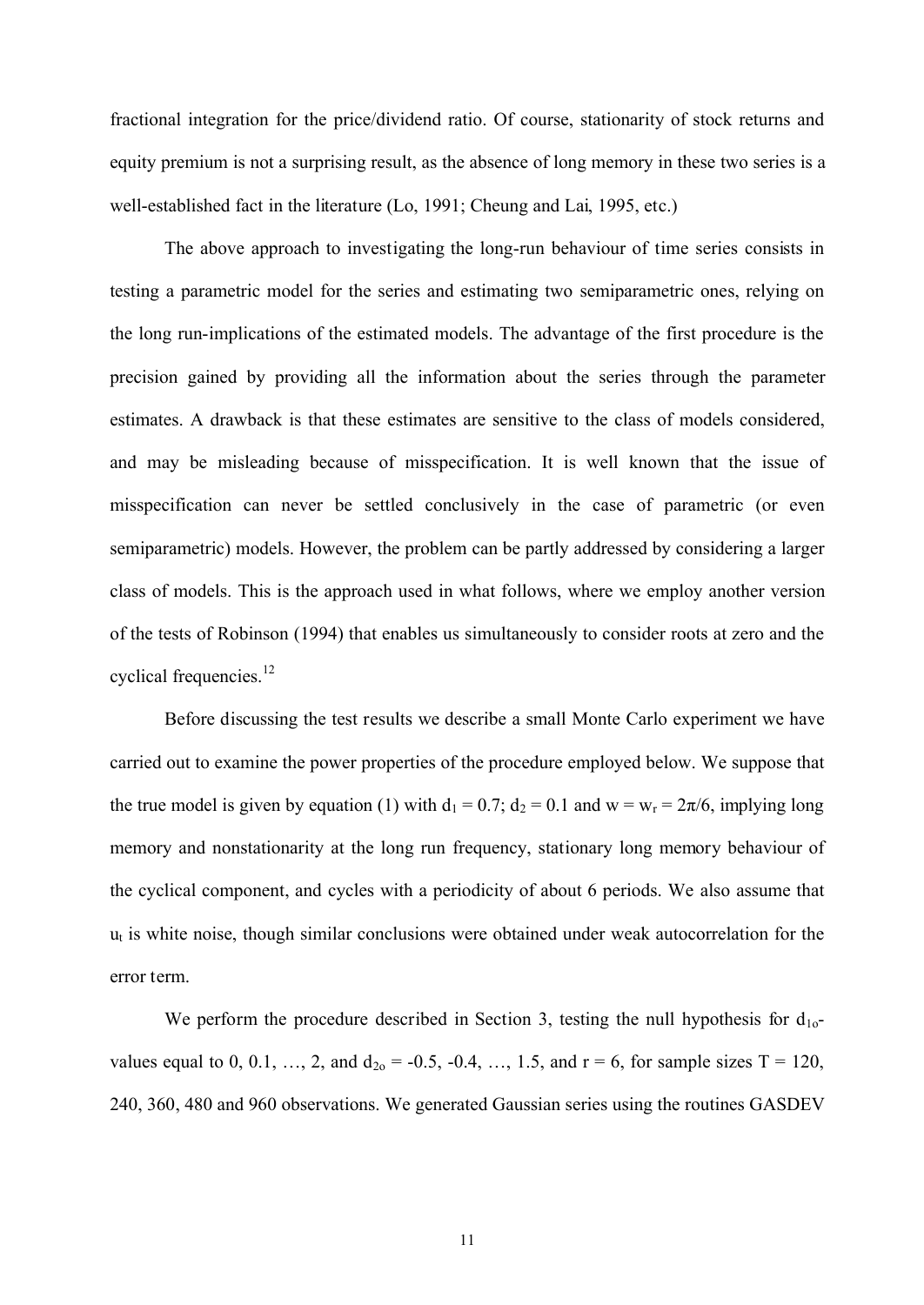and RAN3 of Press, Flannery, Teukolsky and Vetterling (1986), with 10,000 replications in each case.

Table 3 reports the rejection frequencies of the testing procedure at the 5% significance level. Thus, the values corresponding to  $d_{10} = 0.7$  and  $d_{20} = 0.1$  indicate the size of the test.

#### **[Insert Table 3 about here]**

One can see that if the sample size is small (e.g.  $T = 120$ ) the size of the test is slightly above its nominal value, though it approximates the 5% level with T. Looking at local departures from the null (e.g.,  $d_1 = 0.6 \& d_2 = 0.1$ , and  $d_1 = 0.8 \& d_2 = 0.1$ ), one finds that the rejection frequencies with  $T = 120$  are 0.202 and 0.207 respectively. For  $T = 240$  the corresponding values are 0.392 and 0.334, and, for  $T = 480$  or 960, they are higher than 0.9 in all cases. For the remaining departures from the null, the rejection probabilities are higher than 0.9 in practically all cases, even for small sample sizes. Similar conclusions were reached with other values of  $d_1$  and  $d_2$ .<sup>13</sup>

The procedure is then applied to the five series under examination. For this purpose, let us consider now the model given by (3) and (4), with  $\rho(L; \theta)$  as in (8) and  $z_t = (1,t)^T$ . Thus, under  $H<sub>o</sub>$  (6), the model becomes:

$$
y_t = \beta_0 + \beta_1 t + x_t, \quad t = 1, 2, ... \tag{13}
$$

$$
(1 - L)^{d_1} (1 - 2\cos w L + L^2)^{d_2} x_t = u_t, \quad t = 1, 2, \dots,
$$
 (14)

and, if  $d_2 = 0$ , the model reduces to the case previously studied of long memory exclusively at the long-run or zero frequency. We assume that  $w = w_r = 2\pi j/n$ ,  $j = n/r$ , and r indicating the number of time periods per cycle.

#### **[Insert Table 4 about here]**

We first computed the statistic  $\hat{R}$  given in Appendix 1 for values of  $d_1$  and  $d_2$  = -0.50,  $..., (0.10), ..., 2,$  and  $r = 2, ..., (1), ..., n/2$ ,<sup>14</sup> assuming that  $u_t$  is white noise. For brevity, we do not report the results for all statistics. In brief, the null hypothesis (6) was rejected for all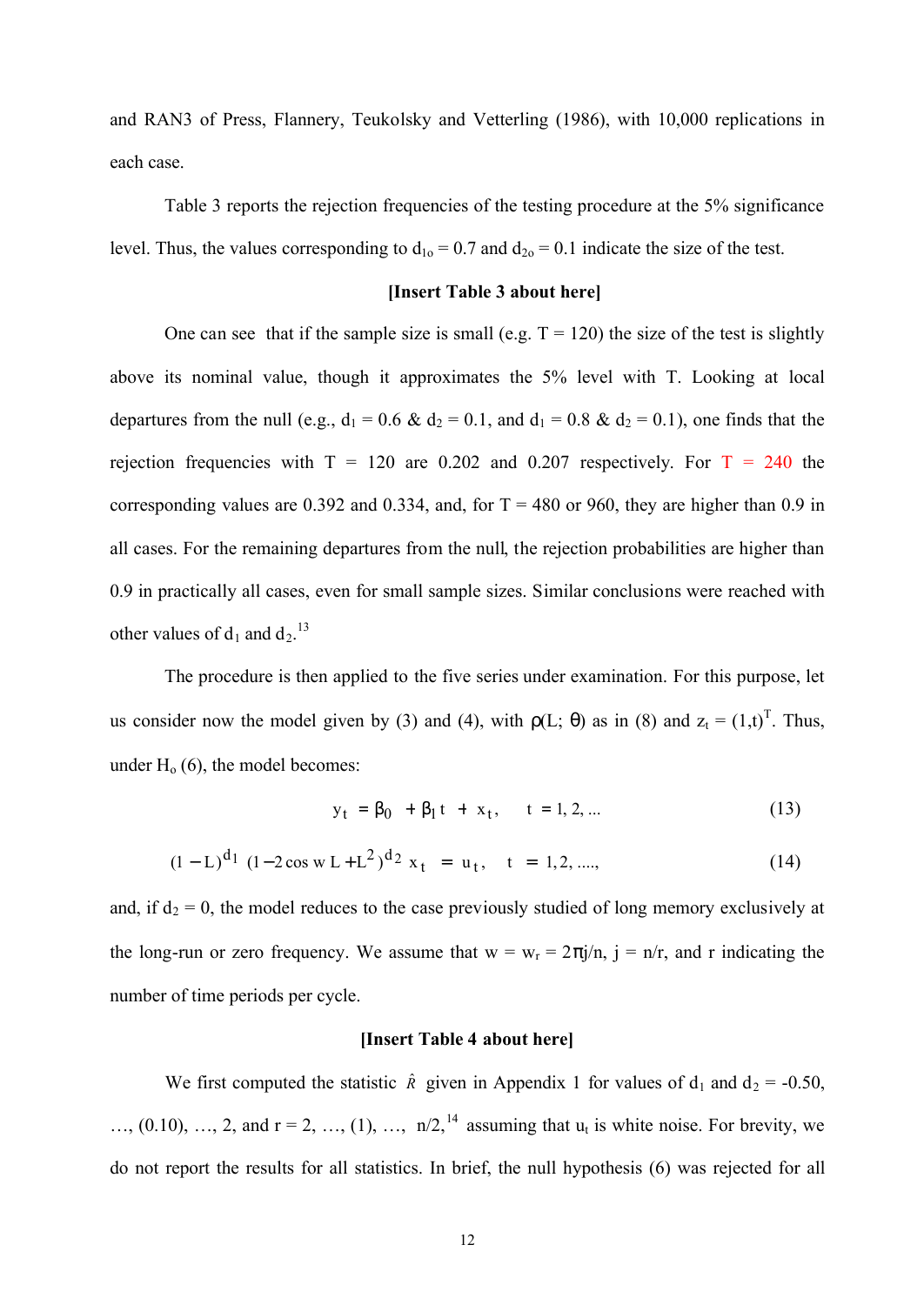values of  $d_1$  and  $d_2$  if r was smaller than 4 or higher than 9, implying that, if a cyclical component is present, its periodicity is constrained to be between 4 and 9 years. This is consistent with the empirical finding in Canova (1998), Burnside (1998), King and Rebelo (1999) and others that cycles have a periodicity between five and ten years. We report in Table 4 the non-rejection cases at the 5% level only for the case of an intercept and  $r = 6$ . The results for the case of a linear time trend were very similar, and the coefficient corresponding to the trend was found to be insignificantly different from zero in virtually all cases. Note that the test statistic is obtained from the null differenced model, which is assumed to be I(0), and therefore standard t-tests apply. Further, we focus on  $r = 6$  since the non-rejection values with  $r = 4, 5, 7$ , 8 and 9 formed a proper subset of those non-rejections obtained with  $r = 6$ . We see that for inflation and the real risk-free rate the non-rejection values oscillate between 0.10 and 0.40 for  $d_1$ , and between 0 and 0.3 for  $d_2$ . They are slightly smaller for  $d_2$  in the case of stock returns and the equity premium, in some cases even being negative. Finally, for the price/dividend ratio, the values of  $d_1$  range between 0.5 and 1, while  $d_2$  seems to be constrained between 0 and  $0.5.$ <sup>15</sup>

#### **[Insert Figure 3 about here]**

In order to have a more precise view about the non-rejection values of  $d_1$  and  $d_2$ , we recomputed the tests but this time for a shorter grid, with  $d_1$ ,  $d_2$  = -0.50, …, (0.01), …, 2. Figure 3 displays the regions of  $(d_1, d_2)$  values where  $H_0$  cannot be rejected at the 5% level. It shows that the combination of non-rejection  $(d_{10}, d_{20})$ -values form clusters, though there are also some values away from the clusters in four of the five series examined. These values of the statistics are in fact close to the critical values of the  $c_2^2$ - distribution. Essentially, the series can be grouped into three categories: inflation and the real risk-free rate; real stock returns and the equity premium; finally, the price/dividend ratio. Starting with the first group (inflation and the real risk-free rate), we observe that the values of  $d_1$  range between 0.1 and 0.5 while  $d_2$  seems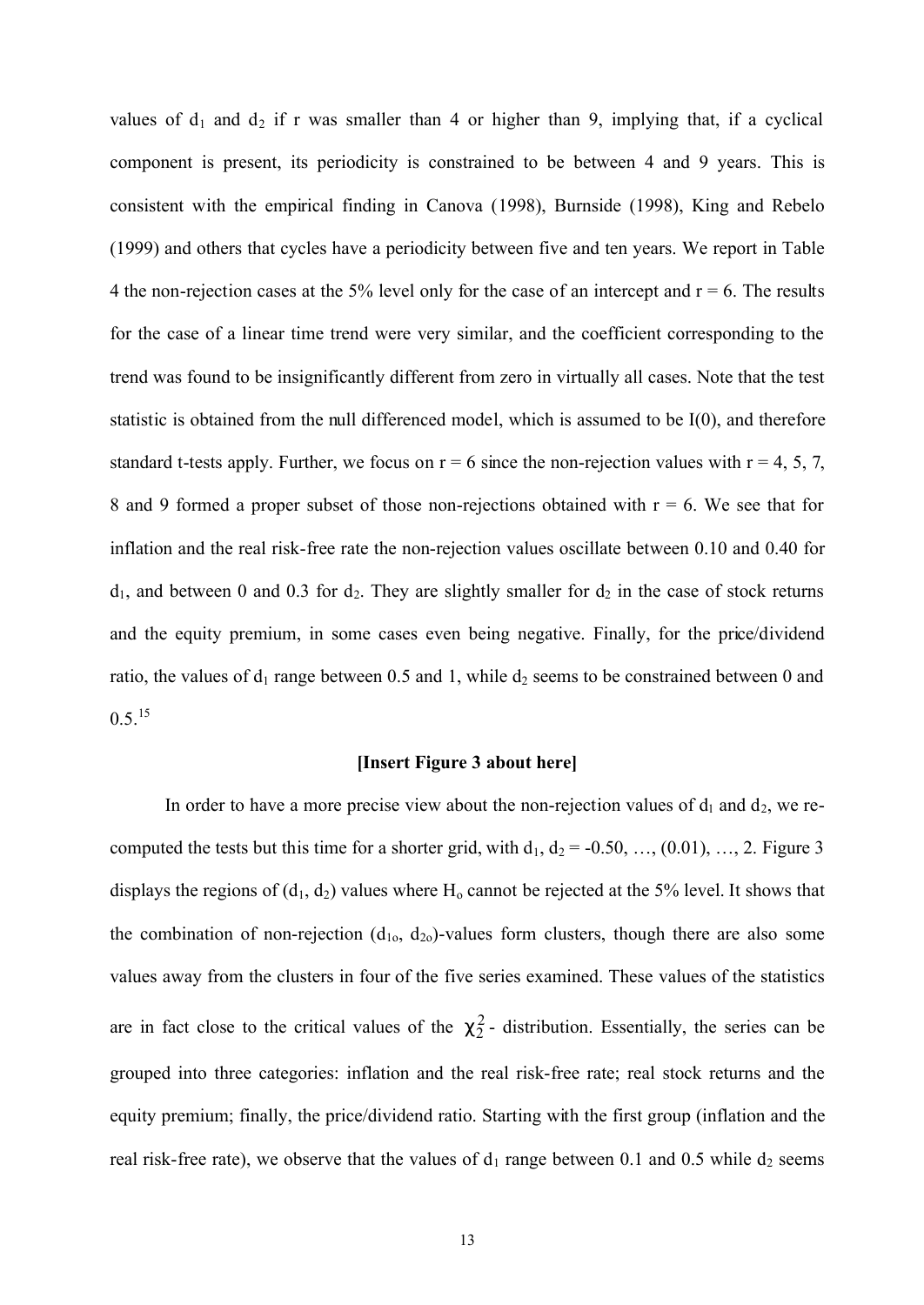to lie between 0 and 0.3. Thus, there appears to be a slightly higher degree of integration at the long-run or zero frequency compared to the cyclical one. For real stock returns and equity premium, the values of both orders of integration oscillate around 0. Finally, for the price/dividend ratio the values of  $d_1$  range between 0.5 and 1, while  $d_2$  is between 0 and 0.5, implying nonstationarity with respect to the zero frequency but stationarity with respect to the cyclical component, and mean reversion with respect to both. Consequently, shocks to the latter series will disappear in the long run, with those affecting the cyclical part tending to disappear faster than those affecting its long-run or trending behaviour. This procedure was also applied in the context of autocorrelated (AR(1) and AR(2)) disturbances and the results did not substantially differ from those reported here based on white noise  $u_t$ . In the AR(1) case, the AR parameter was not significantly different from zero for most series. The only exception was the price/dividend ratio, for which values of  $d_1$  close to zero are obtained for an AR parameter close to one, suggesting once more that the order of integration at the zero frequency and the AR parameter are in competition. When using AR(2) disturbances the results were again very similar, though with larger regions for the  $(d_1, d_2)$ - non-rejection values.

### **4. Forecasting and comparisons with other models**

In this section, we try first to determine the best model specification for each time series. Then, we compare the selected models with other approaches based on  $I(0)$  and  $I(1)$  hypotheses.

Given the lack of efficient procedures for estimating the parameters in the model in (13) and (14), we use the following strategy: after computing the values of the test statistic for  $d_1$ ,  $d_2$  $= -0.50, ..., (0.01), ..., 2$  and  $r = 2, ..., (1), ..., n/2$ , for the three cases of no regressors, an intercept and an intercept with a linear time trend, we discriminate between these three cases on the basis of the significance of the estimated coefficients in (13), and choose the values of  $d_1$ ,  $d_2$ and r which produce the lowest statistic. Note that, for each r, the values of  $d_1$  and  $d_2$  producing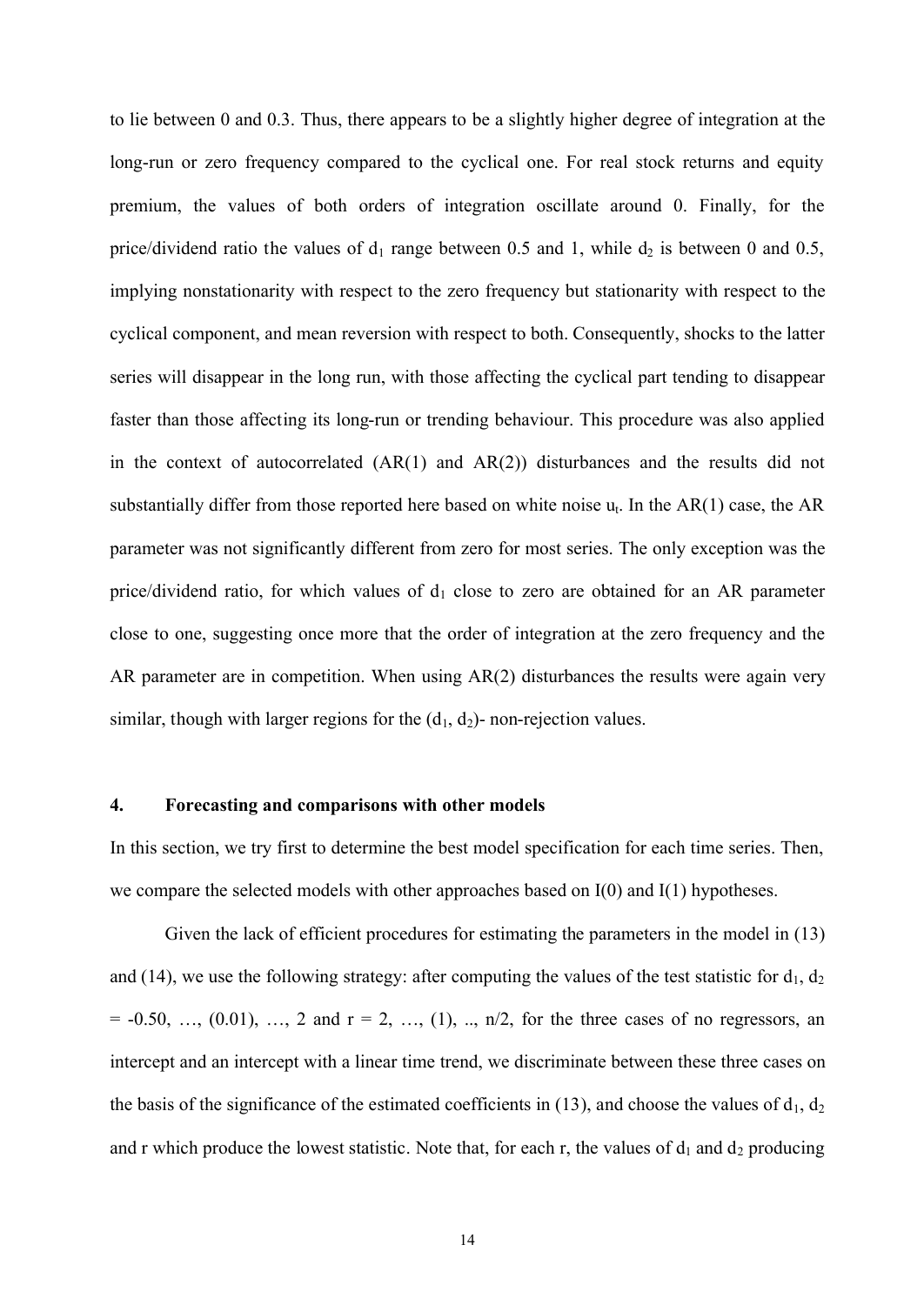the lowest statistic should be an approximation to the maximum likelihood estimates since the procedure employed in the paper is based on the LM principle and uses the Whittle function, which is an approximation to the likelihood function. The selected model for each time series is reported in the second column of Table 5. We find that, for the inflation rate and the real riskfree rate, both orders of integration are between 0.10 and 0.30, the order of integration at zero being slightly higher than the cyclical one; for real stock returns and the equity premium, the values of the d's are close to zero, being slightly negative for the zero frequency; finally, the price-dividend ratio appears to be nonstationary at the long-run frequency ( $d_1 = 0.68$ ), and stationary with  $d_2$  close to zero ( $d_2 = 0.09$ ) for the cyclical component. Note that in this case all models are based on white noise disturbances, the reason being that, as mentioned in the previous section, the inclusion of autocorrelated disturbances did not alter the conclusions except for the price/dividend ratio - for this series the associated AR coefficient was very close to one, thus making the estimate of  $d_1$  invalid. Moreover, the cyclical fractional polynomial can be considered as an alternative to the ARMA specification when describing the short-run dynamics of the series.

# **[Insert Table 5 about here]**

The third column of the table reports the selected models taking into account only the component affecting the long run or zero frequency, while the fourth refers to the case of integer differentiation with respect to such a frequency. In both cases, we model the cyclical structure using ARMA specifications. Starting with the case of fractional integration, we observe that the highest degree of integration is obtained for the price/dividend ratio ( $d = 0.73$ ), followed by inflation  $(d = 0.19)$ . For the remaining three series, the values are practically zero (0.04 for the real risk-free rate; 0.01 for real stock returns, and –0.04 for the equity premium). Here we have followed the same strategy as in the fractional cyclical case, i.e., testing sequentially for a grid of values of  $d_1$ , and then choosing the value that produces the lowest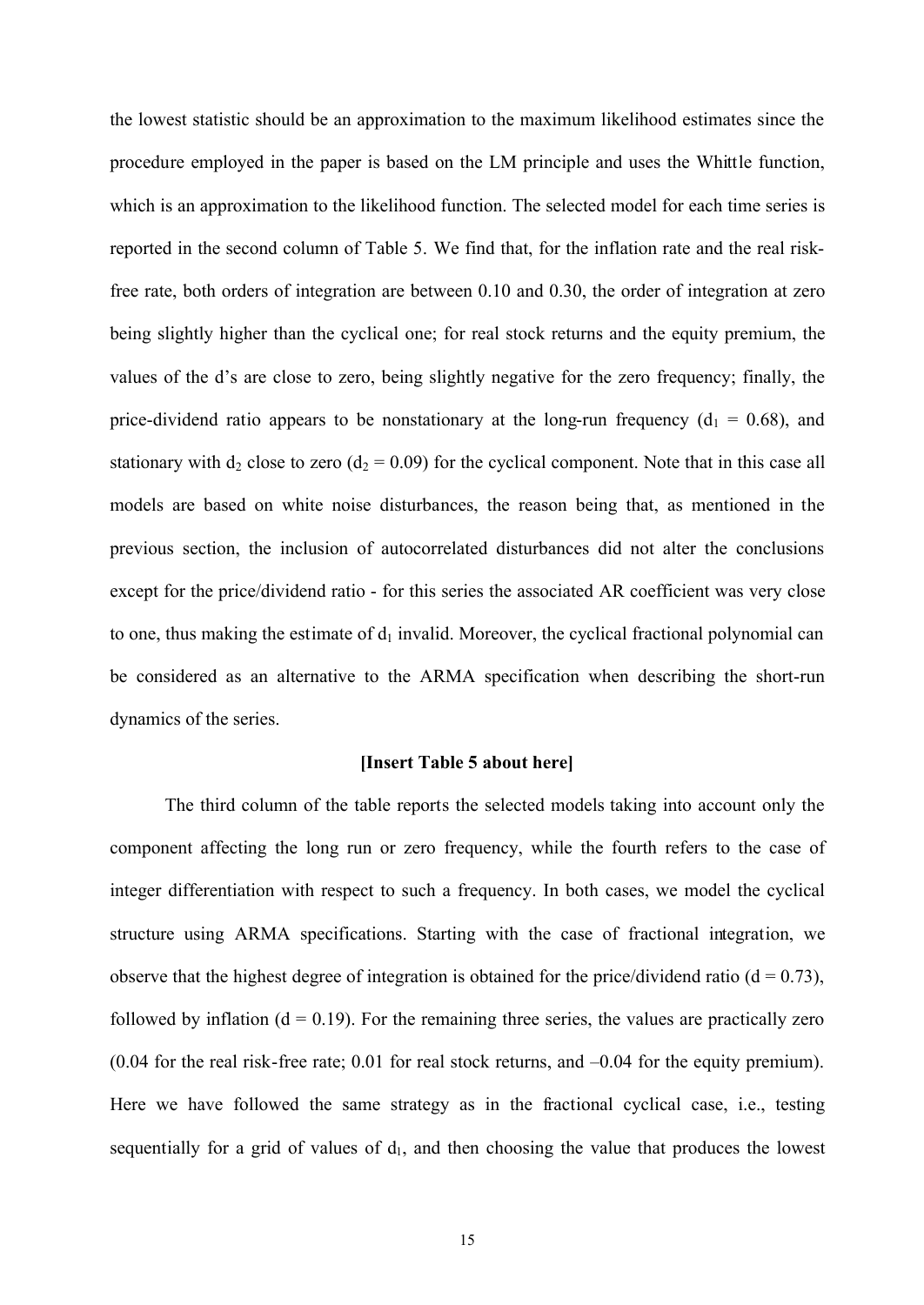statistic in absolute value.<sup>16,17</sup> Imposing integer orders of integration, for the first four variables, we use  $d = 0$  while for the price-dividend ratio we try both  $d = 0$  and 1. For the short-run components we use  $ARMA(p, q)$  models, with p,  $q \leq 3$ , and choose the best specification using both LR tests and likelihood criteria (AIC, BIC). We see that, for most of the series, the shortrun structure can be described by simple MA models, the only exceptions being the real riskfree rate where an AR(1) process is imposed, and the inflation rate (ARMA(2,1)).

Next, we compare the various models in terms of their forecasting performance. Standard measures of forecast accuracy are the following: Theil's U, the mean absolute percentage error (MAPE), the mean-squared error (MSE), the root-mean-squared error (RMSE), the root-mean-percentage-squared error (RMPSE) and mean absolute deviation (MAD) (Witt and Witt, 1992). These measures are described in Appendix 2.

The three selected time series models (fractional and cyclical differencing, FCD; fractional differencing, FD; and integer differencing, ID) for each of the series were used to generate the following 5-year-ahead out-of-sample forecasts. Each forecast value was calculated and compared with the actual value of the series. Then, the above six criteria were used to rank the three forecasting models for each series. The ranking in terms of forecasting performance is given in Table 6, and is based on the average value of the forecasts for each criterion. We observe that for inflation and the real risk-free rate the FCD model outperforms FD and ID according to all the criteria. For real stock returns and the equity premium, the ID specification seems to be the most adequate, while for the price/dividend ratio the results are mixed. Therefore, on the basis of the MAPE, MSE, RMPSE and RMSE criteria, the fractional and cyclical (FCD) model emerges as the best specification, while the other two criteria, MAD and Theil's U, suggest that the simple fractional model (with  $d = 0.73$ ) is the most adequate one.

# **[Insert Table 6 about here]**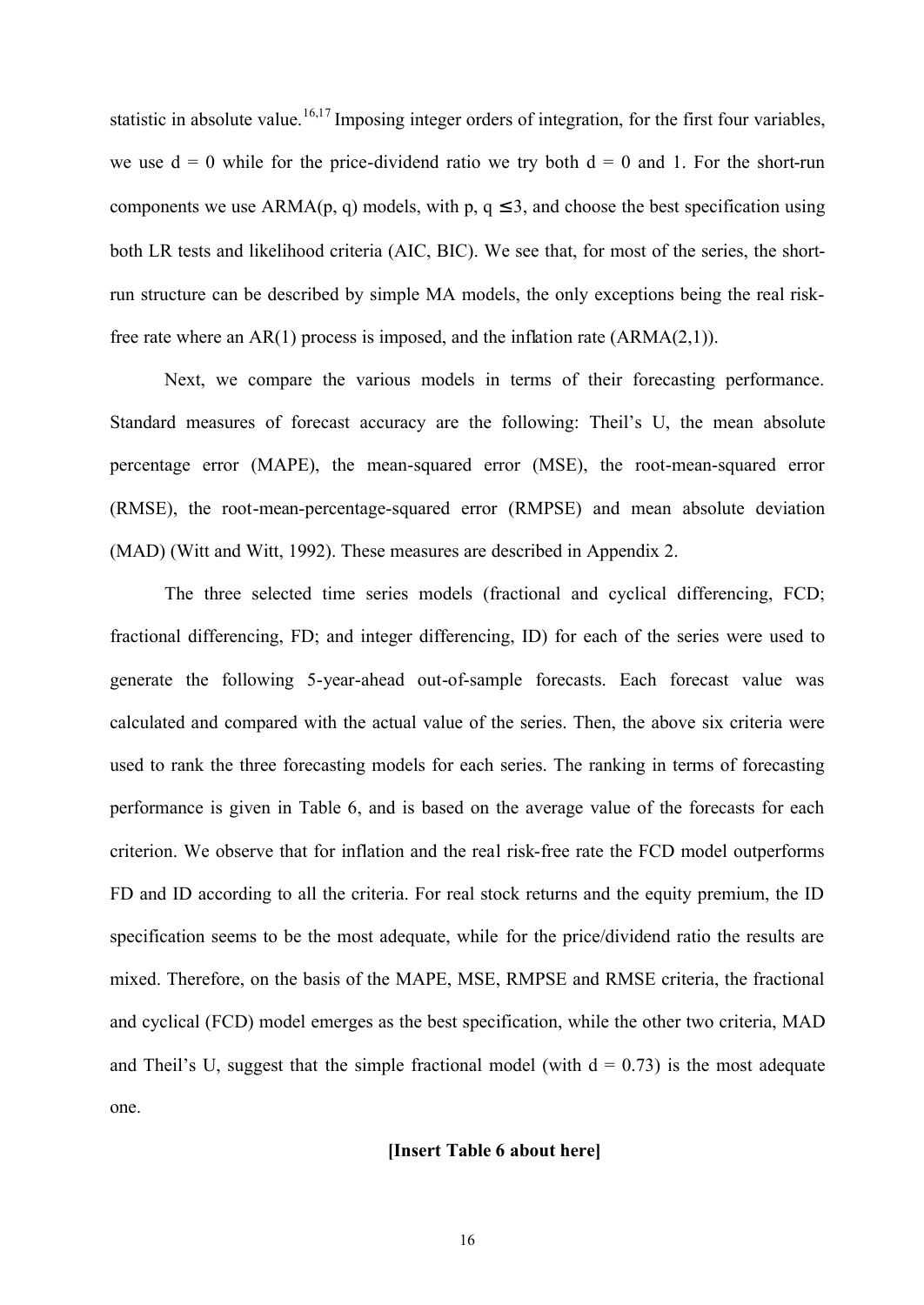In Table 7 we focus on the forecasts for inflation and the price/dividend ratio over a longer time-horizon. The reason for focusing on these two series is that they are the two that clearly exhibit non-zero (and fractional) degrees of integration. We consider the forecasting performance of the three types of models discussed above (FCD, FD and ID) over the period 1979 – 1993, based on specifying and estimating the models over the time period 1871 – 1978. The new selected models are displayed in Table 7 and we observe that they are very similar to those presented in Table 5.

#### **[Insert Tables 7 and 8 about here]**

Table 8 reports the MSE forecasts for the two series, using the time horizons  $h = 1, 3, 6$ , 9, 12 and 15. We observe that for the two series in many cases the lowest MSEs are obtained with the fractional cyclical models. However, the MSE measure used for comparing the relative forecasting performance of our models is a purely descriptive device. There exist several statistical tests for comparing different forecasting models. One of these tests, widely employed in the time series literature, is the asymptotic test for a zero expected loss differential of Diebold and Mariano (1995).<sup>18</sup> However, Harvey, Leybourne and Newbold (1997) note that the Diebold-Mariano test statistic could be seriously over-sized as the prediction horizon increases, and therefore provide a modified Diebold-Mariano test statistic given by:

$$
M - DM = DM \sqrt{\frac{n + 1 - 2h + h(h - 1)/n}{n}},
$$

where DM is the original Diebold-Mariano statistic, h is the prediction horizon and n is the time span for the predictions. Harvey et al. (1997) and Clark and McCracken (2001) show that this modified test statistic performs better than the DM test statistic (though still poorly in finite samples), and also that the power of the test is improved when p-values are computed with a Student distribution.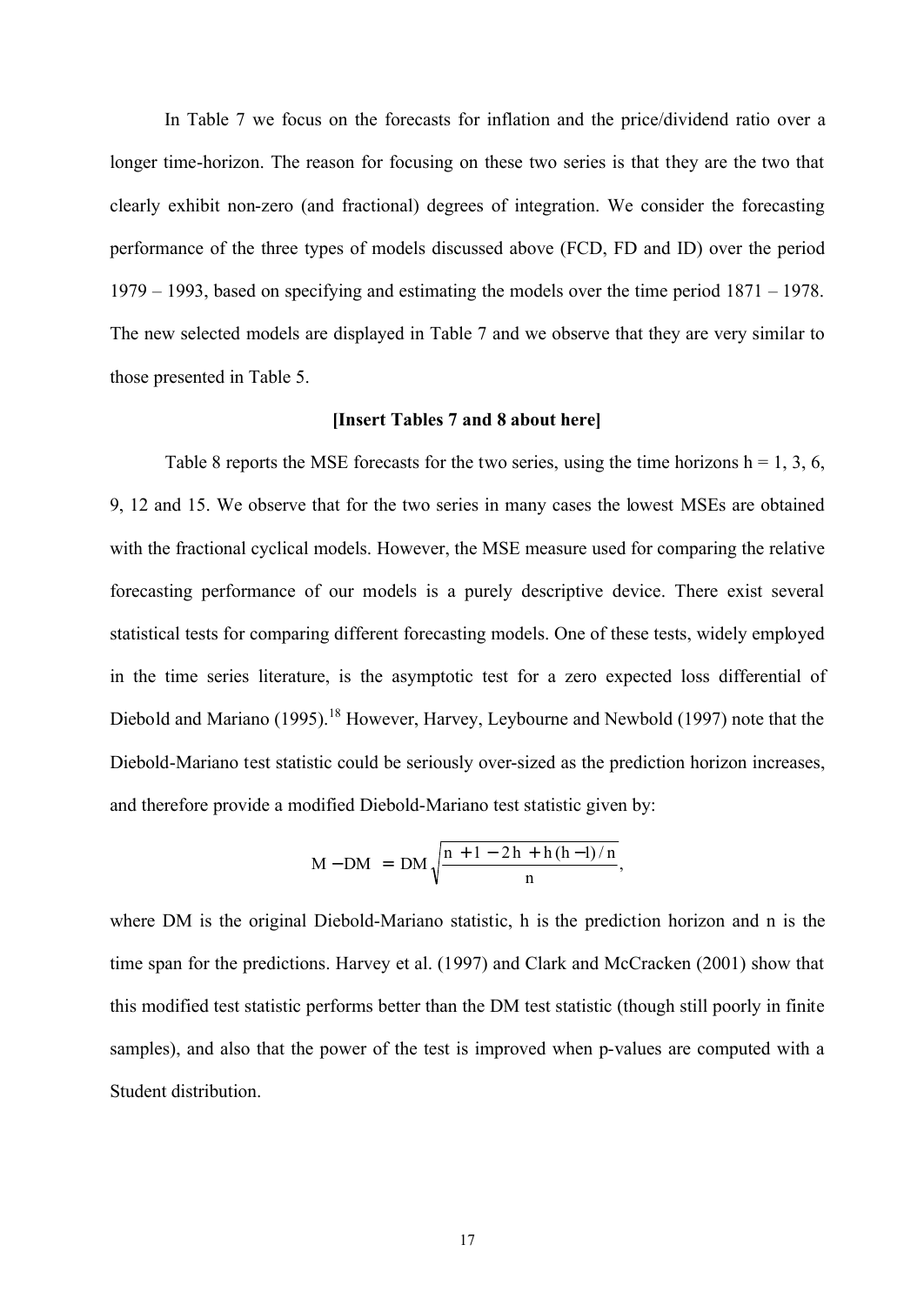Using the M-DM test statistic, we further evaluate the relative forecast performance of the different models by making pairwise comparisons. In Table 8 we indicate with an asterisk, for each prediction-horizon, the rejections of the null hypothesis that the forecast performance of model i and j is equal in favour of the one-sided alternative that model i's performance is superior at the 5% significance level.<sup>19</sup> Given the fact that we have three potential models for each prediction and we make pairwise comparisons, only the preferred model - when there is consistency for all three specifications - is indicated with an asterisk, cases not being chracterised by consistency being left out. We note here that over long horizons the fractional cyclical model produces for both series significantly superior forecasts. Similar results were obtained when using other sets of forecasts based on rolling window statistics.

## **5. Conclusions**

In this paper we have examined the time series behaviour of five series related to the US stock market by means of statistical techniques based on long memory processes. Specifically, we have used a procedure that has enabled us to test for unit roots with integer or fractional orders of integration, not only at zero but also at the cyclical frequencies. These tests have standard null and local limit distributions and can easily be applied to raw time series.<sup>20</sup>

Initially, we focused only on the long-run or zero frequency, applying a suitable version of Robinson's (1994) parametric tests along with various semiparametric estimation procedures. We used these methods because of the distinguishing features that make them particularly relevant in the context of financial time series. Specifically, they do not require Gaussianity (which is an assumption that is not satisfied by most financial series), but only a moment condition of order two. Additionally, they have standard null limit distributions, which is another advantage of these tests compared to other procedures based on AR alternatives. The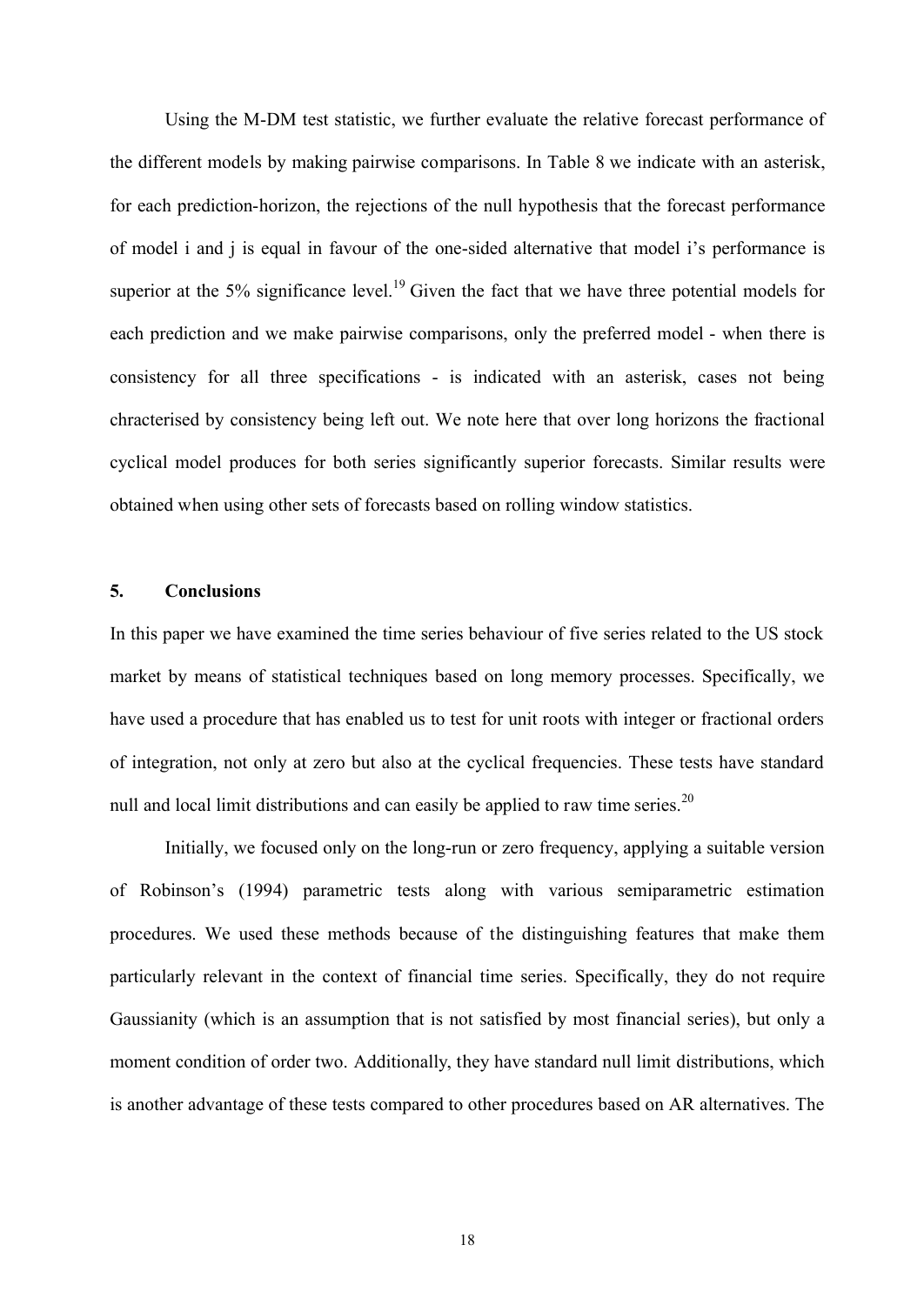order of integration estimated using these methods varies considerably from one series to another, but nonstationarity is found only in the case of the price/dividend ratio.

However, the non-rejection values obtained at the zero frequency could be partly due to the fact that attention has not been paid to other possible (cyclical) frequencies of the process. Thus, we adopted a method suitable for simultaneously testing for the presence of roots at the zero and the cyclical frequencies. The results suggest that the periodicity of the series ranges between 5 and 10 years, which is consistent with most of the empirical literature on cycles finding a periodicity of about six years (see, e.g., Baxter and King, 1999, Canova, 1998, and King and Rebelo, 1999). Further, the series can be grouped into three different categories: inflation and the real risk-free rate, with the order of integration at the zero frequency fluctuating between 0 and 0.5 and  $d_2$  (cyclical integration) between 0 and 0.3; real stock returns and the equity premium, with both orders of integration fluctuating around 0; and finally, the price/dividend ratio, with  $d_1$  ranging between 0.5 and 1 and  $d_2$  between 0 and 0.5. Thus, we found evidence of stationary long memory with respect to both components for inflation and the real risk-free rate; I(0) stationarity for stock returns and the equity premium; and nonstationary long memory at the zero frequency but stationarity at the cyclical component for the price/dividend ratio. Finally, the fact that all orders of integration are smaller than 1 suggests that mean reversion takes place with respect to both components for all series, though the rate of adjustment varies across them.

A criticism that could be made of this type of model for the cyclical component is that, unlike seasonal cycles, business cycles are typically weak and irregular and are spread evenly over a range of frequencies rather than peaking at a specific value. A strong counterargument is that, in spite of the fixed frequencies used in this specification, flexibility can be achieved through the first differenced polynomial, the ARMA components and the error term. In fact, Bierens (2001) uses a model of this kind (with  $d_2 = 1$ ) to test for the presence of business cycles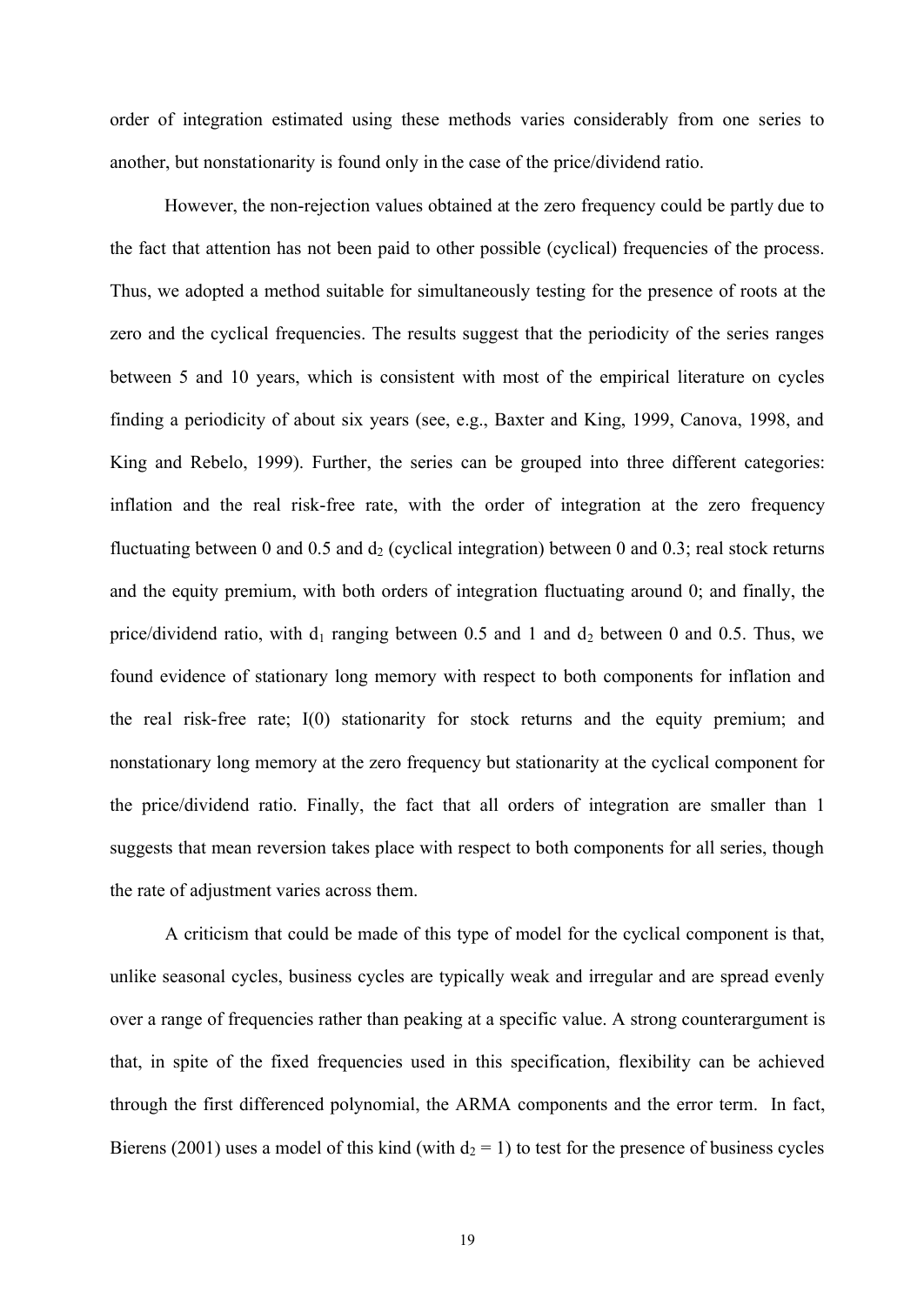in the annual change of monthly unemployment in the UK. Our analysis also yields clear-cut results, which are consistent with earlier findings on the periodicity of cycles.

The selected models for each time series were then compared with other approaches based on fractional and integer differentiation at the zero frequency. Six forecasting criteria were employed and the results showed that the fractional cyclical model outperforms the others in a number of cases.

Clearly, for the sample period examined in this study, structural breaks could also be an issue. Note that fractional integration and structural break are issues which are intimately related (see Bos et al., 1999; Diebold and Inoue, 2001; Granger and Hyung, 2004; Gil-Alana, 2007). However, a theoretical framework for structural breaks and fractional integration at both the zero and the cyclical frequencies has yet to be developed.

It would also be worthwhile to obtain point estimates of the fractional differencing parameters in this context of trends and cyclical models. For the trending component the literature is vast (see, e.g., Fox and Taqqu, 1986; Dahlhaus, 1989; Sowell, 1992; Robinson, 1995; Tanaka, 1999; Phillips and Shimotsu, 2005; Mayoral, 2007 etc.). For the cyclical part, there are fewer contributions such as Arteche and Robinson (2000), Arteche (2002) and Dalla and Hidalgo (2005) and no likelihood estimation methods have been proposed for the joint estimation of the two orders of integration. However, the goal of this paper is to show that a model with fractional orders of integration at both the zero and the cyclical frequencies can be a credible alternative to the conventional ARIMA (ARFIMA) specifications. In fact, our approach produces unambiguous results, with the periodicity ranging between 4 and 10 years and most of the orders of integration within the intervals (0, 0.5) and (0.5, 1) depending on the series and the component under study.

Further research could be carried out using this framework. For instance, the tests can be extended to allow for more than one cyclical component. The existence of multiple cycles in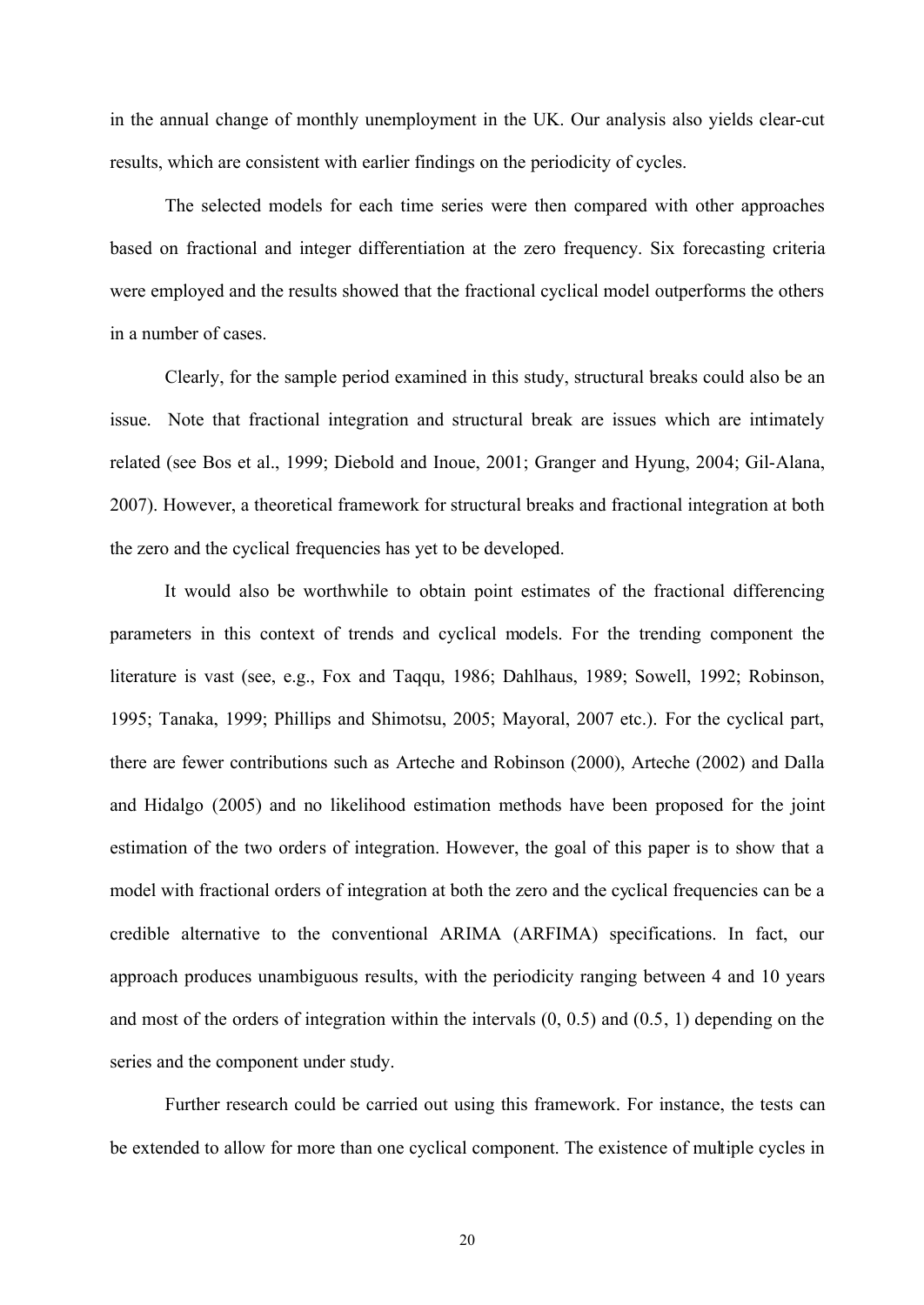financial series has not yet been examined empirically, and might be of interest in the context of various latent variates. Note that the periodograms displayed in Figures 1 and 2 show in some cases multiple peaks at the cyclical frequencies. However, for real stock returns and equity premium, the estimated order of integration at the zero frequency is extremely close to 0 and the periodograms of the original data (in Figure 1) exhibit a single clear significant peak. Moreover, for the remaining three series the orders of integration at the long run frequency range between 0 and 1, and the periodograms of the first differenced data (in Figure 2) clearly show that type of behaviour along with a single peak at the non-zero frequency. Further, daily data could also be used to examine intraday periodicity, e.g. in the volatility of asset returns. As an alternative to the cyclical fractional approach, Andersen and Bollerslev (1997) modelled periodicity in returns by means of deterministic weights. The inclusion of deterministic components is possible in Robinson's (1994) set-up, and its significance can be tested by means of a joint test of the deterministic regressors and of the order of integration. The univariate nature of the present study is also a limitation in terms of theorising, policy-making or forecasting. Theoretical models and policy-making involve relationships between many variables, and forecast performance can be improved through the use of many variables (e.g., factor-based forecasts based on hundreds of time series beat univariate forecasts, as shown, e.g., in Stock and Watson, 2002). However, the univariate approach taken in the present paper is useful, as it enables one to decompose the series into a long-run and a cyclical component. Moreover, theoretical econometric models for both long-run and cyclical fractional structures in a multivariate framework are not yet available. In this respect, the present study can be seen as a preliminary step in the analysis of financial data from a different time series perspective. Of particular interest in future work would be a more extensive study of the out-of-sample forecasting performance of our preferred model. In order to increase the number of out-of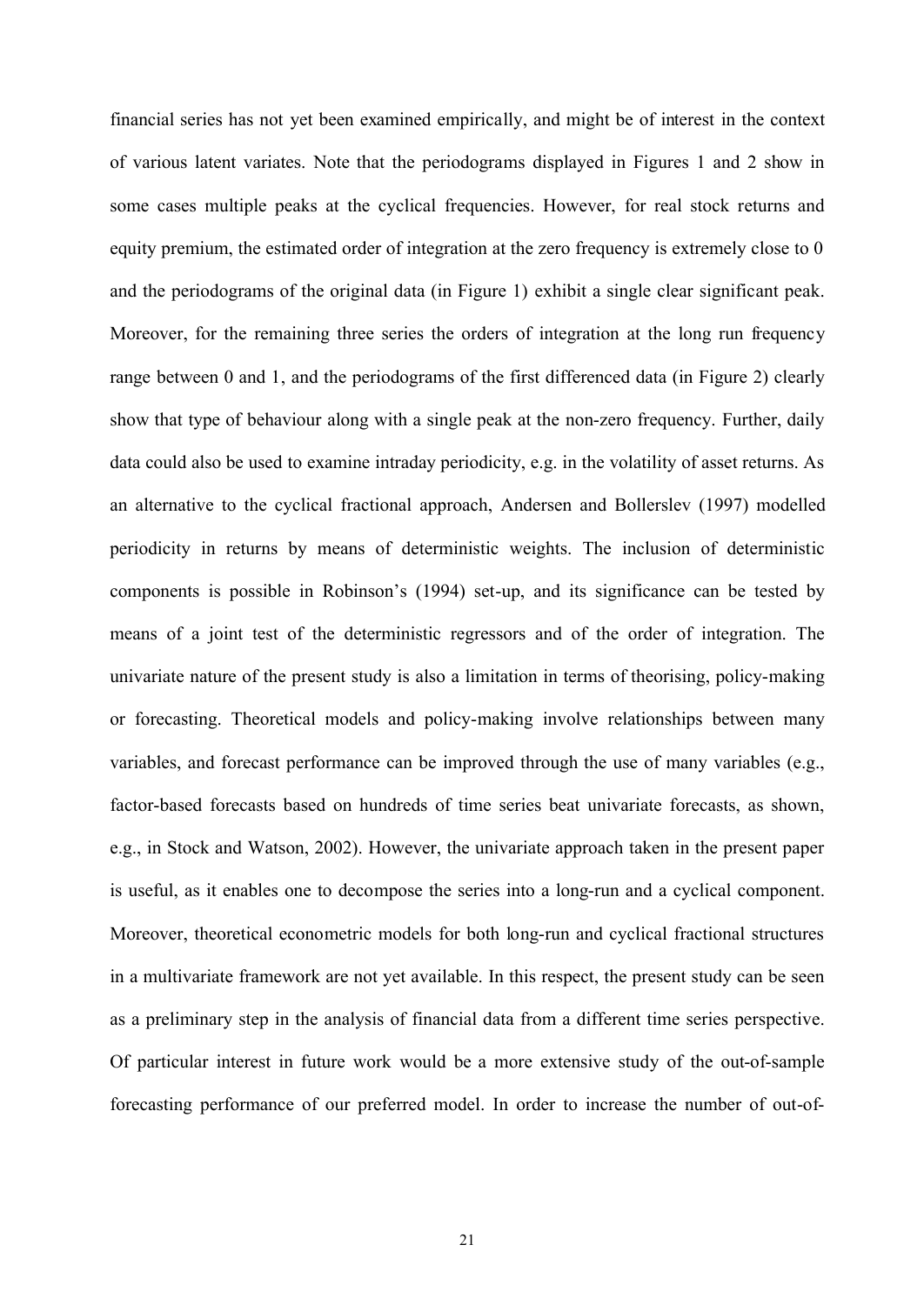sample observations and gain power, a rolling design (e.g. McCracken, 2000) with larger samples could be used. Data mining is an additional relevant issue worth exploring.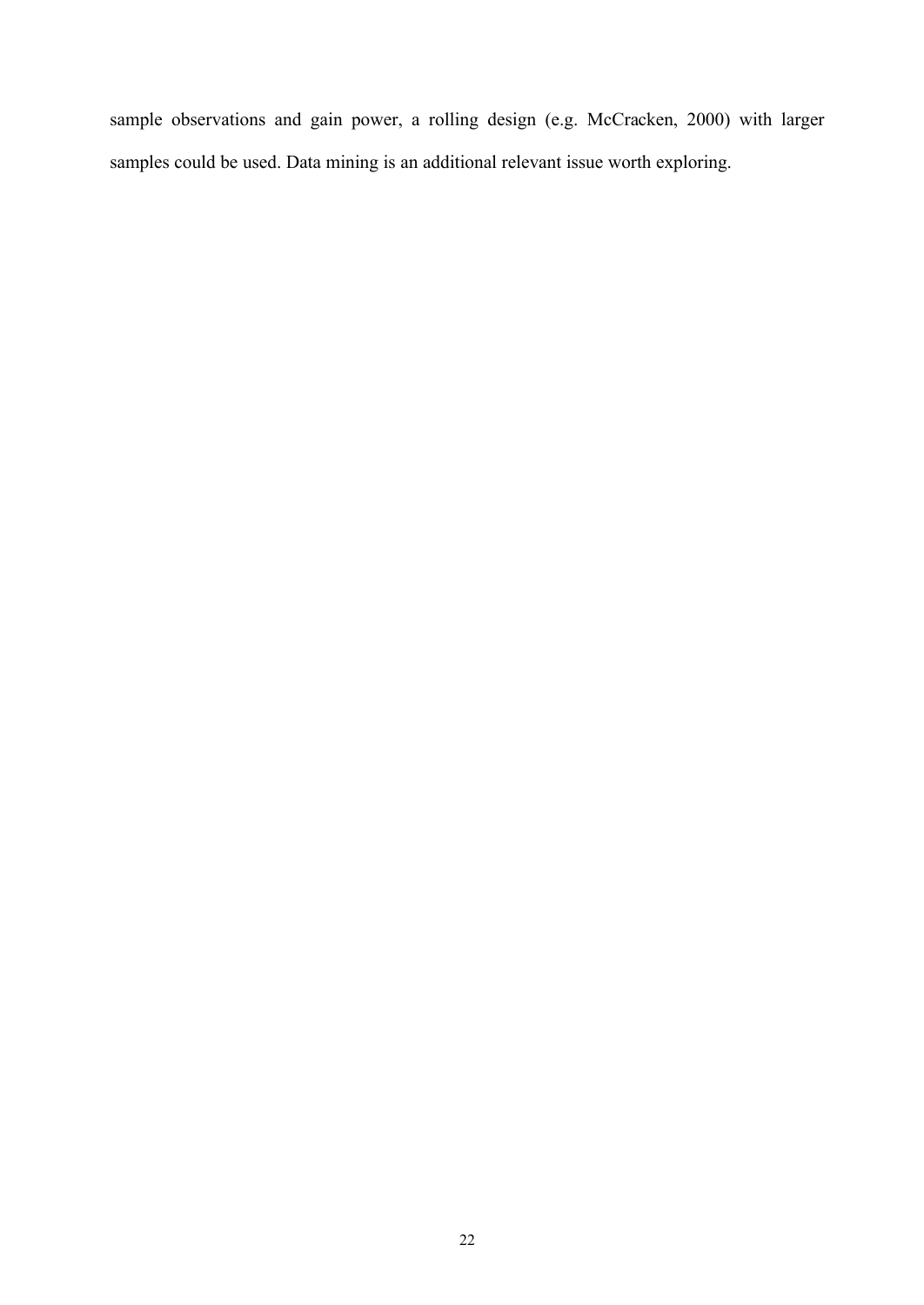## **Appendix 1**

We observe  $\{(y_t, z_t), t = 1, 2, \ldots n\}$ , and suppose that the I(0)  $u_t$  in (4) have parametric spectral density given by:

$$
f(\lambda;\tau) = \frac{\sigma^2}{2\pi} g(\lambda;\tau), \quad -\pi < \lambda \leq \pi,
$$

where the scalar  $\sigma^2$  is known and g is a function of known form, which depends on frequency  $\lambda$ and the unknown (qx1) vector  $\tau$ . Based on H<sub>o</sub> (6), the residuals in (3), (4) and (9) are:

$$
\hat{u}_t = (1 - L)^{d_1} (1 - 2\cos w L + L^2)^{d_2} y_t - \hat{\beta} s_t,
$$

where

$$
\hat{\beta} = \left(\sum_{t=1}^{n} s_t s_t\right)^{-1} \sum_{t=1}^{n} s_t (1-L)^{d_1} (1-2\cos w L + L^2)^{d_2} y_t, \quad s_t = (1-L)^{d_1} (1-2\cos w L + L^2)^{d_2} z_t.
$$

Unless g is a completely known function (e.g.,  $g \equiv 1$ , as when  $u_t$  is white noise), we need to estimate the nuisance parameter  $\tau$ , for example by  $\hat{\tau} = \arg \min_{\tau \in \mathcal{T}^*} \sigma^2(\tau)$  $\hat{\tau} = \arg \min_{\tau \in \Gamma^*} \sigma^2(\tau)$ , where  $T^*$ is a suitable compact subset of  $R<sup>q</sup>$  Euclidean space, and

$$
\sigma^2(\tau)=\frac{2\pi}{n}\sum_{s=1}^{n-1}g(\lambda_s;\tau)^{-1}\,I_{\hat u}(\lambda_s),\ \ \text{with}\ \ \, I_{\hat u}(\lambda_s)=\left|(2\pi n)^{-1/2}\,\sum_{t=1}^n\hat u_t\,e^{i\lambda_s\,t}\right|^2;\quad \ \, \lambda_s=\frac{2\pi s}{n}.
$$

The test statistic, which is derived through the Lagrange Multiplier (LM) principle, takes the form:

$$
\hat{\mathbf{R}} = \hat{\mathbf{r}}^{\dagger} \hat{\mathbf{r}}; \quad \hat{\mathbf{r}} = \left(\frac{\sqrt{\mathbf{n}}}{\hat{\sigma}^2}\right) \hat{\mathbf{A}}^{-1/2} \hat{\mathbf{a}},
$$

where n is the sample size, and

$$
\hat{a} = \frac{-2\pi}{n} \sum_{s}^{*} \psi(\lambda_s) g(\lambda_s; \hat{\tau})^{-1} I(\lambda_s) ; \qquad \hat{\sigma}^2 = \sigma^2(\hat{\tau}) = \frac{2\pi}{n} \sum_{s=1}^{n-1} g(\lambda_s; \hat{\tau})^{-1} I(\lambda_s),
$$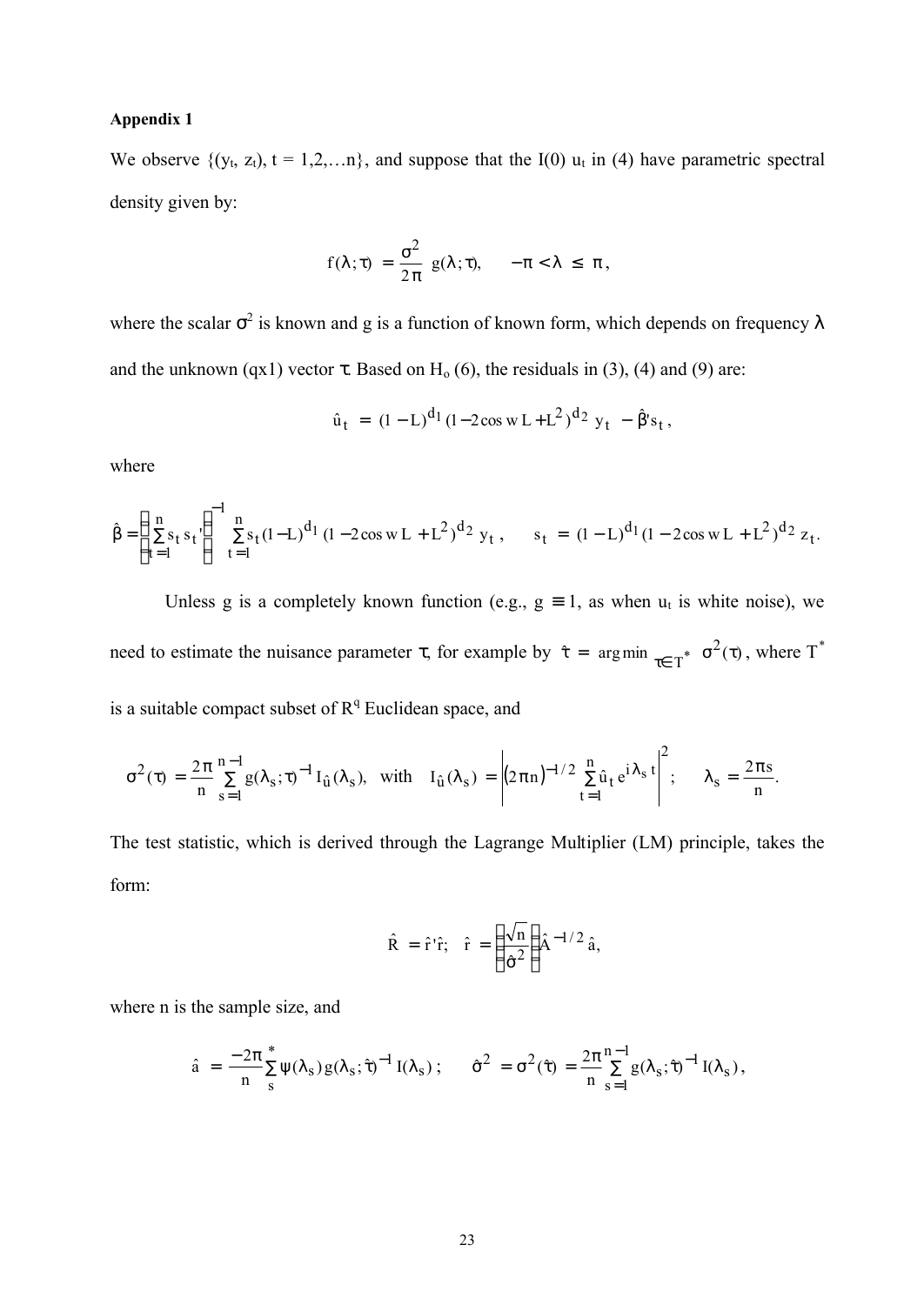$$
\hat{A} = \frac{2}{n} \left( \sum_{s}^{*} \psi(\lambda_{s}) \psi(\lambda_{s})' - \sum_{s}^{*} \psi(\lambda_{s}) \hat{\epsilon}(\lambda_{s})' \left( \sum_{s}^{*} \hat{\epsilon}(\lambda_{s}) \hat{\epsilon}(\lambda_{s})' \right) \right)^{-1} \sum_{s}^{*} \hat{\epsilon}(\lambda_{s}) \psi(\lambda_{s})'
$$
\n
$$
y(l_{s})' = [y_{1}(l_{s}), y_{2}(l_{s})]; \quad \hat{\epsilon}(\lambda_{s}) = \frac{\partial}{\partial \tau} \log g(\lambda_{s}; \hat{\tau});
$$
\n
$$
\psi_{1}(\lambda_{s}) = \log \left| 2 \sin \frac{\lambda_{s}}{2} \right|; \qquad y_{2}(l_{s}) = \log \left| 2 \left( \cos l_{s} - \cos w \right) \right|,
$$

and the sums in  $\hat{a}$  and  $\hat{A}$  in the above expressions are over all frequencies except those which are unbounded.

# **Appendix 2**

Let  $y_t$  be the actual value in period t;  $f_t$  the forecast value in period t, and n the number of periods used in the calculation. Then:

a) Theil's U: 
$$
\frac{\sqrt{\sum (y_t - f_f)^2}}{\sqrt{\sum (x_t - x_{t-1})^2}};
$$

b) Mean absolute percentage error (MAPE): 
$$
\frac{\sum |(x_t - f_t)/x_t|}{n}
$$
;

c) Mean squared error (MSE): 
$$
\frac{\sum (x_t - f_t)^2}{n}
$$
;

d) Root-mean-percentage-squared error (RMPSE): 
$$
\sqrt{\frac{\sum (x_t - f_t)^2 / f_t}{n}};
$$

e) Root-mean-squared error (RMSE): 
$$
\sqrt{\frac{\sum (x_i - f_i)^2}{n}}
$$
;

f) Mean absolute deviation (MAD): 
$$
\frac{\sum |x_i - f_i|}{n}
$$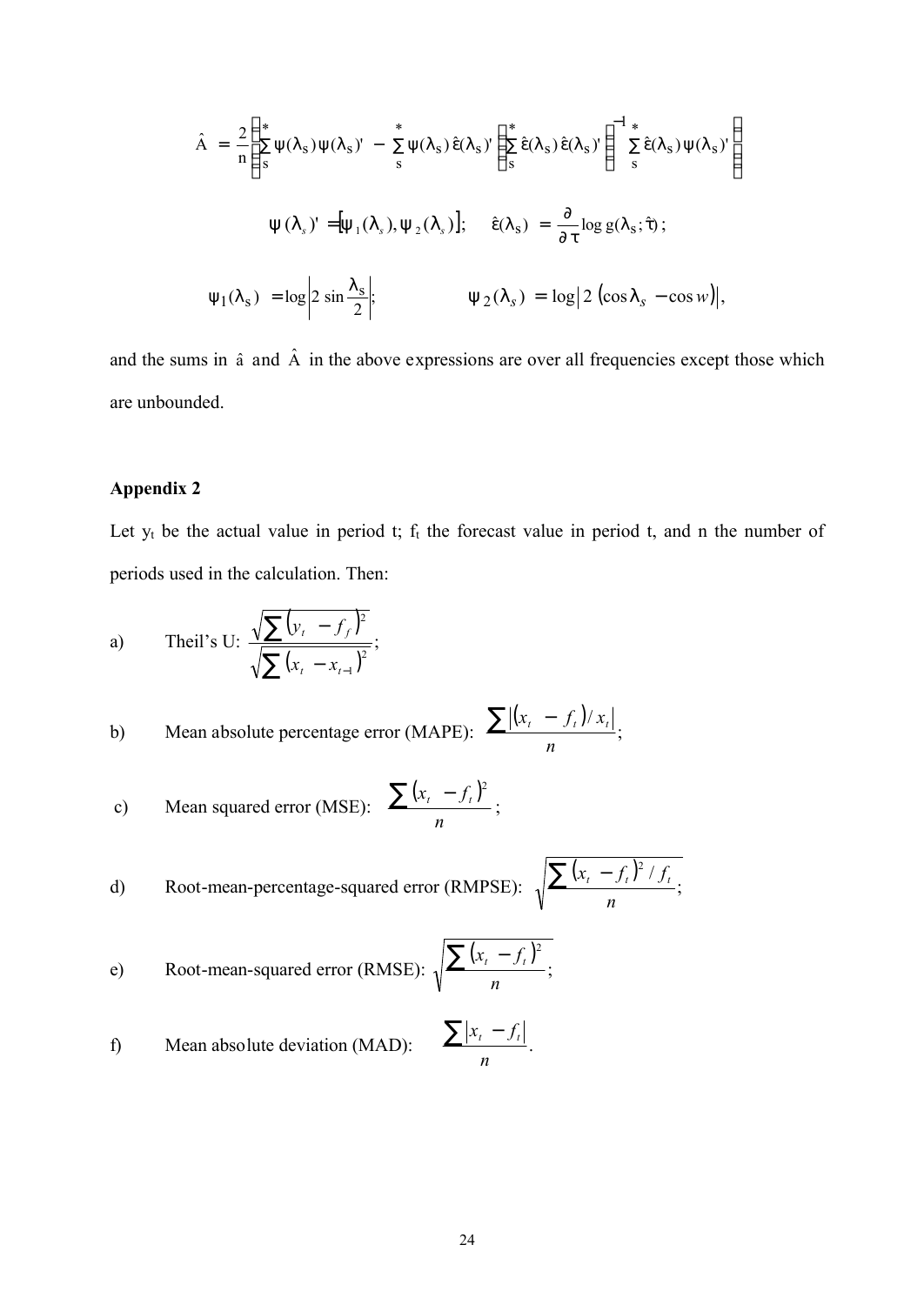## **Footnotes**

**1.** Note that, for example, most of the "classic" unit root tests (i.e., Dickey and Fuller, 1979; Phillips and Perron, 1988; Kwiatkowski et al., 1992; etc.) are non-standard, in the sense that the critical values have to be calculated numerically on a case-by-case simulation approach.

**2.** Note that, although the model presented in Section 1 only has a single innovation term, this is obtained by combining two fractional processes, one for the long run and the other for the cyclical structure.

**3.** For the purposes of the present paper, we define an I(0) process as a covariance stationary process with spectral density function that is positive and finite at any frequency.

**4.** In the context of financial data, Peters (1994) defined the Fractional Market Hypothesis for modelling long-term dependence features in financial time series.

**5.** Estimation methods in this context have been proposed by Chung (1996a,b) and more recently by Dalla and Hidalgo (2005).

**6.** These conditions are very mild and concern technical assumptions to be satisfied by  $\Psi_1(\lambda)$  and  $\Psi_2(\lambda)$ .

**7.** In other words, if the tests are implemented against local departures of the form:  $H_a$ :  $\theta$  =  $\delta n^{-1/2}$ , for  $\delta \neq 0$ , the limit distribution is a  $C_2^2(v)$  with a non-centrality parameter v, which is optimal under Gaussianity of u<sub>t</sub>.

**8.** It might be argued that the number of observations used in this application is not sufficiently large to justify the use of fractional integration methods. However, in Gil-Alana and Robinson (1997) similar methods to those employed here were successfully applied to macroeconomic series of smaller sample sizes than in the present study.

**9.** It is well know that in finite samples it is difficult to distinguish between short and long memory processes, many tests not being sufficiently powerful. Agiakloglou, Newbold and

25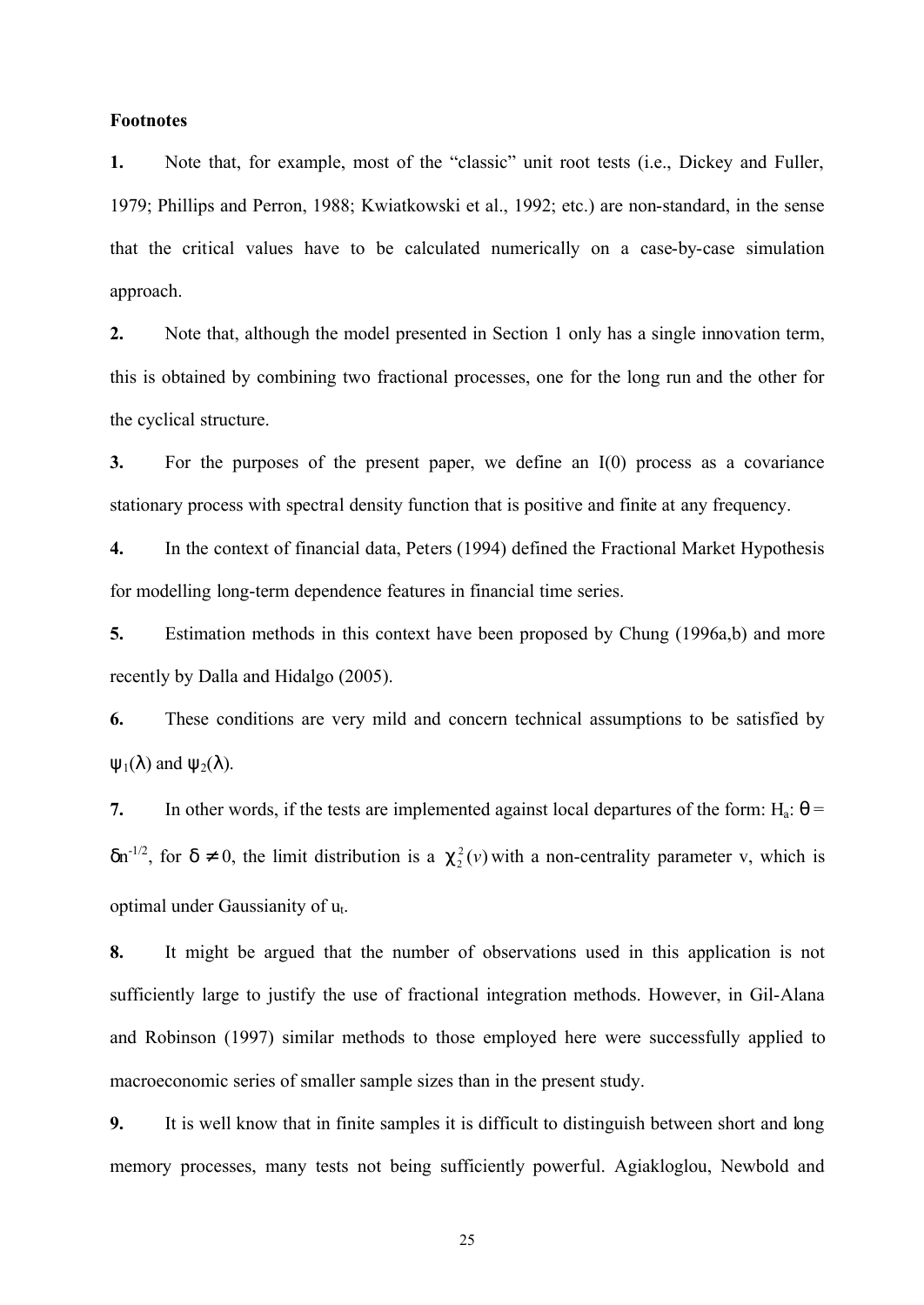Wohar (1993) and Agiakloglou and Newbold (1993) show that it is difficult to detect long memory in the presence of AR and MA processes. However, several Monte Carlo experiments conducted in Robinson (1994) suggest that his tests have enough power to detect long memory with weak parametric autocorrelation even with small samples.

**10.** See Robinson and Iacone (2005) for a recent paper on fractional integration (and cointegration) in the context of deterministic trends.

**11.** The estimates of d at the long run or zero frequency were also computed using other procedures like Sowell's (1992) maximum likelihood estimation in the time domain, and the results were completely in line with those reported here.

**12.** Moreover, if cyclical components are present in the series and we do not take them into account, the estimation of d at the zero frequency may create biases in favour of long memory. (See, e.g., Montanari, Rosso and Taqqu, 1996, 1997).

13. If  $r = 5$  or 7, with  $T = 120$ , the rejection frequencies are found to be low for departures close to the null, though when increasing the sample size they tend to 1 in all cases.

**14.** Note that, in the case of  $r = 1$ , the model reduces to the case previously studied of long memory exclusively at the long-run frequency.

**15.** It should be noted that, although  $d_2 = 0$  cannot be statistically rejected in most cases, in general, it is "less clearly non-rejected" than for positive values of  $d_2$ . (By "less clearly nonrejected" we mean that the value of the test statistic is closer to the critical value. See the results in Table 4).

**16.** We discriminate between the white noise and the AR specification by looking at the significance of the AR parameter: if it is statistiscally close to 0 or 1, we choose the white noise model for  $u_t$ . In fact, this is what we have done for the equity premium and the price/dividend ratio. Also, note that for the real risk-free rate, the inclusion of AR disturbances substantially

26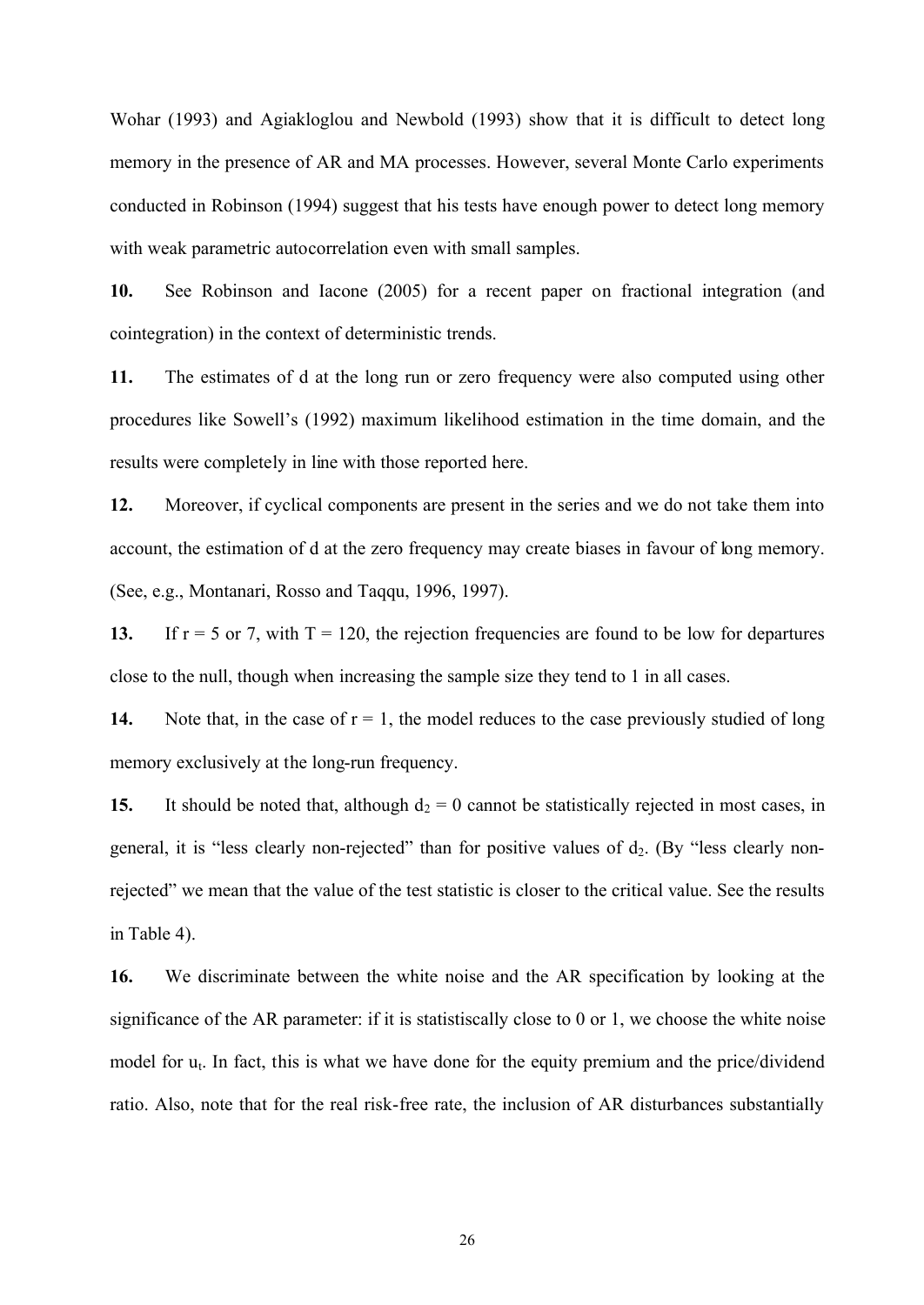reduces the order of integration at the zero frequency (from 0.25 in the FCD model to 0.04 in FD).

**17.** Moreover, the use of standard criteria such as AIC and BIC is not necessarily optimal for applications involving fractional differences, as these criteria focus on the short-term forecasting ability of the fitted model and may not give sufficient attention to the long-run properties of the ARFIMA models (see, e.g. Hosking, 1981, 1984). Another recent paper about model selection in the presence of long and short memory processes is Beran et al. (1998). They propose versions of the AIC, BIC and the HQ (Hannan and Quinn, 1979) which are suitable for fractional autoregressions, but do not consider MA components.

**18.** An alternative approach is the bootstrap-based test of Ashley (1998), though this method is computationally more intensive.

**19.** Note that, since the forecasts are measured by MSE, the quadratic loss function is

 $g(e_{it}|_{t-h}) = e_{it}|_{t-h}.$  $e_{it|t-h}^2$ . Similar results were obtained when using the absolute values,  $|e_{it|t-h}|$ .

**20.** A diskette containing the FORTRAN programs is available from the authors upon request.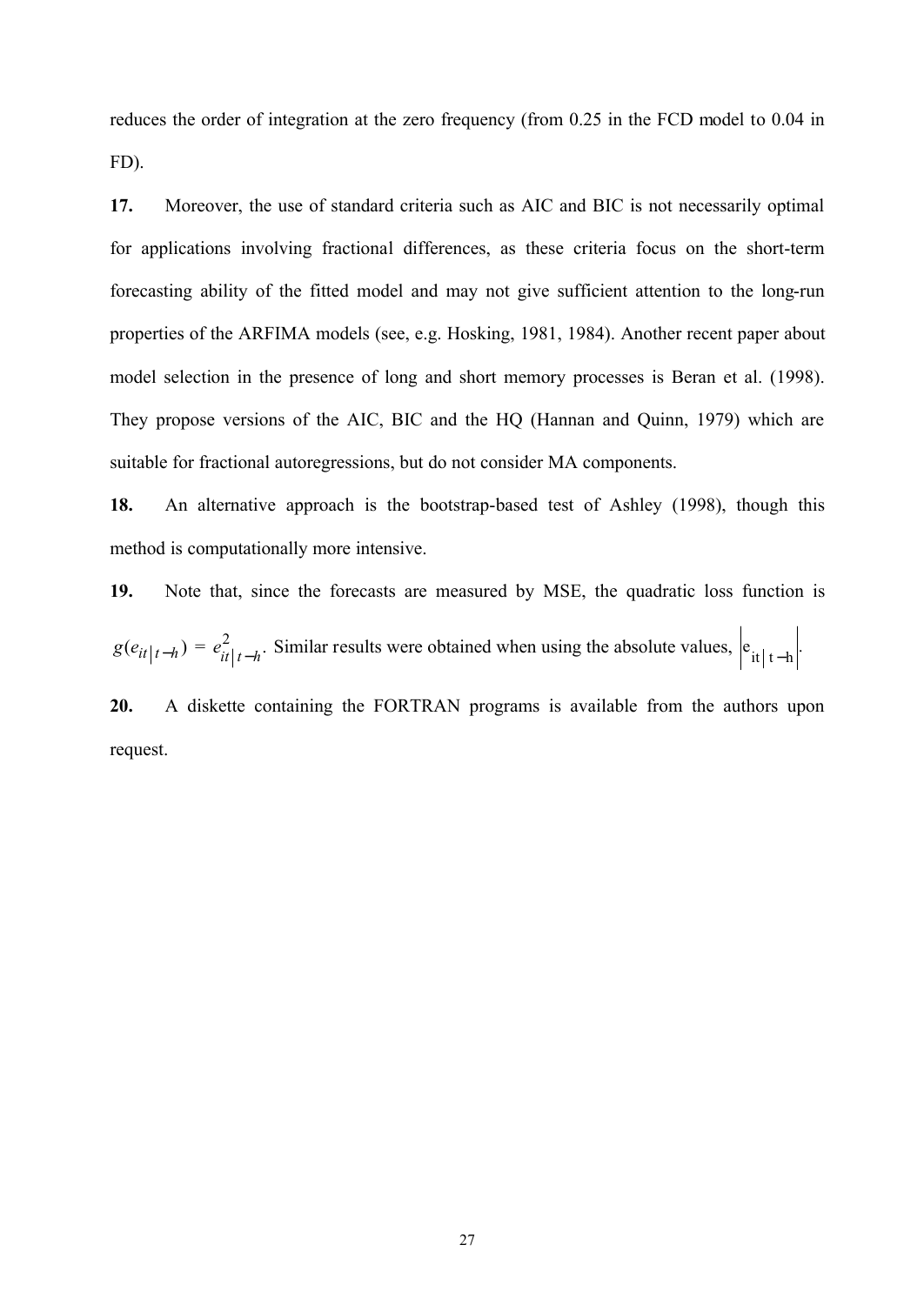# **References**

Agiakloglou, C., P. Newbold and M. Wohar, 1993, Bias in an estimator of the fractional difference parameter, Journal of Time Series Analysis 14, 235-246.

Agiakloglou, C. and P. Newbold, 1993, Lagrange Multiplier tests for fractional difference, Journal of Time Series Analysis 15, 253-262.

Ahtola, J.. and Tiao, G.C., 1987, Distributions of least squares estimators of autoregressive parameters for a process with complex roots on the unit circle, Journal of Time Series Analysis 8, 1-14.

Andel, J., 1986, Long memory time series models, Kybernetika 22, 105-123.

Andersen, T.G. and T. Bollerslev, 1997, Heterogeneous information arrivals of return volatility dynamics: increasing the long run in high frequency returns, Journal of Finance 52, 975-1006.

Arteche, J., 2002, Semiparametric robust tests on seasonal and cyclical long memory series, Journal of Time Series Analysis 23, 1-35.

Arteche, J. and P.M. Robinson, 2000, Semiparametric inference in seasonal and cyclical long memory processes, Journal of Time Series Analysis 21, 1-25.

Ashley, R., 1998, A new technique for postsample model selection and validation, Journal of Economics Dynamics and Control 22, 647-665.

Backus, D. and S. Zin, 1993, Long memory inflation uncertainty: Evidence of term structure of interest rate, Journal of Money, Credit and Banking 25, 687-700.

Baillie, R.T., C-F. Chung and M.A. Tieslau, 1996, Analysing inflation by the fractionally integrated ARFIMA-GARCH model, Journal of Applied Econometrics 11, 23-40.

Baxter, M. and R.G. King, 1999, Measuring business cycles approximate band-pass filters for economic time series, The Review of Economics and Statistics 81, 575-593.

Beaudry P. and G. Koop, 1993, Do recessions permanently change output?, Journal of Monetary Economics 31, 149-163.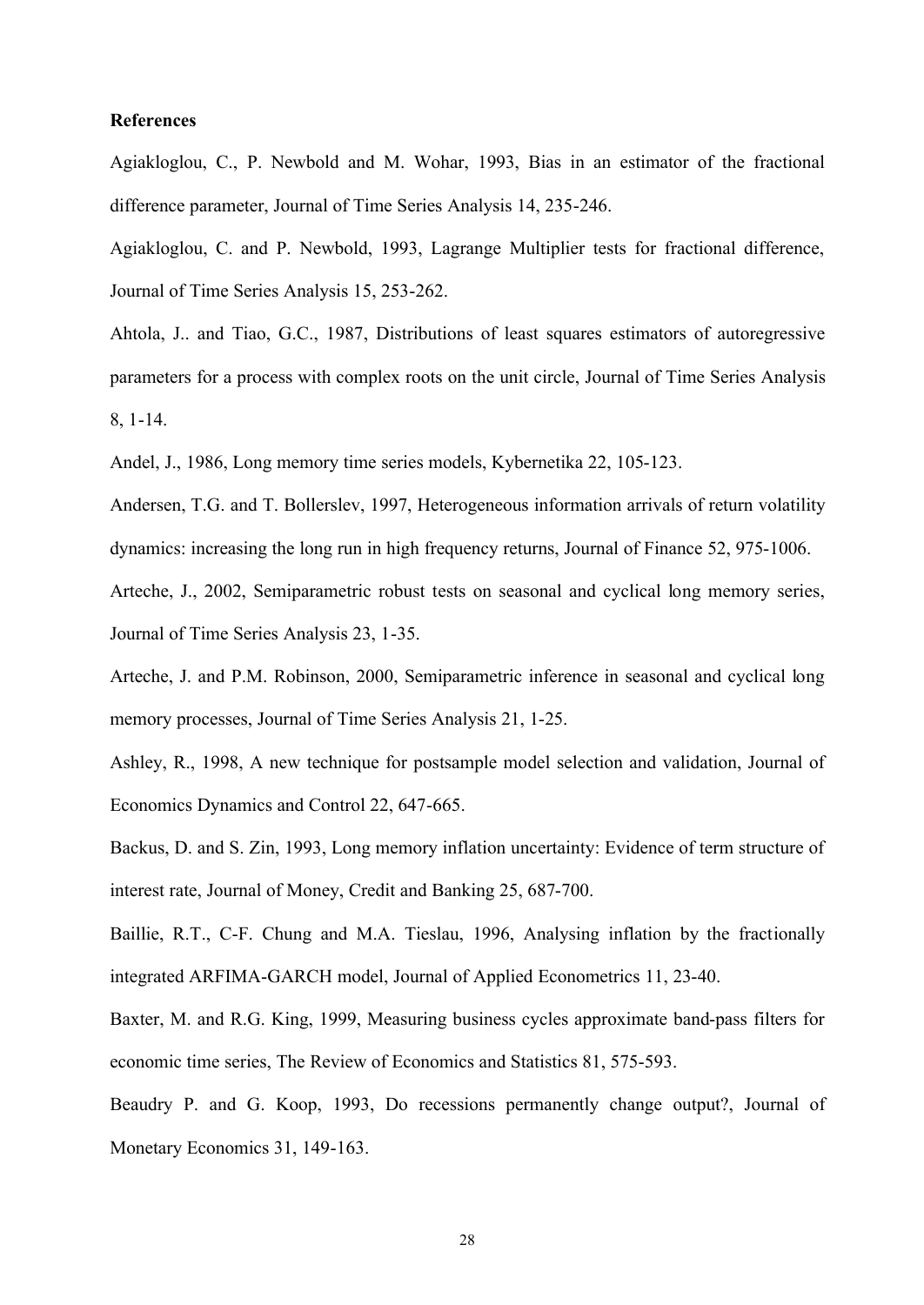Beran, J., Bhansali, R.J. and Ocker, D., 1998, On unified model selection for stationary and nonstationary short- and long-memory autoregressive processes, Biometrika 85, 921-934.

Bierens, H.J., 2001, Complex unit roots and business cycles. Are they real?, Econometric Theory 17, 962-983.

Bisaglia, L., S. Bordignon and F. Lisi, 2003, k-factor GARMA models for intraday volatility forecasting, Applied Economics Letters 10, 251-254.

Bos, C., Franses, P.H. and Ooms, M., 1999, Long memory and level shifts: Reanalyzing inflation rates, Empirical Economics 24, 427-449.

Burnside, A.C., 1998, Detrending and business cycle facts. A comment, Journal of Monetary Economics 41, 513-532.

Candelon, B. and L. A. Gil-Alana, 2004, Fractional integration and business cycle features, Empirical Economics 29, 1-17.

Canova, F., 1998, Detrending and business cycle facts. A user's guide, Journal of Monetary Economics 41, 533-540.

Caporale, G.M. and L.A. Gil-Alana, 2002, Fractional integration and mean reversion in stock prices, Quarterly Review of Economics and Finance 42, 599-609.

Cecchetti, S.G., Lam, P.-S. and N.C. Mark, 1990, Mean reversion in equilibrium asset prices, American Economic Review 80, 398-418.

Chung, C.-F., 1996a, A generalized fractionally integrated autoregressive moving-average process, Journal of Time Series Analysis 17, 111-140.

Chung, C.-F., 1996b, Estimating a generalized long memory process, Journal of Econometrics 73, 237-259.

Clark, T.E. and M.W. McCracken, 2001, Tests of forecast accuracy and encompassing for nested models, Journal of Econometrics 105, 85-110.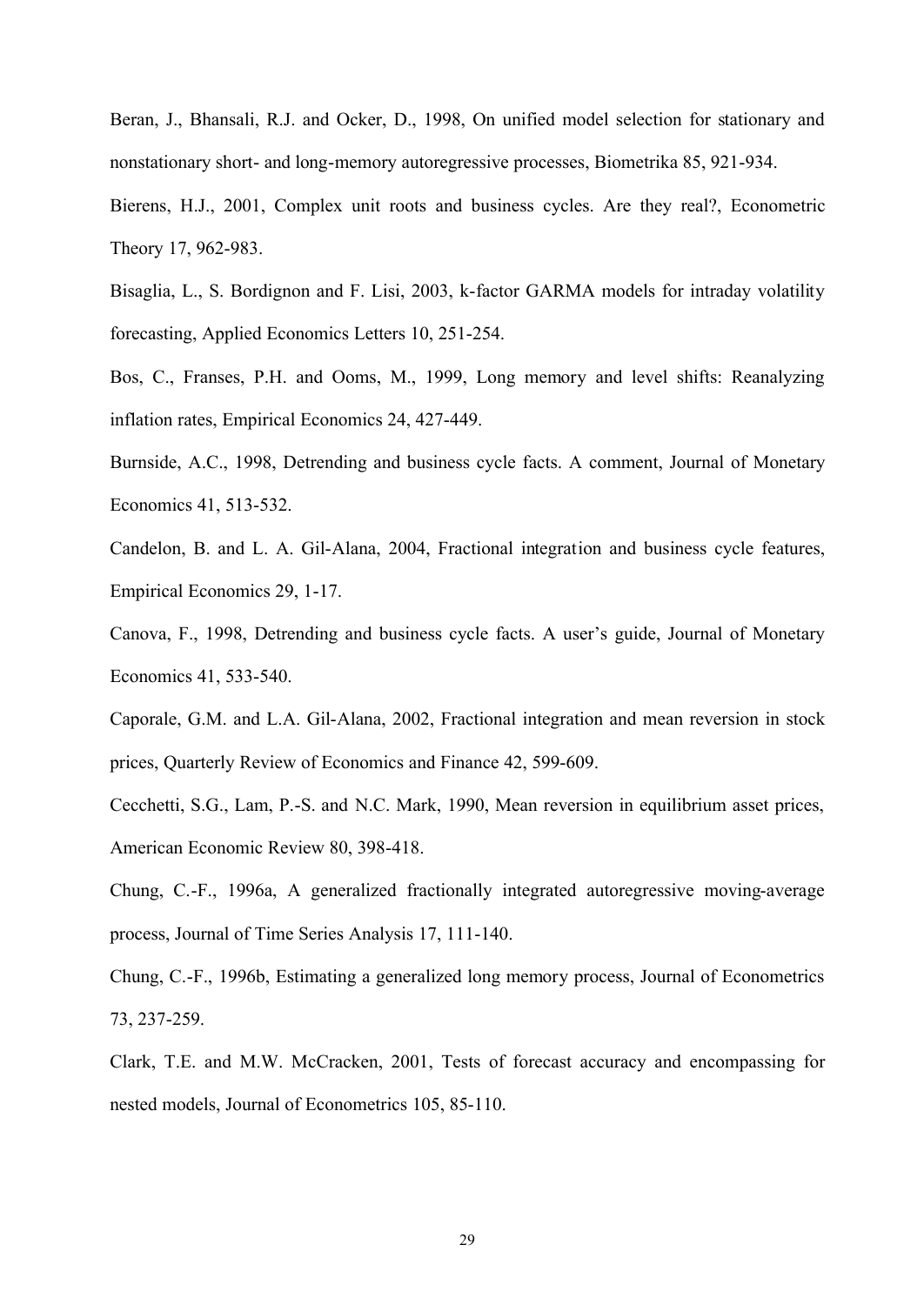Dahlhaus, R., 1989, Efficient parameter estimation for self-similar process, Annals of Statistics 17, 1749-1766.

Dalla, V. and J. Hidalgo, 2005, A parametric bootstrap test for cycles, Journal of Econometrics 129, 219-261.

Dickey, D. A. and W. A. Fuller, 1979, Distribution of the estimators for autoregressive time series with a unit root, Journal of the American Statistical Association 74, 427-431.

Diebold, F.X. and A. Inoue, 2001, Long memory and regime switching, Journal of Econometrics 105, 131-159.

Diebold, F.X. and R.S. Mariano, 1995, Comparing predictive accuracy, Journal of Business, Economics and Statistics 13, 253-263.

Fama, E.F. (1970), "Efficient capital markets: a review of theory and empirical work", Journal of Finance, 25, 383-417.

Fiorentini, G. and E. Sentana, 1998, Conditional means of time series processes and time series processes for conditional means, International Economic Review 39, 1101-1118.

Forbes, W.P., 1996, Picking winners? A survey of the mean reversion and overreaction of stock price literature, Journal of Economic Surveys 10, 123-158.

Fox, R. and M.S. Taqqu, 1986, Large-sample properties of parameter estimates for strongly dependent stationary Gaussian time series, Annals of Statistics 14, 517-532.

Gil-Alana, L.A., 2001, Testing stochastic cycles in macroeconomic time series, Journal of Time Series Analysis 22, 411-430.

Gil-Alana, L.A., 2007, Fractional integration and structural breaks at unknown points in time, forthcoming in Journal of Time Series Analysis.

Gil-Alana, L.A. and P.M. Robinson, 1997, Testing of unit roots and other nonstationary hypotheses in macroeconomic time series, Journal of Econometrics 80, 241-268.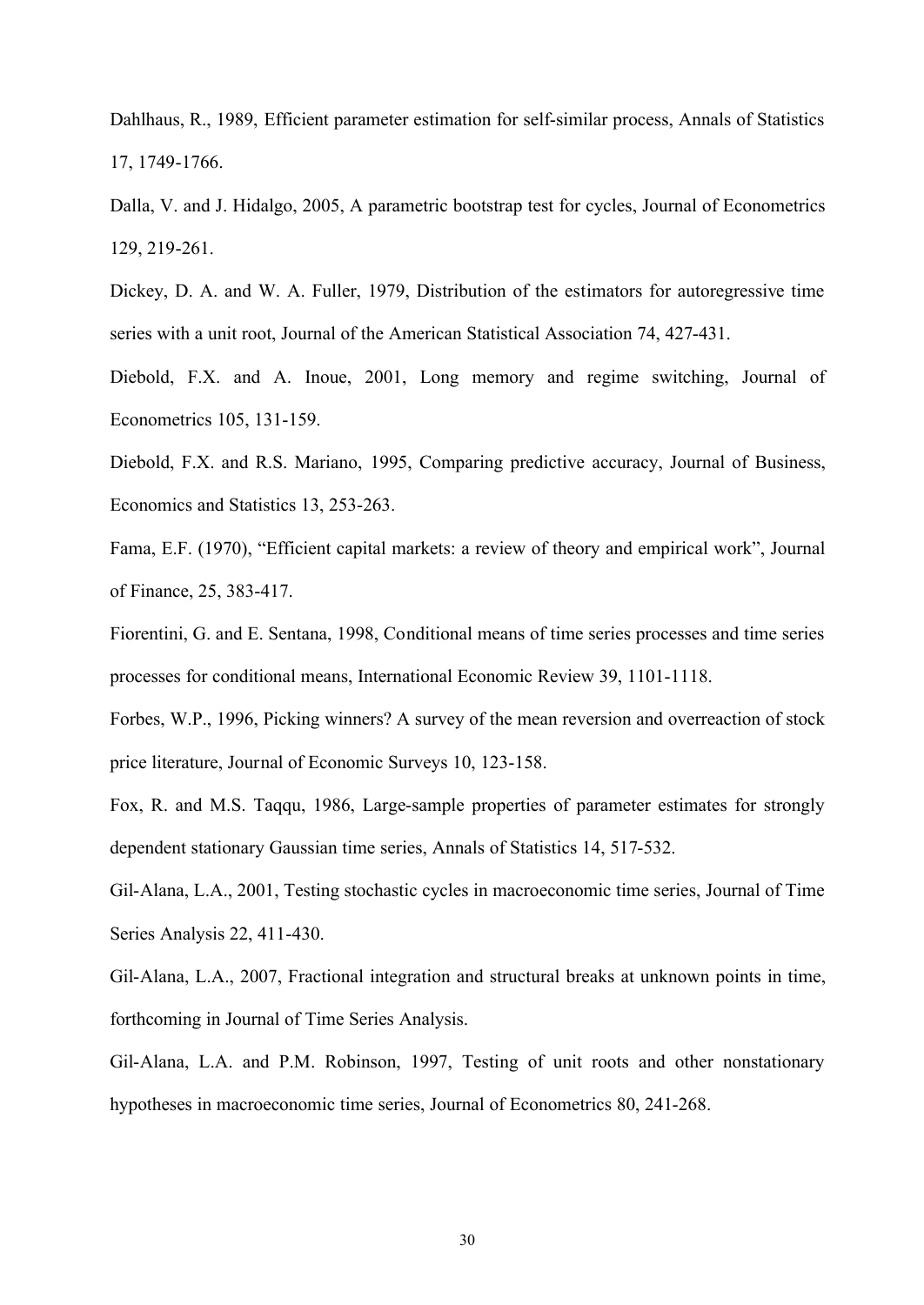Gil-Alana, L.A. and P.M. Robinson , 2001, Testing seasonal fractional integration in the UK and Japanese consumption and income, Journal of Applied Econometrics 16, 95-114.

Giraitis, L. and P. Leipus, 1995, A generalized fractionally differencing approach in long memory modelling, Lithuanian Mathematical Journal 35, 65-81.

Granger, C.W.J. and Hyung, N., 2004, Occasional structural break and long memory with an application to the S&P 500 absolute stock returns, Journal of Empirical Finance 11, 399-421.

Gray, H.L., Yhang, N. and Woodward, W.A., 1989, On generalized fractional processes, Journal of Time Series Analysis 10, 233-257.

Gray, H.L., Yhang, N. and Woodward, W.A., 1994, On generalized fractional processes. A correction, Journal of Time Series Analysis 15, 561-562.

Hannan, E.J. and Quinn, B.G., 1979, The determination of the order of an autoregression, Journal of the Royal Statistical Society, Series B. 41, 190-195.

Harvey, A., 1985, Trends and cycles in macroeconomic time series, Journal of Business and Economics Statistics 3, 216-227.

Harvey, D.I., S.J. Leybourne and P. Newbold, 1997, Testing the equality of prediction mean squared errors, International Journal of Forecasting 13, 281-291.

Hassler, U. and J. Wolters, 1995, Long memory in inflation rates. International evidence, Journal of Business and Economic Statistics 13, 37-45.

Hosking, J.R.M., 1981, Fractional differencing, Biometrika 68, 165-176.

Hosking, J.R.M., 1984, Modelling persistence in hydrological time series using fractional differencing, Water Resources Research 20, 1898-1908.

King, R.G. and S.T. Rebelo, 1999, Resuscitating real business cycles, in J.B. Taylor and M. Woodford eds., Handbook in Macroeconomics, Vol. 1, 928-1001.

Kwiatkowski, D., P. C. B. Phillips, P. Schmidt, and Y. Shin, 1992, Testing the null hypothesis of stationarity against the alternative of a unit root, Journal of Econometrics 54, 159-178.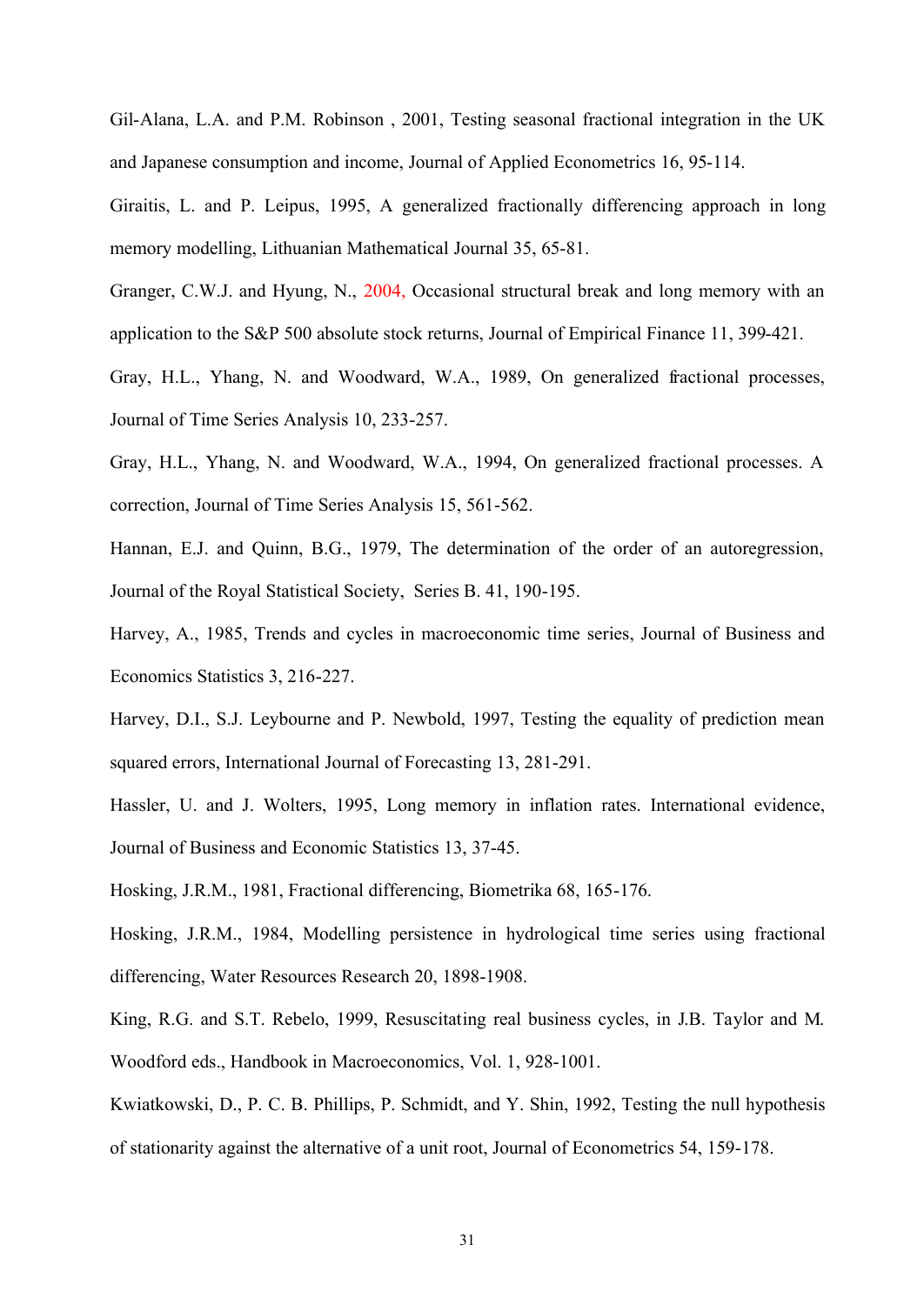Lee, D.K.C. and P.M. Robinson, 1996, Semiparametric exploration of long memory in stock prices, Journal of Statistical Planning and Inference 50, 155-174.

Lildholdt, P., 2002, Sources of seasonal fractional integration in macroeconomic time series, CAF Working Paper Series n.125, University of Aarhus.

Lo, A., 1991, Long term memory in stock prices, Econometrica 59, 1279-1313.

Lo, A, and A.C. MacKinlay, 1988, Stock prices do not follow a random walk. Evidence from a simple specification test, Review of Financial Studies 1, 41-66.

Marinucci, D. and P.M Robinson, 1999, Semiparametric Fractional Cointegration Models, Journal of Statistical Planning and Inference 80, 111-122.

May, C.T., 1999, Non-linear Pricing. Theory and Practise, John Wiley & Sons Inc. New York. Mayoral, L., 2007, Minimum distance estimation of stationary and nonstationary ARFIMA processes, Econometrics Journal 10, 124-148.

McCracken, M.W., 2000, Robust out-of-sample inference, Journal of Econometrics 99, 195- 223.

Montanari, A. Rosso, R. and M.S. Taqqu, 1996, Some long run properties of rainfall records in Italy, Journal of Geophysical Resources\_ Atmosphere 101, 431-438.

Montanari, A., Rosso, R. and M.S. Taqqu, 1997, Fractionally differenced ARIMA models applied to hydrological time series. Identification, estimation and simulation, Water Resources Research 33, 1033-1044.

Pesaran, M.H. and S.M Potter, 1997, A floor and ceiling model of US output, Journal of Economics Dynamics and Control 21, 661-695.

Peters, E.E., 1994, Fractal Market Hypothesis, Applying chaos theory to investment and economics, New York, John Wiley and Sons.

Phillips, P.C.B. and P. Perron, 1988, Testing for unit root in time series regression, Biometrika 75, 335-346.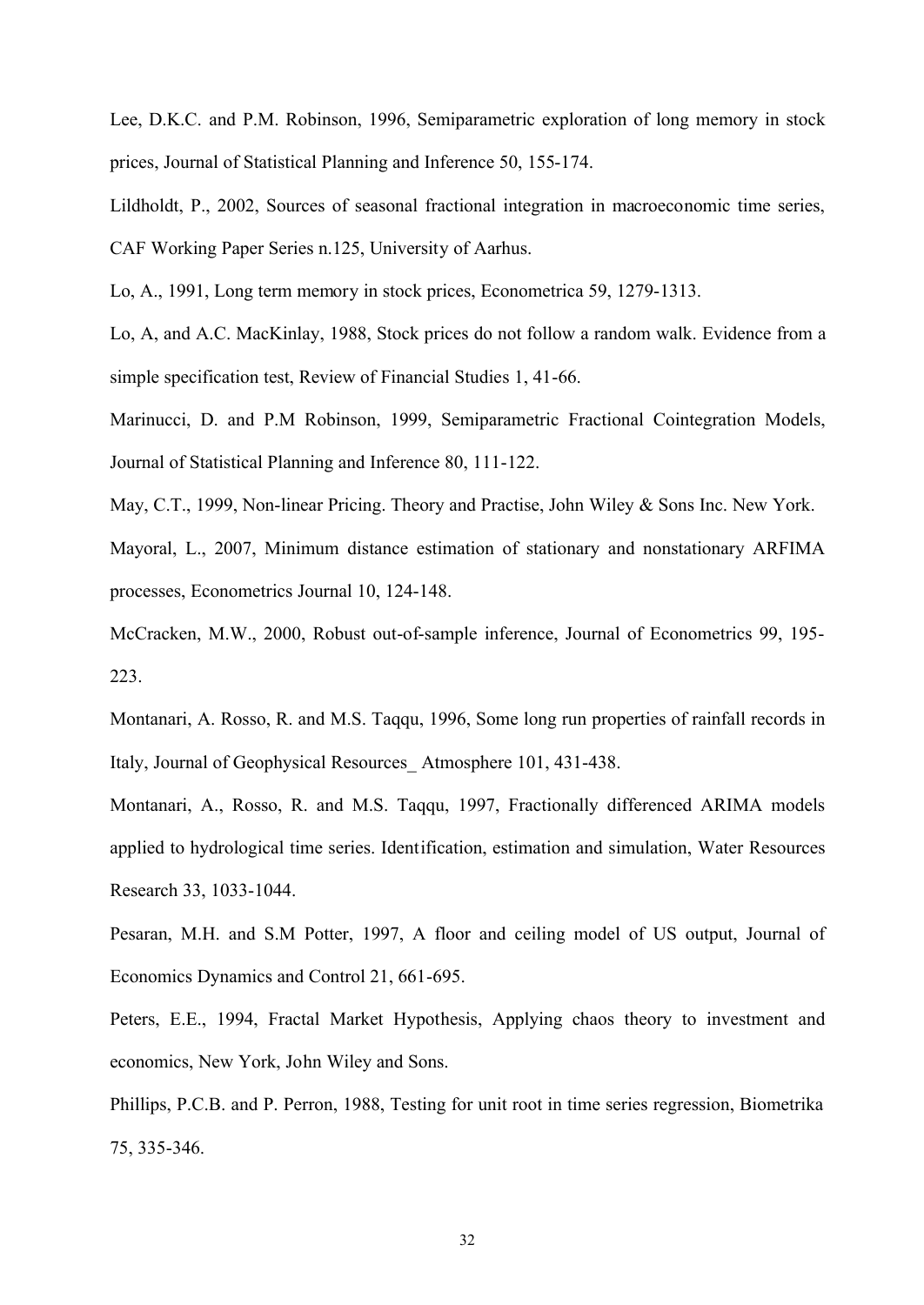Phillips, P.C.B. and K. Shimotsu, 2005, Exact local Whittle estimation of fractional integration, Annals of Statistics 32, 656-692.

Poterba, J. and L. Summers, 1988, Mean reversion in stock returns. Evidence and implications, Journal of Financial Economics 22, 27-60.

Press, W.H., B.P. Flannery, S.A. Teukolsky and W.T. Vetterling, 1986, Numerical recipes. The art of scientific computing, Cambridge University Press, Cambridge.

Robinson, P.M., 1994, Efficient tests of nonstationary hypotheses, Journal of the American Statistical Association 89, 1420-1437.

Robinson, P.M., 1995, Gaussian semiparametric estimation of long range dependence, Annals of Statistics 23, 1630-1661.

Robinson, P.M., 2001, The memory of stochastic volatility models, Journal of Econometrics 101, 195-218.

Robinson, P.M. and F. Iacone, 2005, Cointegration in fractional systems with deterministic trends, Journal of Econometrics 127, 263-298.

Shea, G., 1991, Uncertainty and implied variance bounds of long memory models of the interest rate term structure, Empirical Economics 16, 287-312.

Smallwood, A. and S.C. Norrbin, 2006, Testing interest rate equalization, Review of International Economics.

Sowell, F., 1992, Maximum likelihood estimation of stationary univariate fractionally integrated time series models, Journal of Econometrics 53, 165-188.

Stock, J.H. and M.W. Watson, 2002, Macroeconomic forecasting using diffusion indexes, Journal of Business and Economic Statistics 20, 147-162.

Szego, G., 1975, Orthogonal polynomials, American Mathematical Society,  $4<sup>th</sup>$  Edition.

Tanaka, K., 1999, The Nonstationary Fractional Unit Root, Econometric Theory, 15, pp. 549- 582.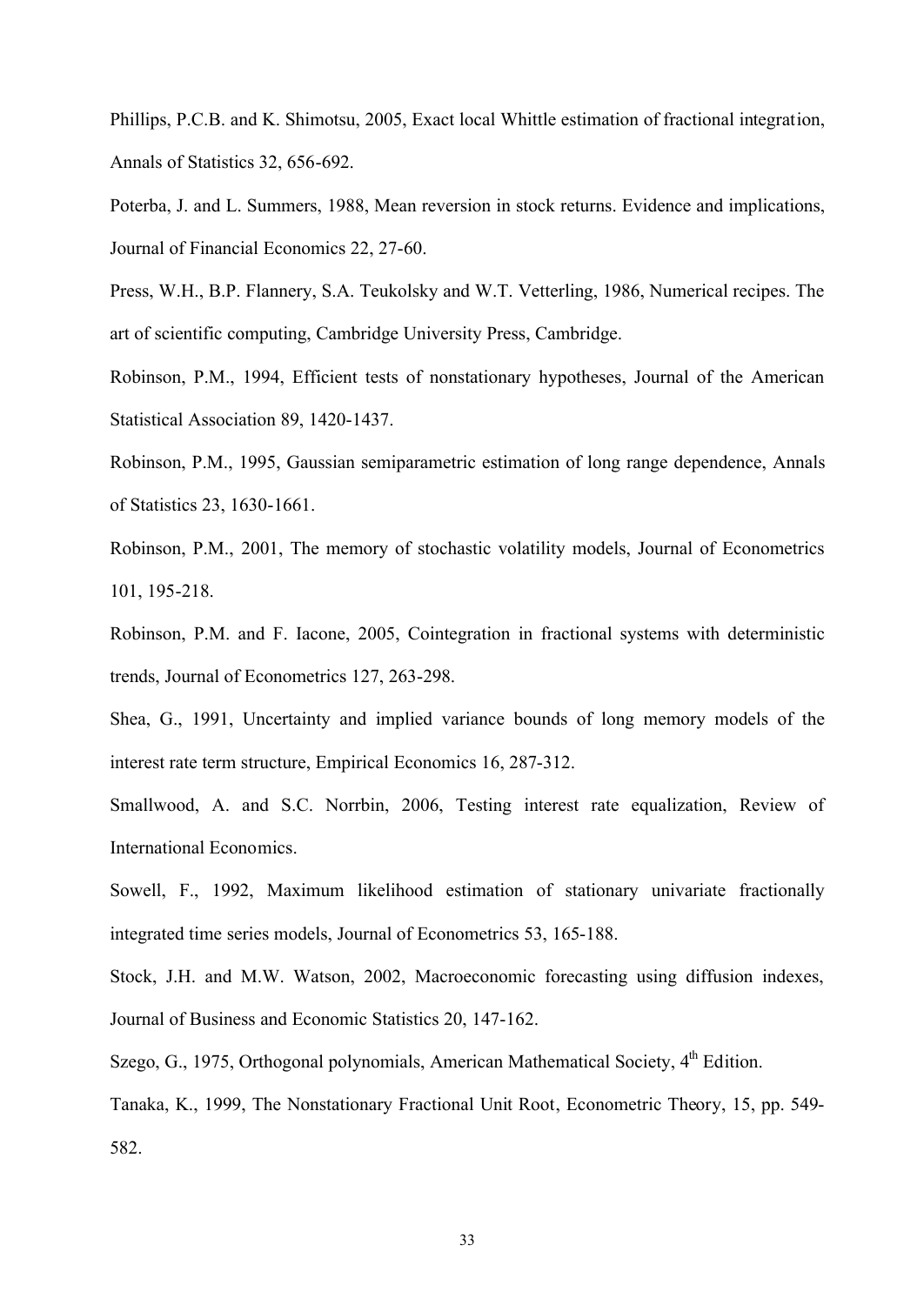Velasco, C., 1999, Gaussian semiparametric estimation of nonstationary time series, Journal of Time Series Analysis 20, 87-127.

Witt, S.F. and C.A. Witt, 1992, Modelling and forecasting demand in tourism. San Diego, Academic Press.

Woodward, W.A., Q.C. Cheng and H.L. Ray, 1998, A k-factor Gamma long memory model, Journal of Time Series Analysis 19, 485-504.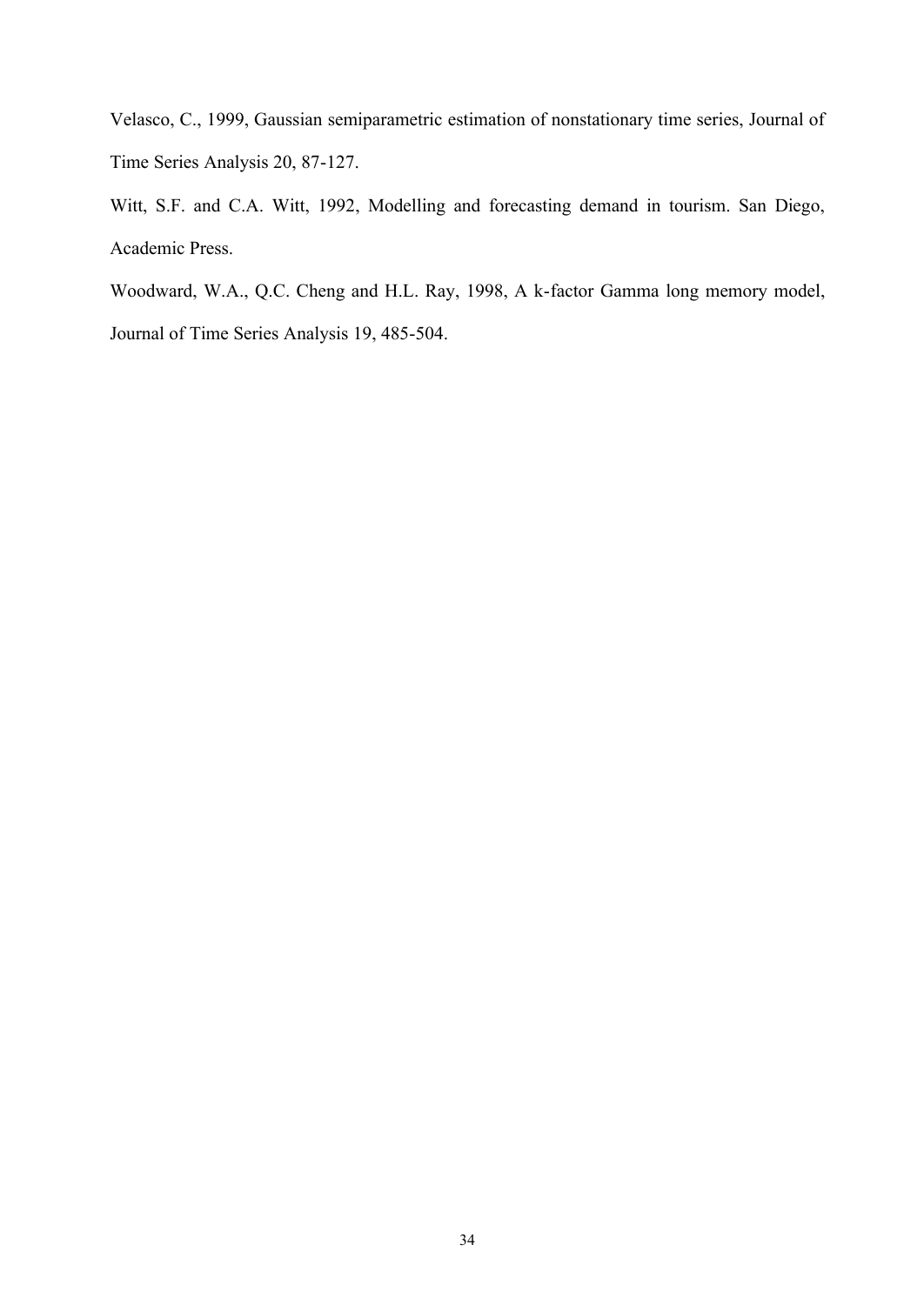

\* The bold lines in the correlograms refers to the Barlett 95% confidence bands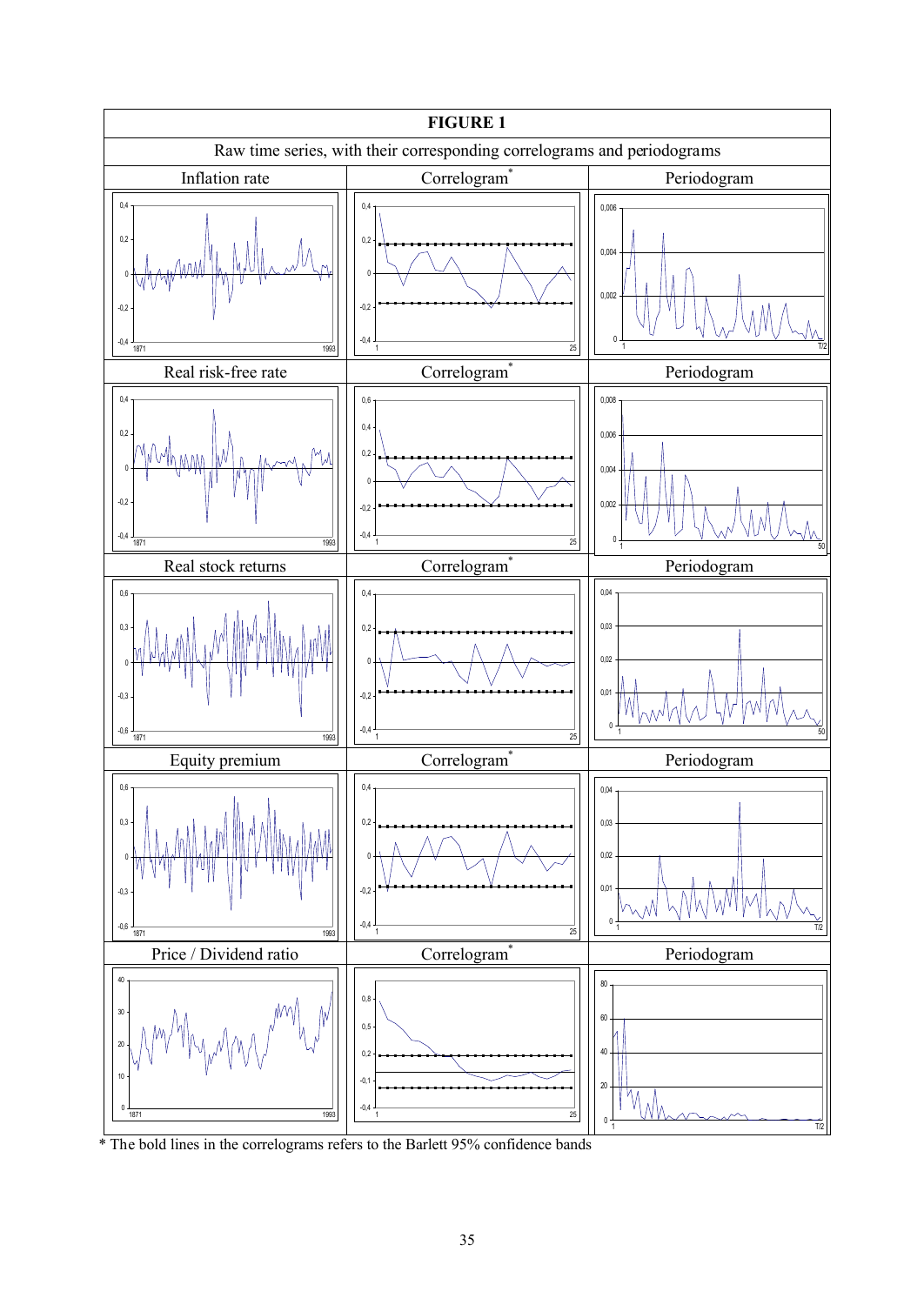

<sup>\*</sup> The bold lines in the correlograms refers to the Barlett 95% confidence bands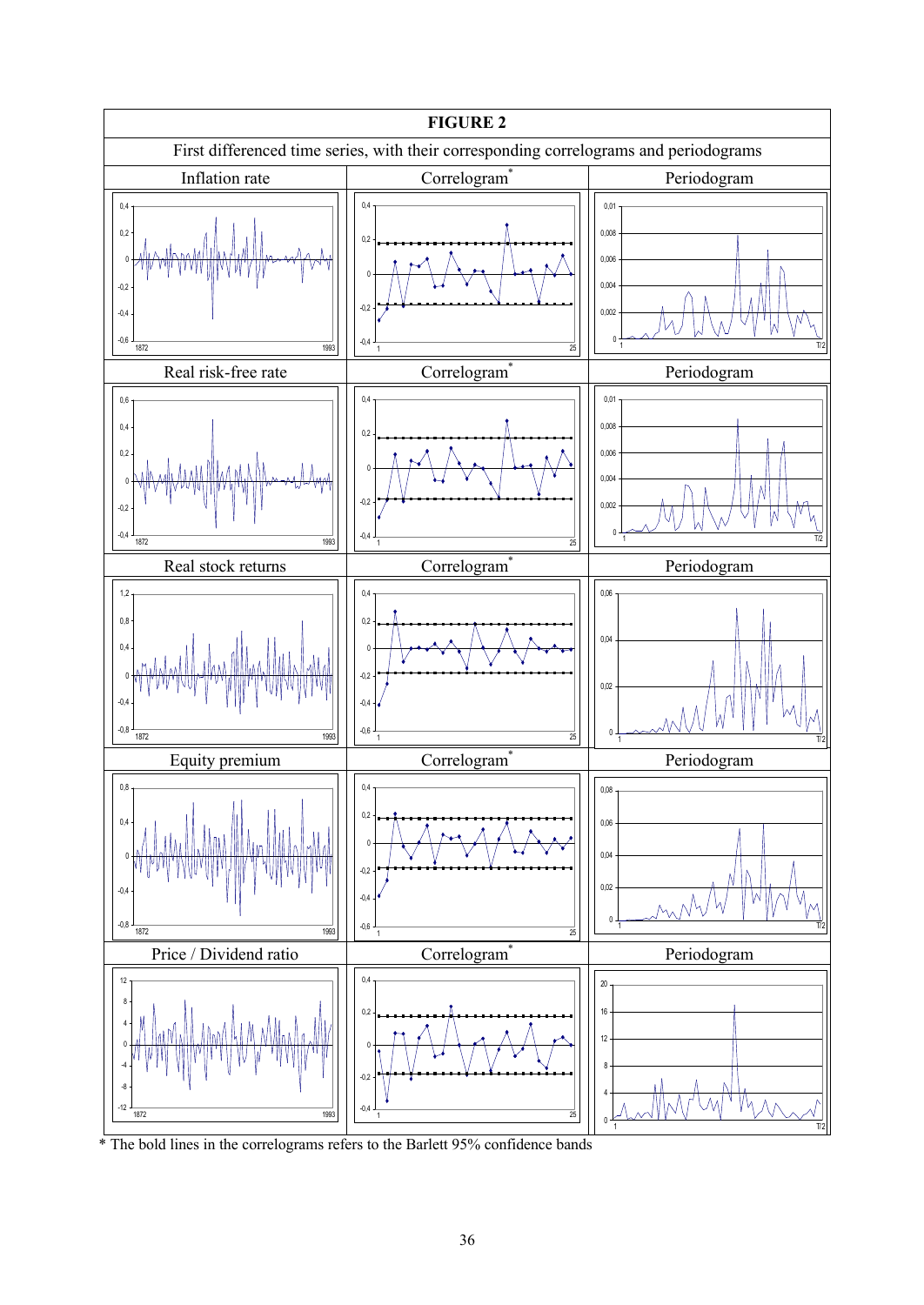| <b>TABLE 1</b>                                                                                                                                                                                |                            |                            |                            |  |  |  |
|-----------------------------------------------------------------------------------------------------------------------------------------------------------------------------------------------|----------------------------|----------------------------|----------------------------|--|--|--|
| Confidence intervals of the non-rejection values of d using $\hat{\bf r}$ in Appendix 1 with $\rho(L; \theta) = (1$<br>$-L$ ) <sup>d+<math>\theta</math></sup> and white noise u <sub>t</sub> |                            |                            |                            |  |  |  |
| <b>Time Series</b>                                                                                                                                                                            | No regressors              | An intercept               | A linear trend             |  |  |  |
| <b>INFLATION RATE</b>                                                                                                                                                                         | [0.12 (0.25) 0.45]         | [0.13 (0.25) 0.46]         | [0.07 (0.22) 0.44]         |  |  |  |
| R. RISK-FREE RATE                                                                                                                                                                             | [0.19 (0.31) 0.49]         | [0.17 (0.30) 0.47]         | [0.15 (0.29) 0.47]         |  |  |  |
| <b>R. STOCK RETURN</b>                                                                                                                                                                        | $[-0.09(0.00) 0.14]$       | $[-0.10 (0.00) 0.13]$      | $[-0.10 (0.00) 0.13]$      |  |  |  |
| <b>EQUITY PREMIUM</b>                                                                                                                                                                         | $[-0.12 \ (-0.04) \ 0.10]$ | $[-0.14 \ (-0.04) \ 0.10]$ | $[-0.18 \ (-0.07) \ 0.08]$ |  |  |  |
| PRICE / DIVIDEND                                                                                                                                                                              | $[0.72 \ (0.83) \ 1.02]$   | [0.58 (0.73) 0.92]         | [0.59 (0.73) 0.92]         |  |  |  |

We test the null hypothesis:  $d = d_0$  in the model  $(1-L)^d x_t = \varepsilon_t$ . In parentheses, the Whittle estimates for d.

| <b>TABLE 2</b>                                                                                                                                                                 |                            |                            |                            |  |  |  |
|--------------------------------------------------------------------------------------------------------------------------------------------------------------------------------|----------------------------|----------------------------|----------------------------|--|--|--|
| Confidence intervals of the non-rejection values of d using $\hat{\bf r}$ in Appendix 1 with $\rho(L; \theta) = (1$<br>$-L$ ) <sup>d+<math>\theta</math></sup> and AR(1) $u_t$ |                            |                            |                            |  |  |  |
| <b>Time Series</b>                                                                                                                                                             | No regressors              | An intercept               | A linear trend             |  |  |  |
| <b>INFLATION RATE</b>                                                                                                                                                          | $[-0.13 \ (-0.07) \ 0.19]$ | $[-0.18 \ (-0.08) \ 0.20]$ | $[-0.44 (-0.18) 0.11]$     |  |  |  |
| R. RISK-FREE RATE                                                                                                                                                              | $[-0.11 (0.04) 0.33]$      | $[-0.08 \ (0.04) \ 0.28]$  | $[-0.14 \ (-0.06) \ 0.27]$ |  |  |  |
| <b>R. STOCK RETURN</b>                                                                                                                                                         | $[-0.17 (-0.04) 0.20]$     | $[-0.25 \ (-0.04) \ 0.18]$ | $[-0.26 (-0.05) 0.18]$     |  |  |  |
| <b>EQUITY PREMIUM</b>                                                                                                                                                          | $[-0.22 (-0.11) 0.00]$     | $[-0.30 (-0.12) 0.00]$     | $[-0.41 (-0.19) -0.04]$    |  |  |  |
| PRICE / DIVIDEND                                                                                                                                                               | [0.24 (0.72) 0.83]         | [0.15 (0.55) 0.58]         | $[0.13 \ (0.48) \ 0.60]$   |  |  |  |

We test the null hypothesis:  $d = d_0$  in the model  $(1-L)^d x_t = u_t$ ;  $u_t = \tau u_{t-1} + \varepsilon_t$ .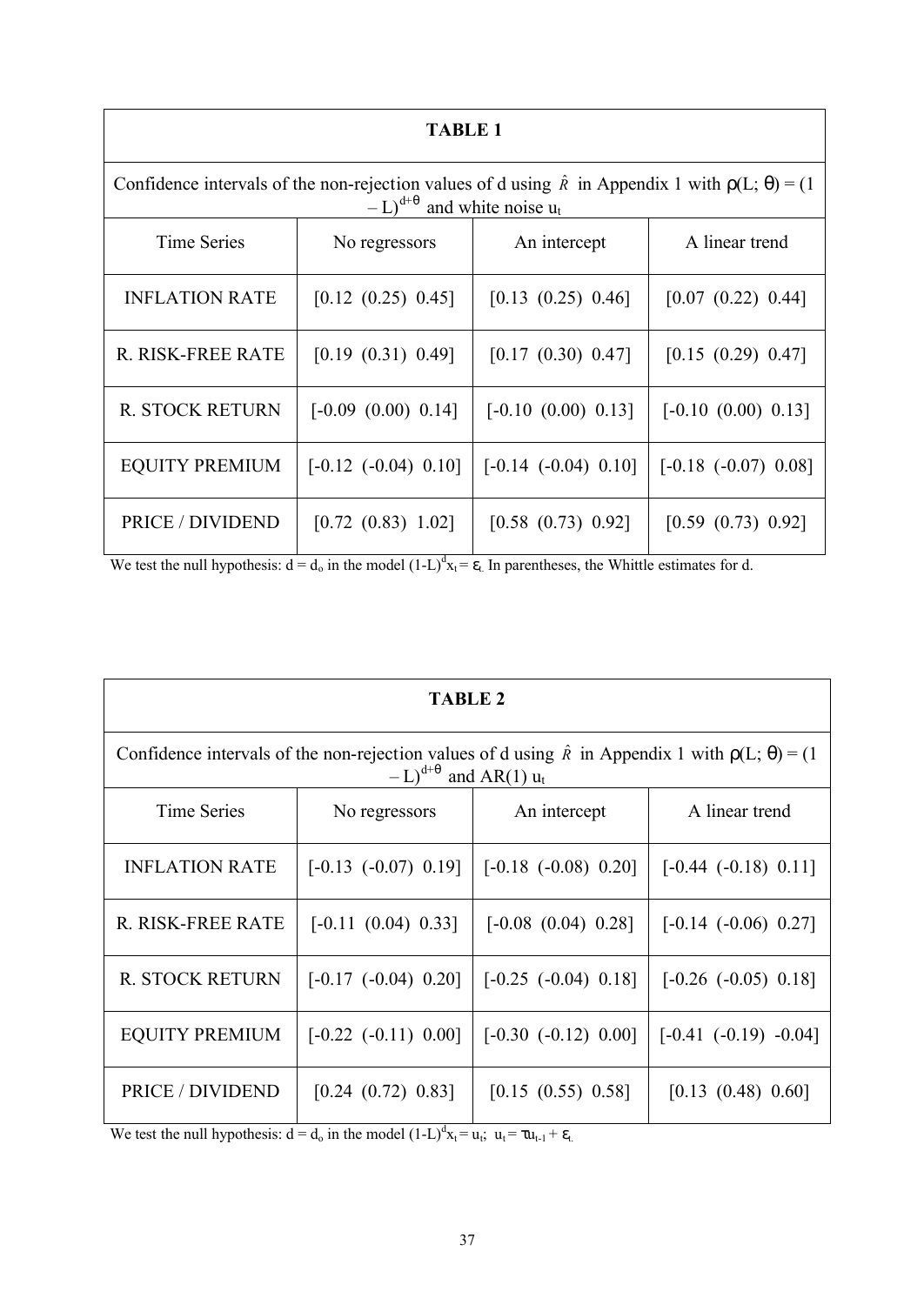| <b>TABLE 3</b>                                                              |                  |           |           |           |           |           |
|-----------------------------------------------------------------------------|------------------|-----------|-----------|-----------|-----------|-----------|
| Rejection frequencies of Robinson's (1994) procedure described in Section 3 |                  |           |           |           |           |           |
| $d_1$                                                                       | d <sub>2</sub>   | $T = 120$ | $T = 240$ | $T = 360$ | $T = 480$ | $T = 960$ |
| $\overline{0.7}$                                                            | $-0.2$           | 0.851     | 0.996     | 1.000     | 1.000     | 1.000     |
| $\overline{0.8}$                                                            | $-0.2$           | 0.833     | 0.995     | 1.000     | 1.000     | 1.000     |
| 0.9                                                                         | $-0.2$           | 0.842     | 0.995     | 1.000     | 1.000     | 1.000     |
| 1.0                                                                         | $-0.2$           | 0.859     | 0.998     | 1.000     | 1.000     | 1.000     |
| 1.1                                                                         | $-0.2$           | 0.888     | 0.999     | 1.000     | 1.000     | 1.000     |
| $\overline{0.5}$                                                            | $-0.1$           | 0.880     | 1.000     | 1.000     | 1.000     | 1.000     |
| 0.6                                                                         | $-0.1$           | 0.691     | 0.985     | 1.000     | 1.000     | 1.000     |
| $\overline{0.7}$                                                            | $-0.1$           | 0.535     | 0.916     | 0.995     | 0.999     | 1.000     |
| 0.8                                                                         | $-0.1$           | 0.524     | 0.896     | 0.991     | 0.998     | 1.000     |
| $\overline{0.9}$                                                            | $-0.1$           | 0.578     | 0.934     | 0.992     | 1.000     | 1.000     |
| $\overline{1.0}$                                                            | $-0.1$           | 0.679     | 0.985     | 1.000     | 1.000     | 1.000     |
| 1.1                                                                         | $-0.1$           | 0.816     | 1.000     | 1.000     | 1.000     | 1.000     |
| 0.5                                                                         | $\boldsymbol{0}$ | 0.693     | 0.973     | 0.999     | 1.000     | 1.000     |
| 0.6                                                                         | $\boldsymbol{0}$ | 0.323     | 0.717     | 0.911     | 0.975     | 1.000     |
| $\overline{0.7}$                                                            | $\boldsymbol{0}$ | 0.143     | 0.338     | 0.550     | 0.731     | 0.967     |
| 0.8                                                                         | $\boldsymbol{0}$ | 0.160     | 0.377     | 0.615     | 0.769     | 0.995     |
| $\overline{0.9}$                                                            | $\overline{0}$   | 0.305     | 0.723     | 0.944     | 0.987     | 1.000     |
| $\overline{1.0}$                                                            | $\overline{0}$ . | 0.601     | 0.974     | 1.000     | 1.000     | 1.000     |
| 1.1                                                                         | $\boldsymbol{0}$ | 0.898     | 1.000     | 1.000     | 1.000     | 1.000     |
| 0.4                                                                         | 0.1              | 0.870     | 0.995     | 1.000     | 1.000     | 1.000     |
| 0.5                                                                         | $\overline{0.1}$ | 0.558     | 0.896     | 0.976     | 0.998     | 1.000     |
| 0.6                                                                         | 0.1              | 0.202     | 0.392     | 0.578     | 0.688     | 0.925     |
| 0.7                                                                         | 0.1              | 0.075     | 0.068     | 0.054     | 0.047     | 0.051     |
| 0.8                                                                         | 0.1              | 0.207     | 0.334     | 0.490     | 0.588     | 0.912     |
| 0.9                                                                         | 0.1              | 0.521     | 0.878     | 0.977     | 0.996     | 1.000     |
| 1.0                                                                         | 0.1              | 0.856     | 0.996     | 1.000     | 1.000     | 1.000     |
| 0.4                                                                         | 0.2              | 0.857     | 0.993     | 1.000     | 1.000     | 1.000     |
| 0.5                                                                         | 0.2              | 0.583     | 0.912     | 0.985     | 0.999     | 1.000     |
| $\overline{0.6}$                                                            | $\overline{0.2}$ | 0.319     | 0.598     | 0.781     | 0.887     | 0.998     |
| 0.7                                                                         | 0.2              | 0.331     | 0.561     | 0.736     | 0.843     | 0.989     |
| 0.8                                                                         | 0.2              | 0.621     | 0.904     | 0.976     | 0.991     | 1.000     |
| 0.9                                                                         | $\overline{0.2}$ | 0.897     | 0.996     | 0.999     | 1.000     | 1.000     |
| 0.5                                                                         | 0.3              | 0.746     | 0.986     | 1.000     | 1.000     | 1.000     |
| 0.6                                                                         | 0.3              | 0.662     | 0.964     | 0.998     | 1.000     | 1.000     |
| $\overline{0.7}$                                                            | $\overline{0.3}$ | 0.795     | 0.973     | 0.999     | 1.000     | 1.000     |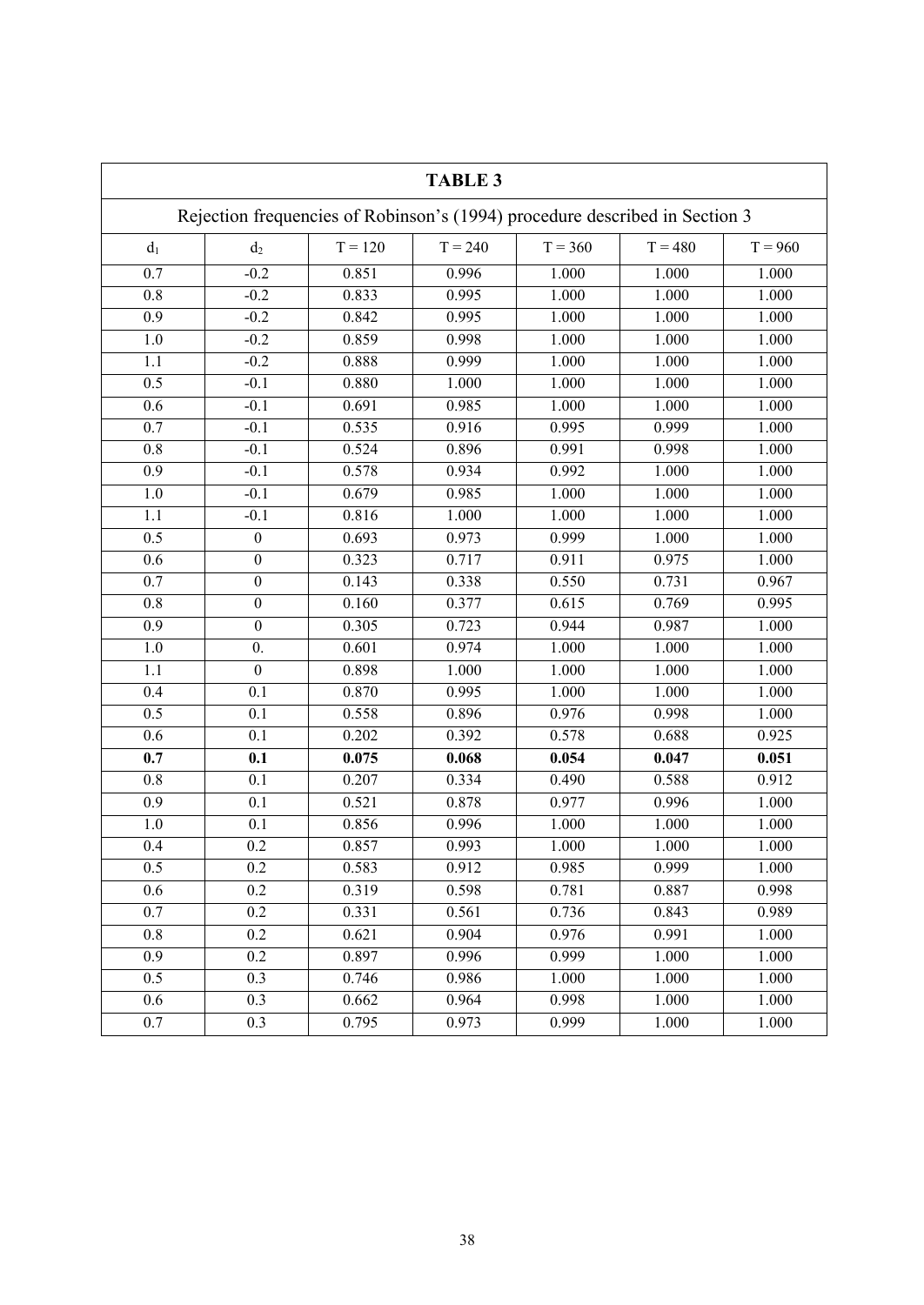| <b>TABLE 4</b>                                                                                                  |          |                  |                  |                     |                     |             |
|-----------------------------------------------------------------------------------------------------------------|----------|------------------|------------------|---------------------|---------------------|-------------|
| Testing H <sub>0</sub> (6) in (14), (4) and (8) with $z_t \equiv 1$ , $w = w_r$ , $r = 6$ and white noise $u_t$ |          |                  |                  |                     |                     |             |
| d <sub>1</sub>                                                                                                  | $d_2$    | <b>INFLATION</b> | <b>RISK RATE</b> | <b>STOCK RT</b>     | <b>PREMIUM</b>      | PRICE / DIV |
| $-0.10$                                                                                                         | $-0.10$  | 39.49            | 51.69            | 4.03                | 4.84                | 236.63      |
| $-0.10$                                                                                                         | 0.00     | 36.06            | 55.05            | $3.38*$             | $0.69*$             | 254.45      |
| $-0.10$                                                                                                         | 0.10     | 36.86            | 58.98            | $4.64*$             | $0.90*$             | 265.93      |
| $-0.10$                                                                                                         | 0.20     | 37.25            | 60.01            | 6.61                | $3.03*$             | 272.99      |
| 0.00                                                                                                            | $-0.10$  | 28.25            | 30.70            | $0.14*$             | $4.35^*$            | 170.35      |
| 0.00                                                                                                            | 0.00     | 16.73            | 24.09            | $0.43*$             | $0.54$ *            | 186.83      |
| $0.00\,$                                                                                                        | 0.10     | 13.29            | 23.03            | $2.96*$             | $1.81$ <sup>*</sup> | 197.19      |
| $0.00\,$                                                                                                        | 0.20     | 12.66            | 22.78            | 6.60                | $5.29*$             | 202.97      |
| 0.10                                                                                                            | $-0.10$  | 25.25            | 22.51            | $1.32^*$            | $5.49*$             | 112.99      |
| 0.10                                                                                                            | 0.00     | 8.42             | 9.72             | $1.95^*$            | $2.74*$             | 125.92      |
| 0.10                                                                                                            | 0.10     | $3.04*$          | 6.19             | $5.64*$             | $5.11*$             | 133.05      |
| 0.10                                                                                                            | 0.20     | $2.72*$          | 6.26             | 10.39               | 9.57                | 137.62      |
| 0.10                                                                                                            | 0.30     | $4.70*$          | 7.72             | 15.49               | 14.84               | 141.08      |
| 0.20                                                                                                            | $-0.10$  | 24.90            | 20.29            | $3.41$ <sup>*</sup> | 6.91                | 68.85       |
| 0.20                                                                                                            | $0.00\,$ | $5.70^{\circ}$   | $4.50^*$         | $5.18*$             | $5.48*$             | 76.73       |
| 0.20                                                                                                            | 0.10     | $0.20^{*}$       | $0.50^*$         | 9.78                | 8.87                | 81.48       |
| 0.20                                                                                                            | 0.20     | $1.09*$          | $1.78^*$         | 15.19               | 13.99               | 83.13       |
| 0.20                                                                                                            | 0.30     | $4.84*$          | $5.32^*$         | 20.69               | 19.63               | 82.15       |
| 0.30                                                                                                            | $-0.10$  | 25.10            | 20.09            | $5.89*$             | 8.23                | 38.97       |
| 0.30                                                                                                            | 0.00     | $5.65*$          | $3.62*$          | 8.78                | 8.19                | 41.56       |
| 0.30                                                                                                            | 0.10     | $0.98^*$         | $0.40^{*}$       | 14.06               | 12.43               | 43.27       |
| 0.30                                                                                                            | $0.20\,$ | $3.32*$          | $3.19*$          | 19.81               | 18.00               | 43.31       |
| 0.30                                                                                                            | 1.00     | 26.02            | 25.29            | 32.69               | 34.37               | $4.71*$     |
| 0.40                                                                                                            | $0.00\,$ | 6.45             | $4.45*$          | 12.23               | 10.73               | 19.63       |
| 0.40                                                                                                            | 0.10     | $3.30^{*}$       | $2.70^*$         | 17.98               | 15.68               | 19.12       |
| 0.40                                                                                                            | 0.70     | 34.13            | 23.32            | 31.40               | 31.13               | $5.73*$     |
| 0.40                                                                                                            | 0.80     | 26.00            | 25.28            | 31.98               | 32.02               | $5.08^*$    |
| 0.40                                                                                                            | 0.90     | 27.50            | 26.85            | 32.64               | 32.80               | $5.11*$     |
| 0.50                                                                                                            | 0.00     | 7.49             | $5.84*$          | 15.38               | 13.12               | 7.89        |
| 0.50                                                                                                            | $0.10\,$ | 6.14             | $5.83*$          | 21.44               | 18.62               | 6.30        |
| 0.50                                                                                                            | 0.20     | 11.24            | 11,36            | 27.34               | 24.62               | $5.81$      |
| 0.50                                                                                                            | 0.30     | 18.20            | 18.46            | 32.72               | 30.33               | $5.86*$     |
| 0.60                                                                                                            | 0.00     | 8.59             | 7.38             | 18.23               | 15.40               | $2.70^*$    |
| 0.60                                                                                                            | 0.10     | 9.02             | 9.15             | 24.48               | 21.31               | $1.00^*$    |
| 0.60                                                                                                            | 0.20     | 15.22            | 15.70            | 30.31               | 27.36               | $1.25^*$    |
| 0.60                                                                                                            | 0.30     | 22.70            | 23.22            | 35.51               | 32.95               | $2.59*$     |
| 0.60                                                                                                            | 0.40     | 29.91            | 30.36            | 40.08               | 37.95               | $4.70*$     |
| 0.70                                                                                                            | 0.00     | 9.77             | 9.00             | 20.82               | 17.60               | $1.22*$     |
| 0.70                                                                                                            | 0.10     | 12.04            | 12.49            | 27.15               | 23.80               | $0.04^*$    |
| 0.70                                                                                                            | 0.20     | 19.01            | 19,76            | 32.86               | 29.84               | $1.26*$     |
| 0.70                                                                                                            | 0.30     | 26.72            | 27.46            | 37.85               | 35.28               | $3.77^{*}$  |
| 0.80                                                                                                            | 0.00     | 11.09            | 10.73            | 23.20               | 19.75               | $1.72*$     |
| $0.80\,$                                                                                                        | 0.10     | 14.97            | 15.66            | 29.54               | 26.13               | $1.39*$     |
| $0.80\,$                                                                                                        | 0.20     | 22.57            | 23.51            | 35.10               | 32.10               | $3.57^*$    |
| 0.90                                                                                                            | 0.00     | 12.57            | 12.58            | 25.41               | 21.85               | $3.19*$     |
| 0.90                                                                                                            | 0.10     | 17.86            | 18.77            | 31.70               | 28.33               | $3.82*$     |
| $1.00\,$                                                                                                        | $0.00\,$ | 14.22            | 14.56            | 27.49               | 23.90               | $5.05^*$    |

The non-rejection values of the null hypothesis at the 5% significance level are in bold and with an asterisk.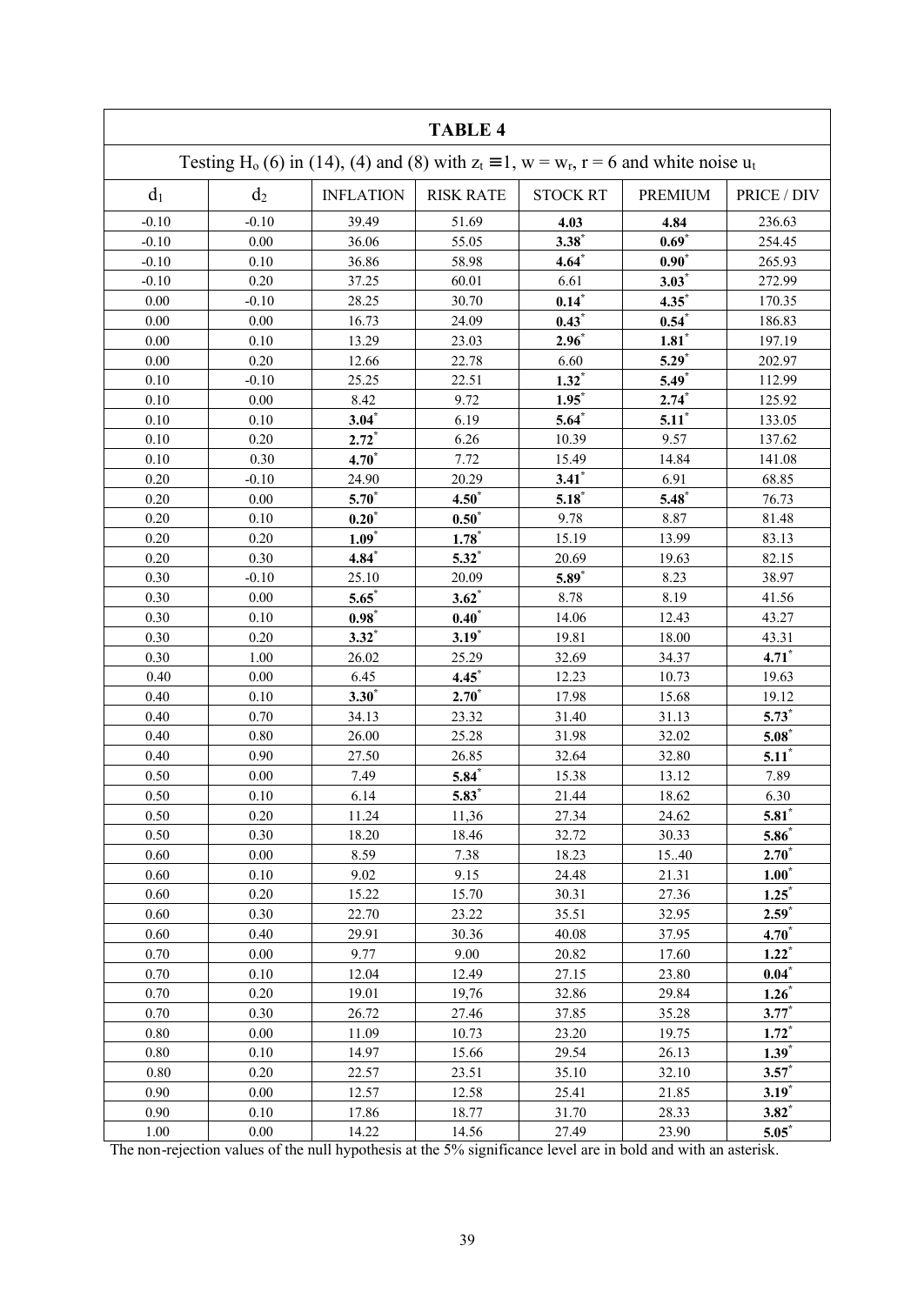

 $d_1$  represents the order of integration at the zero frequency while  $d_2$  is the cyclical one.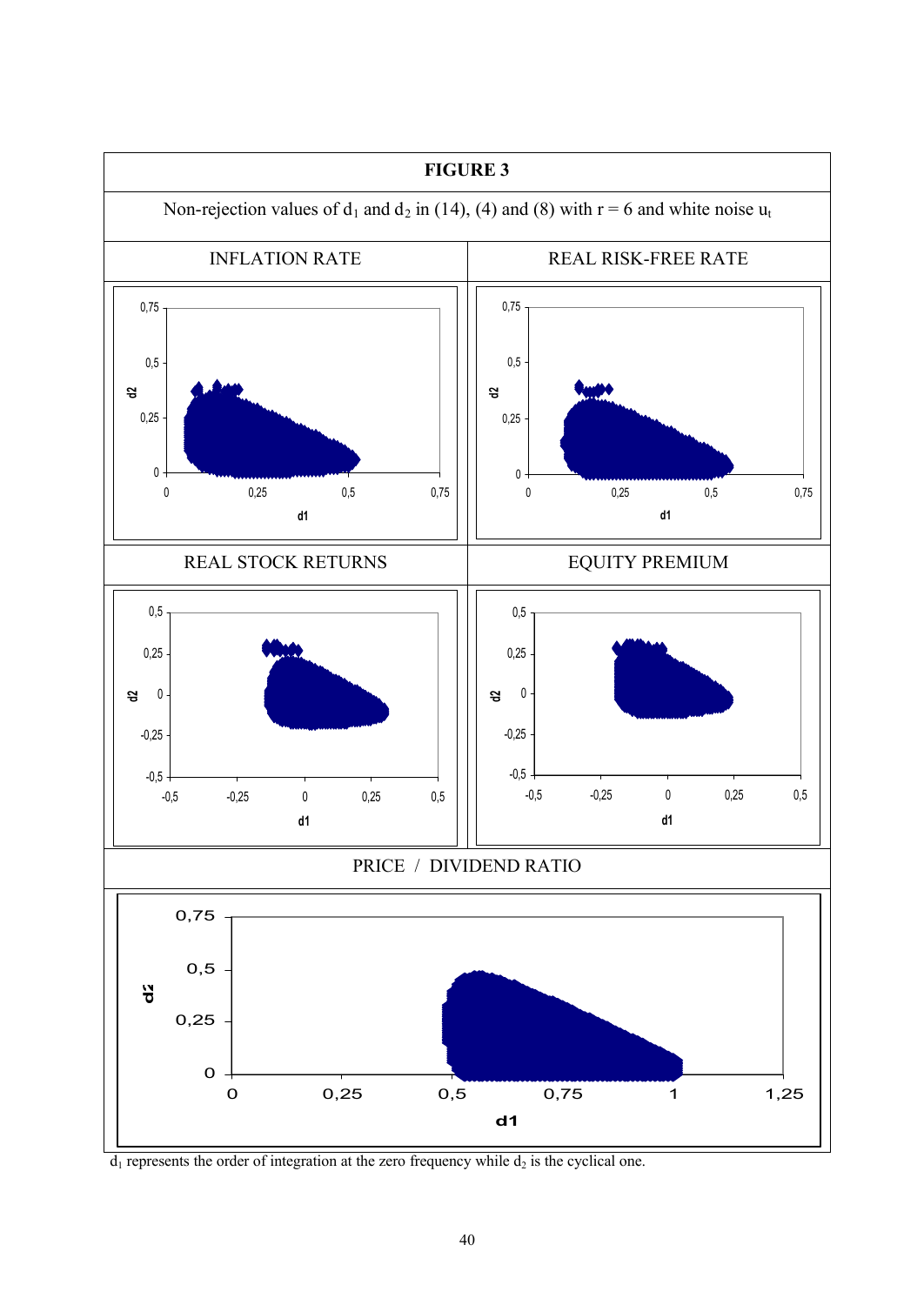| <b>TABLE 5</b>              |                                                                                                                                 |                                                                                                          |                                                                                                     |  |  |  |
|-----------------------------|---------------------------------------------------------------------------------------------------------------------------------|----------------------------------------------------------------------------------------------------------|-----------------------------------------------------------------------------------------------------|--|--|--|
|                             | Selected models for each time series                                                                                            |                                                                                                          |                                                                                                     |  |  |  |
| Models /<br>Series          | Fractional and cyclical differencing<br>(FCD)                                                                                   | Fractional differencing<br>(FD)                                                                          | Integer differencing<br>(ID)                                                                        |  |  |  |
| Inflation<br>rate           | $y_t = 0.018 + x_t;$<br>(0.006)<br>$(1-L)^{0.17} (1-2 \cos w_7 L + L^2)^{0.14} x_t = e_t$                                       | $y_t = 0.017 + x_t;$<br>(0.009)<br>$(1 - L)^{0.19} x_t = u_t$<br>$u_t = 0.21u_{t-1} - 0.11u_{t-2} + e_t$ | $y_t = 0.020 + x_t;$<br>(0.009)<br>$x_t = 0.38 x_{t-1} - 0.06 x_{t-2}$<br>+ $e_t$ + 0.291 $e_{t-1}$ |  |  |  |
| Real risk<br>free rate      | $y_t = 0.0348 + x_t;$<br>(0.015)<br>$(1-L)^{0.25} (1-2 \cos w_6 L + L^2)^{0.10} x_t = e_t$                                      | $y_t = 0.021 + x_t;$<br>(0.011)<br>$(1 - L)^{0.04} x_t = u_t$<br>$u_r = 0.35 u_{t-1} + e_t$              | $y_t = 0.016 + x_t;$<br>(0.007)<br>$x_t = 0.381 x_{t-1} + e_t$                                      |  |  |  |
| Real stock<br>returns       | $y_t = 0.0970 + x_t$ ;<br>(0.056)<br>$(1-L)^{-0.05} (1-2 \cos w_5 L + L^2)^{0.05} x_t = e_t$                                    | $y_t = 0.0971 + x_t;$<br>(0.019)<br>$(1 - L)^{0.01} x_t = u_t$<br>$u_r = 0.012 u_{t-1} + e_t$            | $y_t = 0.0970 + e_t$ ;<br>(0.016)                                                                   |  |  |  |
| Equity<br>premium           | $y_t = 0.0580 + x_t;$<br>(0.004)<br>$(1-L)^{-0.06} (1-2 \cos w_6 L + L^2)^{0.03} x_t = e_t$                                     | $y_t = 0.0546 + x_t$ ;<br>(0.003)<br>$(1 - L)^{-0.04} x_t = e_t$                                         | $y_t = 0.0574 + x_t;$<br>(0.01)<br>$x_t = e_t +$<br>$0.176e_{t-1} - 0.239e_{t-2}$                   |  |  |  |
| Price-<br>Dividend<br>ratio | $y_t = 18.811 + x_t;$<br>(6.679)<br>$(1-L)^{0.68} (1-2 \cos w_6 L + L^2)^{0.09} x_t = e_t$<br>Stondard organization peroperties | $y_t = 18.762 + x_t$ ;<br>(6.123)<br>$(1 - L)^{0.73} x_t = e_t$                                          | $(1-L)y_t = 0.163 + x_t;$<br>(0.018)<br>$x_t = e_t +$<br>$-0.078 e_{t-1} - 0.340 e_{t-2}$           |  |  |  |

Standard errors are in parentheses.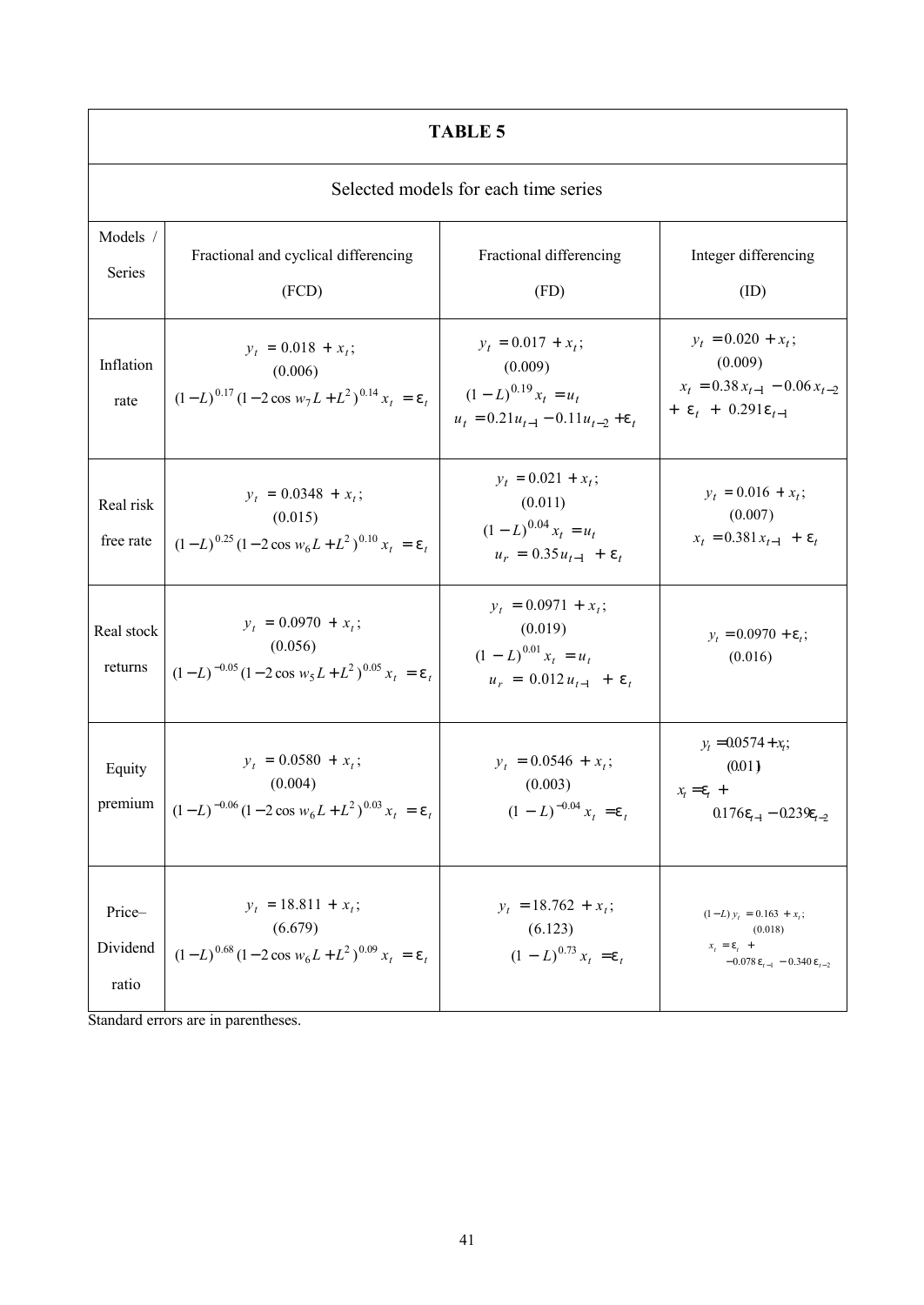| <b>TABLE 6</b>                                                      |                                                                                             |                |                |                |                |                         |                |  |  |
|---------------------------------------------------------------------|---------------------------------------------------------------------------------------------|----------------|----------------|----------------|----------------|-------------------------|----------------|--|--|
| Overall ranking of forecasting performance using different criteria |                                                                                             |                |                |                |                |                         |                |  |  |
| Series                                                              | Model<br>Theil's U<br><b>MAPE</b><br><b>MSE</b><br><b>RMSD</b><br><b>RMSE</b><br><b>MAD</b> |                |                |                |                |                         |                |  |  |
|                                                                     | FCD                                                                                         | $\overline{2}$ | $\mathbf{1}$   | $\mathbf{1}$   | $\mathbf{1}$   | $\mathbf{1}$            | $\mathbf{1}$   |  |  |
| Inflation rate                                                      | <b>FD</b>                                                                                   | $\mathbf{1}$   | $\overline{2}$ | $\overline{2}$ | $\overline{2}$ | $\overline{2}$          | $\mathfrak{Z}$ |  |  |
|                                                                     | ID                                                                                          | $\overline{3}$ | $\mathfrak{Z}$ | $\overline{3}$ | $\overline{3}$ | $\mathfrak{Z}$          | $\overline{2}$ |  |  |
| Real risk                                                           | FCD                                                                                         | $\mathbf{1}$   | $\mathbf{1}$   | $\mathbf{1}$   | $\mathbf{1}$   | $\mathbf{1}$            | $\mathbf{1}$   |  |  |
|                                                                     | <b>FD</b>                                                                                   | $\overline{3}$ | $\mathfrak{Z}$ | $\mathfrak{Z}$ | $\overline{3}$ | $\overline{3}$          | $\overline{2}$ |  |  |
| free rate                                                           | ID                                                                                          | $\overline{2}$ | $\overline{2}$ | $\overline{2}$ | $\overline{2}$ | $\overline{2}$          | $\overline{3}$ |  |  |
| Real stock                                                          | FCD                                                                                         | $\overline{3}$ | $\overline{3}$ | $\overline{3}$ | $\overline{3}$ | $\overline{2}$          | $\mathfrak{Z}$ |  |  |
|                                                                     | ${\rm FD}$                                                                                  | $\overline{2}$ | $\overline{2}$ | $\overline{2}$ | $\overline{2}$ | $\overline{3}$          | $\overline{2}$ |  |  |
| return                                                              | ID                                                                                          | $\mathbf{1}$   | $\mathbf{1}$   | $\mathbf{1}$   | $\mathbf{1}$   | $\mathbf{1}$            | $\mathbf{1}$   |  |  |
| Equity                                                              | FCD                                                                                         | $\overline{3}$ | $\mathfrak{Z}$ | $\overline{3}$ | $\overline{3}$ | $\overline{3}$          | $\mathfrak{Z}$ |  |  |
|                                                                     | <b>FD</b>                                                                                   | $\mathbf{1}$   | $\overline{2}$ | $\overline{2}$ | $\overline{2}$ | $\overline{2}$          | $\mathbf{1}$   |  |  |
| premium                                                             | ID                                                                                          | $\overline{2}$ | $\mathbf{1}$   | $\mathbf{1}$   | $\mathbf{1}$   | $\mathbf{1}$            | $\overline{2}$ |  |  |
| Price - Dividend                                                    | FCD                                                                                         | $\overline{2}$ | $\mathbf{1}$   | $\mathbf{1}$   | $\mathbf{1}$   | $\mathbf{1}$            | $\overline{2}$ |  |  |
| ratio                                                               | ${\rm FD}$                                                                                  | $\mathbf{1}$   | $\overline{2}$ | $\overline{2}$ | $\overline{2}$ | $\overline{2}$          | $\mathbf{1}$   |  |  |
|                                                                     | ID                                                                                          | $\overline{3}$ | $\overline{3}$ | 3              | $\overline{3}$ | $\overline{\mathbf{3}}$ | $\overline{3}$ |  |  |

FCD stands for Fractional and Cyclical Differentiation, FD for Fractional Differentiation, and ID for Integer Differentiation. Five out-of-sample observations were considered in each case and the ranking was computed on the basis of the average value of the forecasts for each criterion.